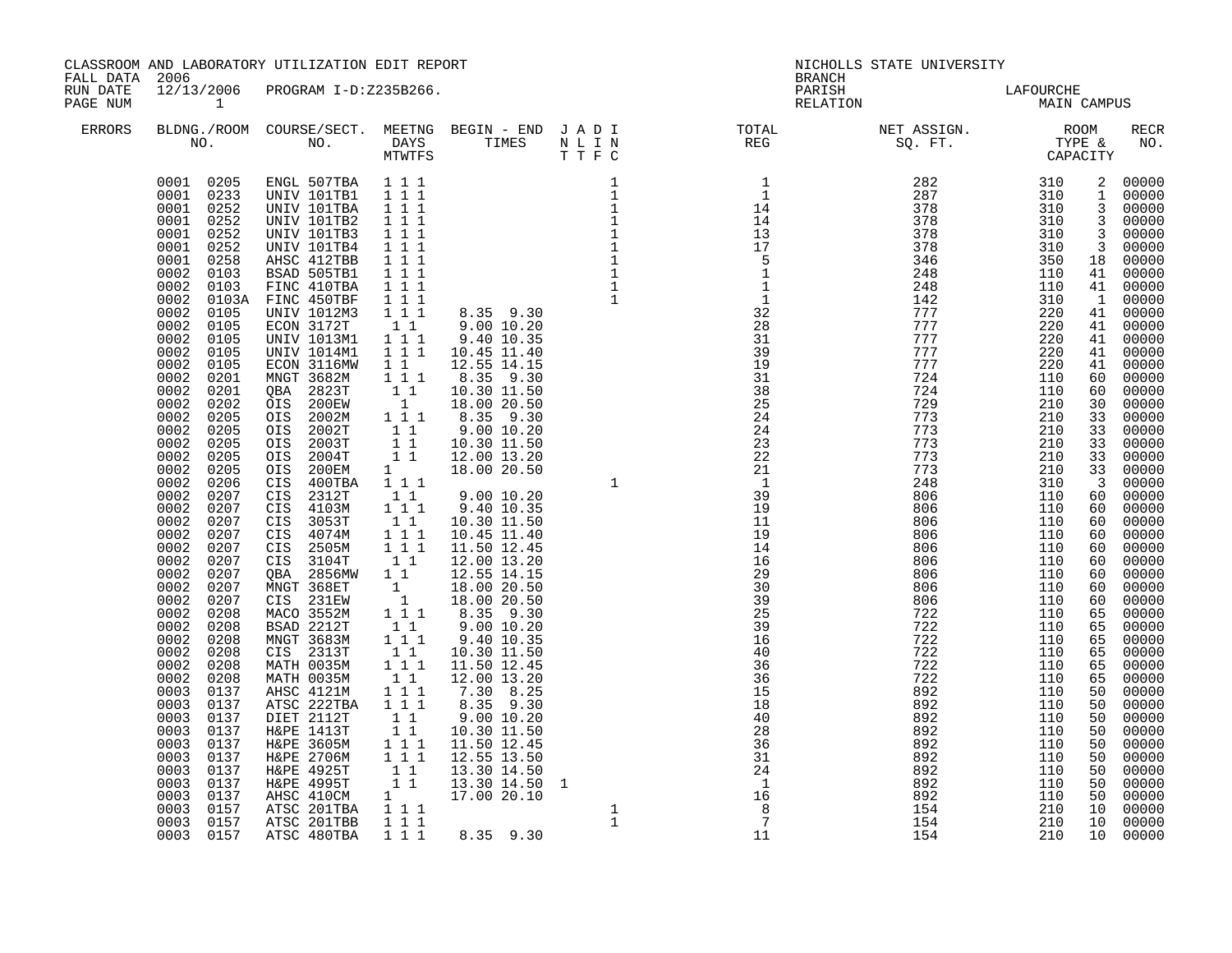|                                                         |                                                                                                                                                                                                                                                                                                                                                                                                                                                                                                                                                                                                                                                                                                                                                                                                     | CLASSROOM AND LABORATORY UTILIZATION EDIT REPORT                                                                                                                                                                                                                                                                                                                                                                                                                                                                                                                                                                                                                                                                                                                                                                                                                             |                                                                                                                                                                                                                                                                                                                                                                                                                                                                                                                                                                                                                                                           |                                                                                                                                                                                                                                                                                                                                                                                                                                                                                                                                                                                                                                                                                                                                                                                                                                                                                                                                                                                                               | NICHOLLS STATE UNIVERSITY<br><b>BRANCH</b> |                          |                               |                            |
|---------------------------------------------------------|-----------------------------------------------------------------------------------------------------------------------------------------------------------------------------------------------------------------------------------------------------------------------------------------------------------------------------------------------------------------------------------------------------------------------------------------------------------------------------------------------------------------------------------------------------------------------------------------------------------------------------------------------------------------------------------------------------------------------------------------------------------------------------------------------------|------------------------------------------------------------------------------------------------------------------------------------------------------------------------------------------------------------------------------------------------------------------------------------------------------------------------------------------------------------------------------------------------------------------------------------------------------------------------------------------------------------------------------------------------------------------------------------------------------------------------------------------------------------------------------------------------------------------------------------------------------------------------------------------------------------------------------------------------------------------------------|-----------------------------------------------------------------------------------------------------------------------------------------------------------------------------------------------------------------------------------------------------------------------------------------------------------------------------------------------------------------------------------------------------------------------------------------------------------------------------------------------------------------------------------------------------------------------------------------------------------------------------------------------------------|---------------------------------------------------------------------------------------------------------------------------------------------------------------------------------------------------------------------------------------------------------------------------------------------------------------------------------------------------------------------------------------------------------------------------------------------------------------------------------------------------------------------------------------------------------------------------------------------------------------------------------------------------------------------------------------------------------------------------------------------------------------------------------------------------------------------------------------------------------------------------------------------------------------------------------------------------------------------------------------------------------------|--------------------------------------------|--------------------------|-------------------------------|----------------------------|
| FALL DATA 2006<br>RUN DATE<br>PAGE NUM<br><b>ERRORS</b> | $\overline{\phantom{a}}$ 2                                                                                                                                                                                                                                                                                                                                                                                                                                                                                                                                                                                                                                                                                                                                                                          | 12/13/2006 PROGRAM I-D:Z235B266.                                                                                                                                                                                                                                                                                                                                                                                                                                                                                                                                                                                                                                                                                                                                                                                                                                             |                                                                                                                                                                                                                                                                                                                                                                                                                                                                                                                                                                                                                                                           |                                                                                                                                                                                                                                                                                                                                                                                                                                                                                                                                                                                                                                                                                                                                                                                                                                                                                                                                                                                                               | PARISH<br>RELATION                         | LAFOURCHE<br>MAIN CAMPUS |                               |                            |
|                                                         |                                                                                                                                                                                                                                                                                                                                                                                                                                                                                                                                                                                                                                                                                                                                                                                                     | NO. NO. DAYS TIMES NULIN<br>MTWTFS TTFC                                                                                                                                                                                                                                                                                                                                                                                                                                                                                                                                                                                                                                                                                                                                                                                                                                      |                                                                                                                                                                                                                                                                                                                                                                                                                                                                                                                                                                                                                                                           |                                                                                                                                                                                                                                                                                                                                                                                                                                                                                                                                                                                                                                                                                                                                                                                                                                                                                                                                                                                                               |                                            |                          |                               | <b>RECR</b><br>NO.         |
| 8                                                       | 0003 0170<br>0003<br>0202<br>0004<br>0118<br>0004<br>0118<br>0004<br>0118<br>0004<br>0133<br>0004<br>0133<br>0004<br>0133<br>0004<br>0133<br>0004<br>0133<br>0004<br>0133<br>0004<br>0144<br>0004<br>0144<br>0004 0144<br>0004<br>0144<br>0004<br>0144<br>0005<br>0110<br>0005<br>0132<br>0005<br>0133<br>0005<br>0133<br>0005<br>0135<br>0005<br>0135<br>0005<br>0135<br>0005<br>0135<br>0005<br>0135<br>0005<br>0135<br>0005<br>0135<br>0005<br>0135<br>0005<br>0135<br>0005<br>0139<br>0005<br>0139<br>0005<br>0139<br>0005<br>0139<br>0005<br>0141<br>0005<br>0141<br>0005<br>0141<br>0005<br>0141<br>0005<br>0141<br>0005<br>0141<br>0005<br>0142<br>0005<br>0142<br>0005<br>0142<br>0005<br>0142<br>0005<br>0142<br>0005<br>0142<br>0005<br>0142<br>0005<br>0142<br>0005<br>0145<br>0005 0145 | $\begin{array}{cccc} 0003 & 0157 & \text{ATSC } 423\text{TBA} & 1 & 1 & 1 \\ 0003 & 0158 & \text{ATSC } 320\text{TBA} & 1 & 1 & 1 \end{array}$<br>H&PE 2273T<br>FNAR 1053T1<br>H&PE 2071T<br>H&PE 2802M<br>H&PE 2304M<br>H&PE 3902M<br>H&PE 3742T<br>H&PE 3203M<br>H&PE 4123T<br>H&PE 2524M<br>H&PE 2705T<br>H&PE 4112T<br>H&PE 2363M<br>LASS 1013T<br>H&PE 2364M<br>AHSC 4504T<br>AGSC 420TBA<br><b>CHEM 3056W<br/>HIST 3073M</b><br>ENGL 1025M1<br>CHEM 1012M<br>GEOL 1012T<br>HIST 1023M<br>CHEM 1013T<br>CHEM 1054M<br>HIST 1505M<br>GEOL 1024T<br>CHEM 1015T<br>CHEM 1016T<br>MATH 1004M1<br>FREN 1024M<br>MATH 3585M<br>ENGL 0034T<br>PHYS 2011M<br>PHYS 1031T<br>PHYS 1031R<br>CHEM 4354M<br>PHYS 1036F<br>PHYS 103EM<br>ENGL 2122M<br>UNIV 1012T4<br>ENGL 1013M<br>ENGL 1023T1<br>ENGL 1014M2<br>ENGL 1015M1<br>GENS 410BT<br>GENS 410BT<br>AGSC 1112M<br>AGSC 3522T | $\begin{array}{rr} & 1 & 1 \\ & 1 & 1 \end{array}$<br>11<br>$1\overline{1}$<br>$\overline{1}$ $\overline{1}$ $\overline{1}$<br>$1 1 1$<br>11<br>$1 1 1$<br>11<br>$1 \quad 1 \quad 1$<br>$\begin{bmatrix} 1\\ 1\\ 1 \end{bmatrix}$<br>$1 1 1$<br>$\begin{smallmatrix}1\1\1\end{smallmatrix}$ 1<br>$1 1 1$<br>$\begin{smallmatrix}1&1\\1&1&1\end{smallmatrix}$<br>$1\quad1$<br>$1 \quad 1 \quad 1$<br>$1 1 1$<br>$1\quad1$<br>$\begin{array}{c} 1 \\ 1 \\ 1 \\ 1 \end{array}$<br>$1 1 1$<br>$1 1 1$<br>$\begin{array}{c} 1 \\ 1 \\ 1 \end{array}$<br>$1\quad1$<br>$\begin{array}{c} 1 \\ 1 \end{array}$<br>$1\quad1$<br>$1\overline{1}$<br>111<br>$1\quad1$ | 9.40 10.35<br>10.30 11.50<br>10.30 11.50<br>10.30 11.50<br>7.30 8.50<br>8.35 10.35<br>10.45 11.40<br>8.35 9.30<br>9.00 10.20<br>9.40 10.35<br>10.30 11.50<br>10.45 11.40<br>13.30 14.50<br>$9.00$ $10.20$<br>$9.40$ $10.35$<br>$\begin{array}{cccc} 1 & 1 & 10.30 & 11.50 \\ 1 & 1 & 1 & 10.45 & 11.40 \end{array}$<br>12.00 14.50<br>12.55 15.55<br>9.40 10.35<br>11.50 12.45<br>8.35 9.30<br>9.00 10.20<br>9.40 10.35<br>10.30 11.50<br>10.45 11.40<br>11.50 12.45<br>12.00 13.20<br>13.30 14.50<br>15.00 16.20<br>10.30 11.50<br>10.45 11.40<br>11.50 12.45<br>12.00 13.20<br>7.30 8.25<br>$\begin{array}{rrrr} 1 & 7 & .30 & 10 & .20 \\ & 1 & 7 & .30 & 10 & .20 \\ & 1 & 1 & 10 & .45 & 11 & .40 \end{array}$<br>$\begin{bmatrix} 1 & 12.55 & 16.00 \\ 1 & 18.00 & 20.50 \\ 1 & 1 & 8.35 & 9.30 \end{bmatrix}$<br>9.00 10.20<br>9.40 10.35<br>10.30 11.50<br>10.45 11.40<br>11.50 12.45<br>$\begin{array}{rrrr} 1 & 16.30 & 19.20 \\ 1 & 16.30 & 19.20 \\ 1 & 1 & 8.35 & 9.30 \end{array}$<br>9.0010.20 | 12<br>25<br>$\overline{\mathbf{3}}$        | 623<br>964<br>964        | 110<br>40<br>210<br>210<br>24 | 00000<br>24 00000<br>00000 |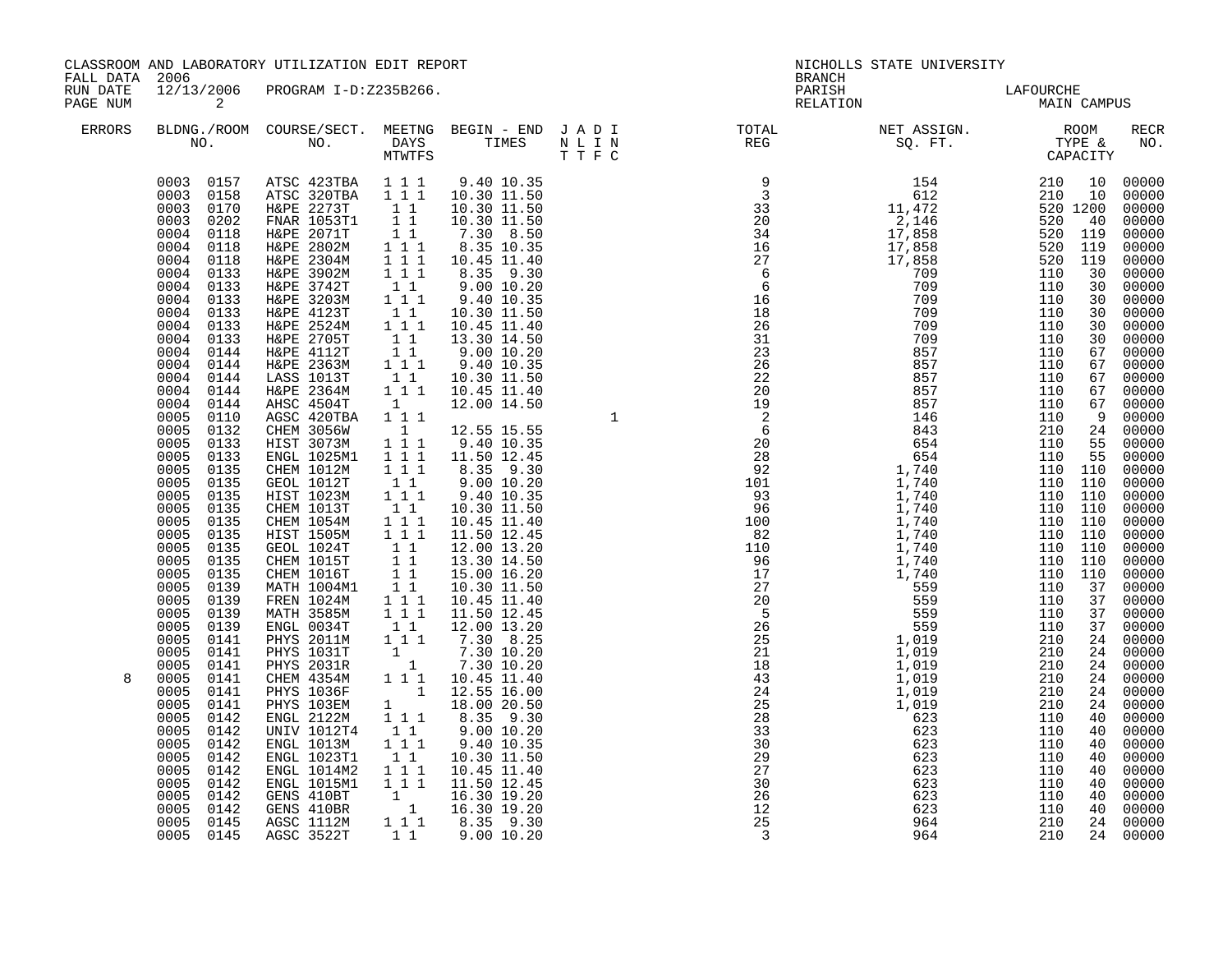| CLASSROOM AND LABORATORY UTILIZATION EDIT REPORT<br>FALL DATA<br>2006<br>12/13/2006 PROGRAM I-D:Z235B266. |                                                                                                                                                                                                                                                                                                                                                                                                                                                                                                                                                                                                                                                                                                                                                                 |                                                                                                                                                                                                                                                                                                                                                                                                                                                                                                                                                                                             |                                                                                                                                                                                                                                                                                                                                                                                                                                                                                                                                                                                           |  | NICHOLLS STATE UNIVERSITY<br><b>BRANCH</b><br>PARISH                                                                                                                                                                                                                                                                                                                                                                                           |                          |  |  |
|-----------------------------------------------------------------------------------------------------------|-----------------------------------------------------------------------------------------------------------------------------------------------------------------------------------------------------------------------------------------------------------------------------------------------------------------------------------------------------------------------------------------------------------------------------------------------------------------------------------------------------------------------------------------------------------------------------------------------------------------------------------------------------------------------------------------------------------------------------------------------------------------|---------------------------------------------------------------------------------------------------------------------------------------------------------------------------------------------------------------------------------------------------------------------------------------------------------------------------------------------------------------------------------------------------------------------------------------------------------------------------------------------------------------------------------------------------------------------------------------------|-------------------------------------------------------------------------------------------------------------------------------------------------------------------------------------------------------------------------------------------------------------------------------------------------------------------------------------------------------------------------------------------------------------------------------------------------------------------------------------------------------------------------------------------------------------------------------------------|--|------------------------------------------------------------------------------------------------------------------------------------------------------------------------------------------------------------------------------------------------------------------------------------------------------------------------------------------------------------------------------------------------------------------------------------------------|--------------------------|--|--|
| RUN DATE<br>PAGE NUM<br>ERRORS                                                                            | $\overline{\mathbf{3}}$                                                                                                                                                                                                                                                                                                                                                                                                                                                                                                                                                                                                                                                                                                                                         |                                                                                                                                                                                                                                                                                                                                                                                                                                                                                                                                                                                             |                                                                                                                                                                                                                                                                                                                                                                                                                                                                                                                                                                                           |  | RELATION                                                                                                                                                                                                                                                                                                                                                                                                                                       | LAFOURCHE<br>MAIN CAMPUS |  |  |
|                                                                                                           |                                                                                                                                                                                                                                                                                                                                                                                                                                                                                                                                                                                                                                                                                                                                                                 |                                                                                                                                                                                                                                                                                                                                                                                                                                                                                                                                                                                             |                                                                                                                                                                                                                                                                                                                                                                                                                                                                                                                                                                                           |  | $\begin{tabular}{lllllllllllllllllllll} \textsc{BLONG.} \textsc{F100M.} & \textsc{COURSE/SECT.} & \textsc{METNG.} & \textsc{BEGIN - END.} & \textsc{J A D I} & \textsc{DTATM E} & \textsc{NET ASSIGN.} & \textsc{ROOM} \\ \textsc{NO.} & \textsc{NO.} & \textsc{DAYS} & \textsc{TIMES} & \textsc{N L I N} & \textsc{REG} & \textsc{SEG} & \textsc{ST.} & \textsc{STF.} & \textsc{CTPACITY} \\ & \textsc{MTVTFS} & \textsc{T T F C} & \textsc{$ |                          |  |  |
| 8                                                                                                         | $0005$<br>$0005$<br>0158<br>0158<br>0005<br>0222<br>0005<br>0225<br>0005<br>0226<br>0005<br>0226<br>0226<br>0005<br>0005<br>0226<br>0005<br>0226<br>0005<br>0227<br>0005<br>0227<br>0005<br>0227<br>0005<br>0005<br>0227<br>0227<br>0005<br>0227<br>0005<br>0227<br>0005<br>0233<br>0005<br>0233<br>0005<br>0233<br>0005<br>0233<br>0005<br>0233<br>0005<br>0233<br>0005<br>0233<br>0005<br>0233<br>0005<br>0233<br>0005<br>0233<br>0005<br>0235<br>0005<br>0235<br>0005<br>0235<br>0005<br>0235<br>0235<br>0005<br>0005<br>0235<br>0005<br>0236<br>0005<br>0237<br>0005<br>0237<br>0005<br>0237<br>0005<br>0237<br>0005<br>0237<br>0005<br>0237<br>0005<br>0238<br>0005<br>0238<br>0005<br>0238<br>0005<br>0238<br>0005<br>0238<br>0005<br>0238<br>$0005$ 0239 | BIOL 1082T<br>AGSC 410TBA<br>AGSC 3153M<br>CHEM 1102T<br>CHEM 1052T<br>GEOL 1013M<br>MATH 1013T1<br>CHEM 1064M<br>CHEM 2085T<br>HIST 3712M<br>MATH 1012T1<br>HIST 2553M<br>ENGL 1013T2<br>MATH 1004M1<br>ENGL 2555M<br>MATH 1005M1<br>UNIV 1011M2<br><b>UNIV 1011T2</b><br>UNIV 1012M2<br>UNIV 1012T<br>UNIV 1013M3<br>UNIV 1013T1<br>UNIV 1014M2<br><b>UNIV 1015M</b><br>UNIV 1014T<br><b>UNIV 1015T1</b><br>UNIV 1011M3<br>UNIV 1011T1<br>ENGL 1112T<br>MATH 1013M<br>GOVT 1113T<br>MACO 1014M<br>MATH 4613T<br>CHEM 2222M<br>GEOL 3004M<br>MATH 1005M<br>MATH 1005M<br><b>FREN 1012M</b> | $\begin{tabular}{cccc} 0.005 & 0.145 & AGSC & 4523T & 1 & 10.30 & 11.50 \\ 0.005 & 0.145 & AGSC & 3522T & 1 & 10.45 & 13.45 \\ 0.005 & 0.145 & AGSC & 4523T & 1 & 12.55 & 14.55 \\ 0.005 & 0.147 & BIOL & 1082MW & 1 & 8.35 & 11.40 \\ 0.005 & 0.147 & BIOL & 1082T & 1 & 9.00 & 11.50 \\ \end{tabular}$<br>CHEM 1106MW 1 1 12.55 16.00<br>CHEM 2222M 111 8.35 9.30<br>CHEM 3003M 111 9.40 10.35<br>PHSC 1026W 1 12.55 16.55<br>PHSC 1017A7 1 13.30 17.30<br>PHSC 1017B7 1 13.30 17.30 1<br>CHEM 3196T 1 15.00 15.50<br>UNIV 1012M1 111 8.35 9.30<br>UNIV 1013M5 111 9.40 10.35<br>ENGL 1 |  |                                                                                                                                                                                                                                                                                                                                                                                                                                                |                          |  |  |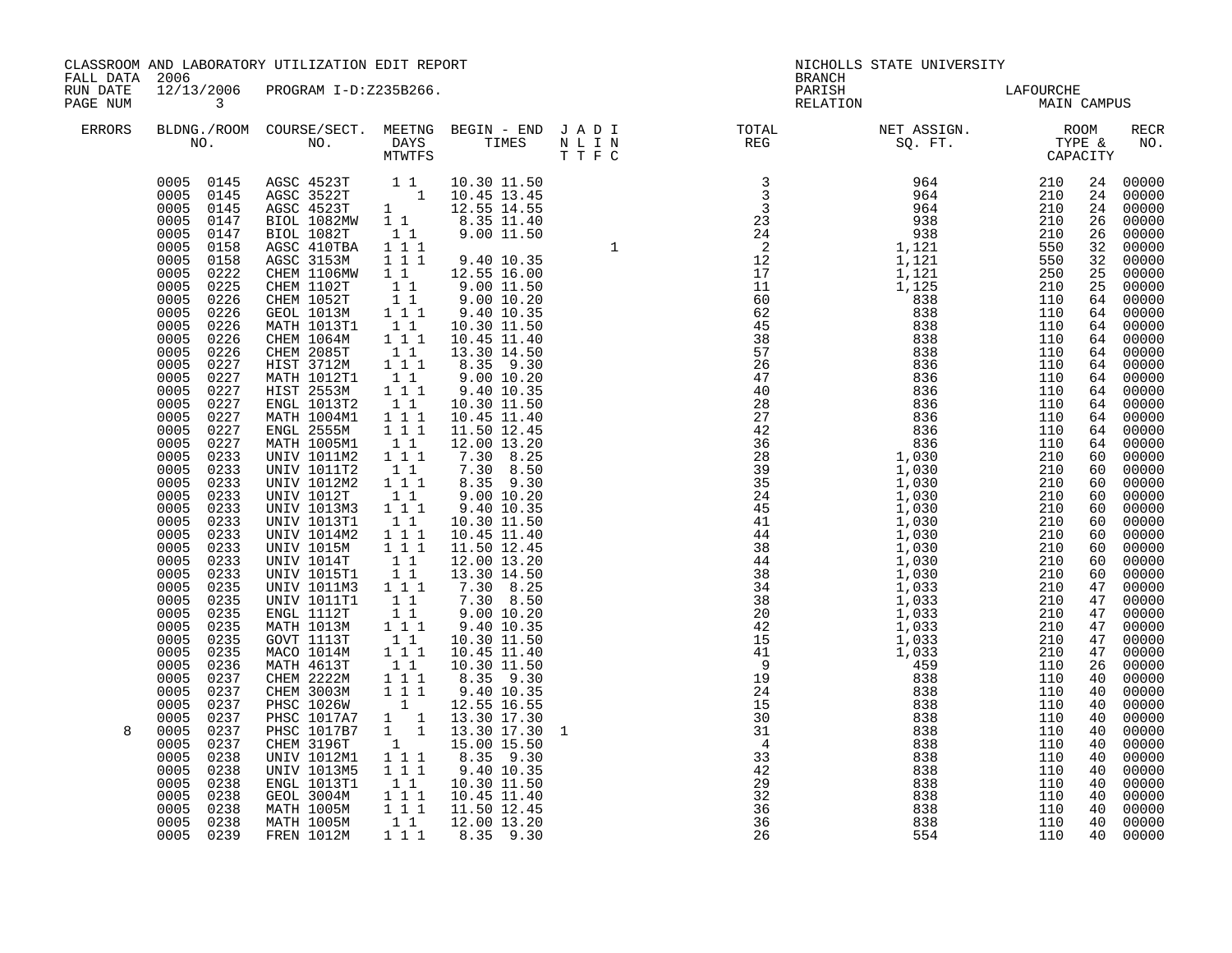| FALL DATA<br>RUN DATE | 2006<br>$\overline{4}$                                                                                                                                                                                                                                                                                                                                                                                                                                                                                                                                                                                                                                                                                                                                                                               | CLASSROOM AND LABORATORY UTILIZATION EDIT REPORT<br>12/13/2006 PROGRAM I-D:Z235B266.                                                                                                                                                                                                                                                                                                                                                                                                                                                                                                                                                                                                                                                                                                                    |                                                                                                                                                                                                                                                                                                                                                                                                                                                                                                                                                                                                                                                                                                                                                                                                                                                                                                                                                                                                                                                                   |                                                                                                                                                                                                                                                                                                                                                                                                                                                                                                                                                                                                                                                                                                                                                                                                  |             | <b>BRANCH</b><br>PARISH                                                                                                                                                                                                                                                                                                                                                                                                                                                                                                                                                | NICHOLLS STATE UNIVERSITY                                                                                                                                                                                                                                                                                                                          |                   | LAFOURCHE<br>MAIN CAMPUS                                                                                                                                                                                                                                                                     |                                                                                                                                                                                                                                                                                                                                                                                                                                                                                                                   |  |
|-----------------------|------------------------------------------------------------------------------------------------------------------------------------------------------------------------------------------------------------------------------------------------------------------------------------------------------------------------------------------------------------------------------------------------------------------------------------------------------------------------------------------------------------------------------------------------------------------------------------------------------------------------------------------------------------------------------------------------------------------------------------------------------------------------------------------------------|---------------------------------------------------------------------------------------------------------------------------------------------------------------------------------------------------------------------------------------------------------------------------------------------------------------------------------------------------------------------------------------------------------------------------------------------------------------------------------------------------------------------------------------------------------------------------------------------------------------------------------------------------------------------------------------------------------------------------------------------------------------------------------------------------------|-------------------------------------------------------------------------------------------------------------------------------------------------------------------------------------------------------------------------------------------------------------------------------------------------------------------------------------------------------------------------------------------------------------------------------------------------------------------------------------------------------------------------------------------------------------------------------------------------------------------------------------------------------------------------------------------------------------------------------------------------------------------------------------------------------------------------------------------------------------------------------------------------------------------------------------------------------------------------------------------------------------------------------------------------------------------|--------------------------------------------------------------------------------------------------------------------------------------------------------------------------------------------------------------------------------------------------------------------------------------------------------------------------------------------------------------------------------------------------------------------------------------------------------------------------------------------------------------------------------------------------------------------------------------------------------------------------------------------------------------------------------------------------------------------------------------------------------------------------------------------------|-------------|------------------------------------------------------------------------------------------------------------------------------------------------------------------------------------------------------------------------------------------------------------------------------------------------------------------------------------------------------------------------------------------------------------------------------------------------------------------------------------------------------------------------------------------------------------------------|----------------------------------------------------------------------------------------------------------------------------------------------------------------------------------------------------------------------------------------------------------------------------------------------------------------------------------------------------|-------------------|----------------------------------------------------------------------------------------------------------------------------------------------------------------------------------------------------------------------------------------------------------------------------------------------|-------------------------------------------------------------------------------------------------------------------------------------------------------------------------------------------------------------------------------------------------------------------------------------------------------------------------------------------------------------------------------------------------------------------------------------------------------------------------------------------------------------------|--|
| PAGE NUM<br>ERRORS    |                                                                                                                                                                                                                                                                                                                                                                                                                                                                                                                                                                                                                                                                                                                                                                                                      |                                                                                                                                                                                                                                                                                                                                                                                                                                                                                                                                                                                                                                                                                                                                                                                                         |                                                                                                                                                                                                                                                                                                                                                                                                                                                                                                                                                                                                                                                                                                                                                                                                                                                                                                                                                                                                                                                                   | T T F C                                                                                                                                                                                                                                                                                                                                                                                                                                                                                                                                                                                                                                                                                                                                                                                          |             | RELATION<br>BLDNG./ROOM COURSE/SECT. MEETNG BEGIN – END JADI TOTAL NET ASSIGN. NET ASSIGN. ROOM NO. DAYS TIMES NLIN REG SQ.FT. TYPE &                                                                                                                                                                                                                                                                                                                                                                                                                                  |                                                                                                                                                                                                                                                                                                                                                    |                   |                                                                                                                                                                                                                                                                                              | RECR<br>NO.                                                                                                                                                                                                                                                                                                                                                                                                                                                                                                       |  |
|                       | 0005 0240<br>0005<br>0240<br>0005<br>0240<br>0005<br>0240<br>0005<br>0240<br>0005<br>0240<br>0005<br>0240<br>0005<br>0240<br>0005<br>0240<br>0005<br>0244<br>0005<br>0244<br>0005<br>0244<br>0005<br>0244<br>0005<br>0244<br>0005<br>0244<br>0005<br>0244<br>0005<br>0005<br>0005<br>0245A<br>0005<br>0246<br>0005<br>0246<br>0005<br>0246<br>0005<br>0246<br>0005<br>0246<br>0005<br>0246<br>0006<br>0105<br>0006<br>0105<br>0006<br>0105<br>0006<br>0105<br>0006<br>0105<br>0006<br>0105<br>0006<br>0105<br>0006 0105<br>0006<br>0105<br>0006<br>0105<br>0006<br>0105<br>0006<br>0114<br>0006<br>0114<br>0006<br>0114<br>0006<br>0114<br>0006<br>0114<br>0006<br>0114<br>0006<br>0114<br>0006<br>0115<br>0006<br>0115<br>0006<br>0115<br>0006<br>0117<br>0006<br>0117<br>0006<br>0117<br>0006 0117 | 0005 0239 CMPS 2203M 1 1 1<br>UNIV 1011M<br>UNIV 1011T<br>UNIV 1012M<br>UNIV 1012T2<br>UNIV 1013M2<br>UNIV 1013T2<br>UNIV 1014M<br><b>UNIV 1015M1</b><br>UNIV 1014T1<br>ENGL 2512M<br>MATH 1013M2<br>ENGL 1023T<br>ENGL 1014M3<br>MATH 1005M1<br>MATH 1006M<br>MATH 1006M<br>0245A ENGL 1012T<br>0245A ENGL 4513M<br>HIST 4903T<br><b>UNIV 1011M1</b><br>MATH 0032M<br>MATH 0032M<br>ENGL 1023M1<br><b>UNIV 1013T</b><br>CRJU 2034M<br>MATH 0031M<br>MATH 0031M<br>MATH 1652M<br>MATH 1652M<br>MATH 1013M1<br>MATH 1004M<br>MATH 2144M<br>MATH 1665M<br>MATH 1665M<br>MATH 214ET<br>MATH 101EM<br>MATH 3602T<br>MATH 2073M<br>MATH 1063T1<br>MATH 1014TC<br>MATH 4055T<br>MATH 495ET<br>MATH 590ET<br>MATH 0033MC<br>MATH 0033TC<br>MATH 0035MC<br>MATH 1021T<br>MATH 1082M<br>MATH 1003M<br>MATH 1003M | $\begin{array}{rrrr} & \bar{1} & \bar{1} & \bar{1} \\ & & 1 & 1 \end{array}$<br>111<br>$1\quad1$<br>$1 1 1$<br>$\begin{bmatrix} 1 \\ 1 \end{bmatrix}$<br>1 1 1<br>$\frac{1}{1}$ $\frac{1}{1}$ $\frac{1}{1}$<br>$1\quad1$<br>$\begin{smallmatrix}&&1\\1&1&1\\1&1&1\end{smallmatrix}$<br>$\begin{array}{rrrr} & 1 & 1 \\ & 1 & 1 \\ & 1 & 1 \\ & & 1 & 1 \end{array}$<br>$1\quad1$<br>$1 1 1$<br>$1\quad1$<br>$\begin{array}{c} 1 \\ 1 \\ 1 \end{array}$<br>$\begin{array}{rrrr} & 1 & 1 \\ & 1 & 1 \\ & & 1 & 1 \end{array}$<br>$\begin{smallmatrix}1&1\\1&1&1\end{smallmatrix}$<br>$1\;1$<br>$\begin{smallmatrix}&&1\\1&1&1\\1&1&1\end{smallmatrix}$<br>$1\quad1$<br>$\begin{array}{c} 1 \\ 1 \end{array}$<br>11<br>$1 1 1$<br>$1\quad1$<br>$1 1 1$<br>$1\overline{1}$ $1\overline{1}$<br>$\begin{bmatrix} 1 & 1 \\ 1 & 1 \\ 1 & \\ 1 & 1 \\ 1 & 1 \end{bmatrix}$<br>$1\quad1$<br>$\begin{array}{cccc}\n & 1 & 1 \\  & 1 & 1 \\  & 1 & 1 \\  & & 1 \\  & & 1\n\end{array}$<br>$1 1 1$<br>$1\quad1$<br>$\begin{bmatrix} 1 & 1 \\ 1 & 1 \end{bmatrix}$<br>$1\quad1$ | 9.40 10.35<br>7.30 8.25<br>7.30 8.50<br>8.35 9.30<br>9.0010.20<br>9.40 10.35<br>10.30 11.50<br>10.45 11.40<br>11.50 12.45<br>12.00 13.20<br>8.35 9.30<br>9.40 10.35<br>10.30 11.50<br>10.45 11.40<br>11.50 12.45<br>12.00 13.20<br>12.55 13.50<br>9.0010.20<br>9.40 10.35<br>10.30 11.50<br>$7.30$ 8.25<br>8.35 9.30<br>9.00 10.20<br>9.40 10.35<br>10.30 11.50<br>10.45 11.40<br>7.30 8.25<br>7.30 8.50<br>$8.35$ 9.30<br>9.0010.20<br>9.40 10.35<br>10.30 11.50<br>10.45 11.40<br>11.50 12.45<br>12.00 13.20<br>16.00 18.50<br>18.00 20.55<br>9.00 10.20<br>9.40 10.35<br>10.30 11.50<br>12.00 13.20<br>13.30 14.50<br>18.00 20.50<br>18.00 20.50<br>9.40 11.40<br>10.30 13.20<br>$1\overline{1}$ 1 $1\overline{1}$ 11.50 13.50<br>7.30 8.50<br>8.35 9.30<br>$9.00\ 10.20$<br>1 1 1 9.40 10.35 | $\mathbf 1$ | $\begin{array}{c} 51 \\ 45 \\ 39 \end{array}$<br>31<br>39<br>$\overline{30}$<br>31<br>39<br>34<br>33<br>48<br>29<br>28<br>36<br>21<br>21<br>27<br>23<br>18<br>$\begin{array}{c} 33 \\ 35 \end{array}$<br>$\overline{35}$<br>26<br>$\frac{44}{42}$<br>$\overline{35}$<br>35<br>$\frac{2}{36}$<br>36<br>47<br>32<br>31<br>$\frac{2}{3}$<br>23<br>16<br>33<br>$\overline{9}$<br>10<br>33<br>21<br>$\overline{10}$<br>$\overline{4}$<br>$6\overline{6}$<br>26<br>$\overline{2}\overline{2}$<br>$\frac{1}{28}$<br>$\begin{array}{c} 29 \\ 29 \\ 35 \end{array}$<br>36<br>36 | $\begin{array}{cccc} \text{SQ}, & \text{FT}, & \text{TYPE}, & \text{CAPAC} \\ \text{5-54} & 110 & 100 \\ 940 & 210 & 210 \\ 940 & 210 & 210 \\ 940 & 210 & 210 \\ 940 & 210 & 210 \\ 940 & 210 & 210 \\ 940 & 210 & 210 \\ 940 & 210 & 210 \\ 940 & 210 & 210 \\ 940 & 210 & 210 \\ 940 & 210 & 210 \\ 940 & 210 & 210 \\ 94$<br>915<br>915<br>915 | 110<br>110<br>110 | 40<br>40<br>40<br>40<br>40<br>40<br>40<br>40<br>40<br>40<br>48<br>48<br>48<br>48<br>48<br>48<br>48<br>25<br>25<br>25<br>45<br>45<br>45<br>45<br>45<br>80<br>80<br>80<br>80<br>80<br>80<br>80<br>80<br>80<br>80<br>80<br>50<br>50<br>50<br>50<br>50<br>50<br>50<br>50<br>70<br>70<br>70<br>70 | 00000<br>00000<br>00000<br>00000<br>00000<br>00000<br>00000<br>00000<br>00000<br>00000<br>00000<br>00000<br>00000<br>00000<br>00000<br>$00000$<br>00000<br>00000<br>00000<br>00000<br>00000<br>00000<br>00000<br>00000<br>45 00000<br>00000<br>00000<br>00000<br>00000<br>00000<br>00000<br>00000<br>$00000$<br>$00000$<br>00000<br>00000<br>00000<br>00000<br>00000<br>00000<br>00000<br>00000<br>00000<br>00000<br>$\begin{bmatrix} 50 & 00000 \\ 50 & 00000 \end{bmatrix}$<br>00000<br>00000<br>00000<br>00000 |  |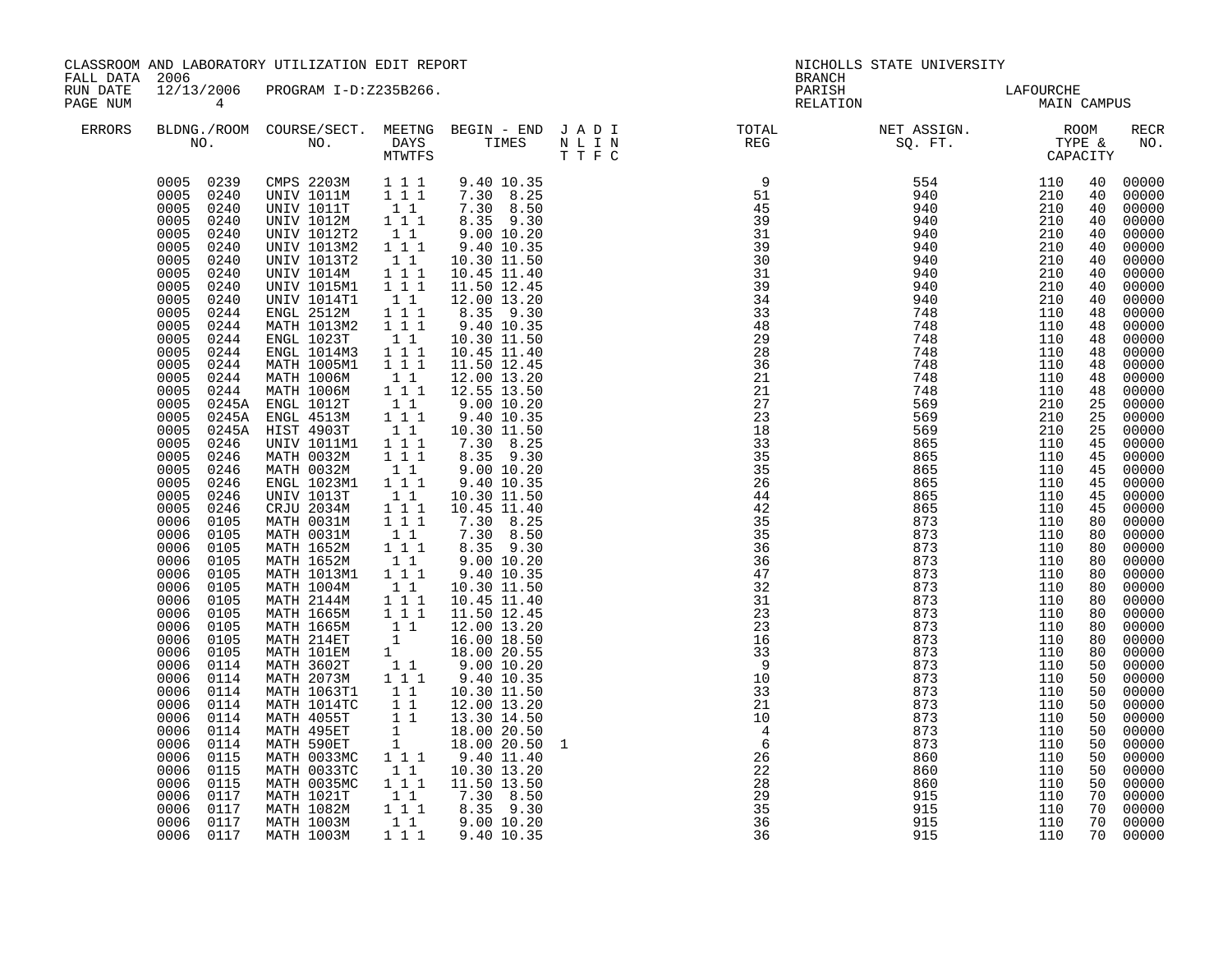|                                                  |                                                                                                                                                                                                                                                                                                                                                                                                                                                                                                                                                                                                                                                                                                                                                     | CLASSROOM AND LABORATORY UTILIZATION EDIT REPORT                                                                                                                                                                                                                                                                                                                                                                                                                                                                                                                                                                                                                                                                                                                                                                                                                                                 |                                                                                                                                                                                                                                                                                                                                                                                                                                                                                                                                                                                                                                                                                                                                                                                                          |                                                                                                                                                                                                                                                                                                                                                                                                                                                                                                                                                                                                                     |   | <b>BRANCH</b>      | NICHOLLS STATE UNIVERSITY                                                                                                                                                                                                                                                                                                                                                                                      |                                                                                                                                                                                    |                                                                                                                                                                      |                                                                                                                                                                                                                                                                                                                                                                                                                                                                                                                                    |
|--------------------------------------------------|-----------------------------------------------------------------------------------------------------------------------------------------------------------------------------------------------------------------------------------------------------------------------------------------------------------------------------------------------------------------------------------------------------------------------------------------------------------------------------------------------------------------------------------------------------------------------------------------------------------------------------------------------------------------------------------------------------------------------------------------------------|--------------------------------------------------------------------------------------------------------------------------------------------------------------------------------------------------------------------------------------------------------------------------------------------------------------------------------------------------------------------------------------------------------------------------------------------------------------------------------------------------------------------------------------------------------------------------------------------------------------------------------------------------------------------------------------------------------------------------------------------------------------------------------------------------------------------------------------------------------------------------------------------------|----------------------------------------------------------------------------------------------------------------------------------------------------------------------------------------------------------------------------------------------------------------------------------------------------------------------------------------------------------------------------------------------------------------------------------------------------------------------------------------------------------------------------------------------------------------------------------------------------------------------------------------------------------------------------------------------------------------------------------------------------------------------------------------------------------|---------------------------------------------------------------------------------------------------------------------------------------------------------------------------------------------------------------------------------------------------------------------------------------------------------------------------------------------------------------------------------------------------------------------------------------------------------------------------------------------------------------------------------------------------------------------------------------------------------------------|---|--------------------|----------------------------------------------------------------------------------------------------------------------------------------------------------------------------------------------------------------------------------------------------------------------------------------------------------------------------------------------------------------------------------------------------------------|------------------------------------------------------------------------------------------------------------------------------------------------------------------------------------|----------------------------------------------------------------------------------------------------------------------------------------------------------------------|------------------------------------------------------------------------------------------------------------------------------------------------------------------------------------------------------------------------------------------------------------------------------------------------------------------------------------------------------------------------------------------------------------------------------------------------------------------------------------------------------------------------------------|
| FALL DATA 2006<br>RUN DATE<br>PAGE NUM<br>ERRORS | 12/13/2006<br>5 <sup>1</sup>                                                                                                                                                                                                                                                                                                                                                                                                                                                                                                                                                                                                                                                                                                                        | PROGRAM I-D:Z235B266.                                                                                                                                                                                                                                                                                                                                                                                                                                                                                                                                                                                                                                                                                                                                                                                                                                                                            |                                                                                                                                                                                                                                                                                                                                                                                                                                                                                                                                                                                                                                                                                                                                                                                                          |                                                                                                                                                                                                                                                                                                                                                                                                                                                                                                                                                                                                                     |   | PARISH<br>RELATION | LAFOURCHE<br>MAIN CAMPUS                                                                                                                                                                                                                                                                                                                                                                                       |                                                                                                                                                                                    |                                                                                                                                                                      |                                                                                                                                                                                                                                                                                                                                                                                                                                                                                                                                    |
|                                                  |                                                                                                                                                                                                                                                                                                                                                                                                                                                                                                                                                                                                                                                                                                                                                     | NO. NO. DAYS TIMES NLIN<br>MTWTFS TTFC                                                                                                                                                                                                                                                                                                                                                                                                                                                                                                                                                                                                                                                                                                                                                                                                                                                           |                                                                                                                                                                                                                                                                                                                                                                                                                                                                                                                                                                                                                                                                                                                                                                                                          |                                                                                                                                                                                                                                                                                                                                                                                                                                                                                                                                                                                                                     |   |                    | $\begin{tabular}{lllllllllllllllllllll} \textsc{BLONG.} \textsc{F1} & \textsc{R1} & \textsc{R2} & \textsc{R3} & \textsc{R4} & \textsc{R5} & \textsc{R5} & \textsc{R6} & \textsc{R6} & \textsc{R6} & \textsc{R6} & \textsc{R6} & \textsc{R6} & \textsc{R6} & \textsc{R6} & \textsc{R6} & \textsc{R6} & \textsc{R6} & \textsc{R6} & \textsc{R6} & \textsc{R6} & \textsc{R6} & \textsc{R6} & \textsc{R6} & \text$ |                                                                                                                                                                                    |                                                                                                                                                                      | RECR<br>NO.                                                                                                                                                                                                                                                                                                                                                                                                                                                                                                                        |
|                                                  | 0006<br>0117<br>0006<br>0117<br>0006<br>0120<br>0006<br>0120<br>0006<br>0120<br>0006<br>0120<br>0006<br>0120<br>0006 0120<br>0006<br>0120<br>0006 0120<br>0006 0120<br>0006 0120<br>0006<br>0120<br>0006<br>0131<br>0006 0131<br>$0006$ $0131$<br>0006<br>0131<br>0006<br>0131<br>0006<br>0131<br>0006<br>0131<br>0006<br>0131<br>0006<br>0131<br>0006<br>0131<br>0006 0131<br>0006 0132<br>0006<br>0132<br>0006 0132<br>0006 0132<br>0006 0132<br>0006<br>0132<br>0006 0132<br>0006<br>0132<br>0006<br>0132<br>0006<br>0132<br>0006<br>0132<br>0132<br>0006<br>0006<br>0133<br>0006<br>0133<br>0006<br>0133<br>0006<br>0133<br>0006<br>0133<br>0006<br>0133<br>0006<br>0133<br>0006<br>0134<br>0006<br>0134<br>0006 0134<br>0006 0134<br>0006 0134 | 0006 0117 MATH 1654M 1 1<br>0006 0117 MATH 1024M 1 1 1<br>0006 0117 MATH 1025M 1 1 1<br>MATH 1024T<br>MATH 1016M<br>ENGL 1021TC<br>ENGL 1022TC<br>ENGL 1013MC<br>ENGL 1023TC<br>ENGL 1014MC<br>ENGL 1015MC<br>ENGL 1024TC<br>3L 1<br>(GL 3685TC<br>NGL 3666TC 1 1<br>NGL 3666TC 1 1<br>ENGL 368EWM 1 18.00 20.50<br>ENGL 3661TM 1 7.30 8.50<br>ENGL 3687A7 1 1 7.30 10.20<br>ENGL 3687B7 1 1 7.30 10.20<br>ENGL 3687B7 1 1 7.30 10.20<br>ENGL 3102TM 1 1 9.00 10.20<br>2683TM 1<br>ENGL 3104TM<br>ENGL 3106MW<br>ENGL 1025TM<br>ENGL 3686TM<br>GOVT 1011M<br>MATH 1011T<br>GEOL 1012M<br>GOVT 1012T<br>GOVT 1013M<br>HIST 1013T<br>HIST 1514M<br>GOVT 3705M<br>HIST 1024T<br>SOCI 1515T<br>HIST 101ET<br>SOCI 151EW<br>MATH 1002M1<br>MATH 1003M1<br>MATH 1003M1<br>ENGL 2643T<br>MATH 0034M1<br>MATH 3554T<br>MATH 2146M<br>ENGL 1011M2<br>GOVT 4991T<br>SOCI 4052T<br>CMPS 4023M<br>GOVT 3993T | $1\quad1$<br>$1 1 1$<br>$1\overline{1}$<br>$\begin{array}{rr}\n\overline{1} & \overline{1} \\ 1 & 1 & 1\n\end{array}$<br>$\begin{bmatrix} 1 & 1 \\ 1 & 1 \\ 1 & 1 \end{bmatrix}$<br>$1 1 1$<br>$\begin{bmatrix} 1 & 1 \\ 1 & 1 \\ 1 & 1 \\ 1 & 1 \end{bmatrix}$<br>$\begin{bmatrix} 1 \\ 1 \end{bmatrix}$<br>11<br>$\begin{bmatrix} 1 \\ 1 \\ 1 \end{bmatrix}$<br>$1 1 1$<br>$1\quad1$<br>$\begin{bmatrix} 1\\ 1\\ 1 \end{bmatrix}$<br>$1 1 1$<br>$\begin{bmatrix} 1 & 1 \end{bmatrix}$<br>$\begin{array}{rrrr} & 1 & 1 \\ & 1 & 1 & 1 \end{array}$<br>$\begin{array}{cccc}\n & 1 & 1 \\  & 1 & 1 \\  & & 1 & 1 \\  & & & 1 \\  & & & 1 \\  & & & 1\n\end{array}$<br>11<br>$1 1 1$<br>$1\quad1$<br>$1 1 1$<br>$1\quad1$<br>$1 1 1$<br>$1 1 1$<br>$\begin{bmatrix} 1 & 1 \\ 1 & 1 \\ 1 & 1 \end{bmatrix}$ | 10.30 11.50<br>10.45 11.40<br>11.50 12.45<br>12.00 13.20<br>12.55 13.50<br>$7.30$ 8.50<br>9.00 10.20<br>9.40 10.35<br>10.30 11.50<br>10.45 11.40<br>11.50 12.45<br>12.00 13.20<br>12.00 13.20<br>12.55 14.15<br>13.30 14.50<br>15.00 16.20<br>$7.30$ $8.25$<br>$7.30$ $8.50$<br>8.35 9.30<br>9.00 10.20<br>9.40 10.35<br>10.30 11.50<br>10.45 11.40<br>11.50 12.45<br>12.00 13.20<br>13.30 14.50<br>18.00 20.50<br>18.00 20.50<br>8.35 9.30<br>9.0010.20<br>9.40 10.35<br>10.30 11.50<br>10.45 11.40<br>12.00 13.20<br>12.55 13.50<br>$7.30$ 8.25<br>$7.30$ 8.50<br>$9.00$ 10.20<br>$9.40$ 10.35<br>1 1 10.30 11.50 | 1 | 13<br>26           | 592<br>592<br>592<br>571<br>571<br>571<br>571<br>571                                                                                                                                                                                                                                                                                                                                                           | 220 27<br>110 100<br>110 100<br>110 100<br>110 100<br>110 100<br>110 100<br>110 100<br>110 100<br>110 100<br>110 100<br>110 100<br>$\overline{110}$ $\overline{100}$<br>110<br>110 | 70<br>70<br>26<br>26<br>26<br>26<br>26<br>26<br>26<br>26<br>26<br>27<br>27<br>27<br>27<br>27<br>35<br>35<br>35<br>35<br>35<br>35<br>35<br>40<br>40<br>40<br>40<br>40 | 70 00000<br>70 00000<br>70 00000<br>00000<br>00000<br>00000<br>00000<br>00000<br>00000<br>00000<br>00000<br>00000<br>20<br>26 00000<br>26 00000<br>00000<br>00000<br>00000<br>00000<br>00000<br>27 00000<br>$\frac{27}{27}$ 00000<br>27 00000<br>00000<br>27 00000<br>27 00000<br>00000<br>00000<br>00000<br>$00000$<br>$00000$<br>00000<br>00000<br>$00000$<br>$00000$<br>00000<br>00000<br>00000<br>00000<br>00000<br>00000<br>00000<br>00000<br>00000<br>00000<br>00000<br>$00000$<br>00000<br>00000<br>00000<br>00000<br>00000 |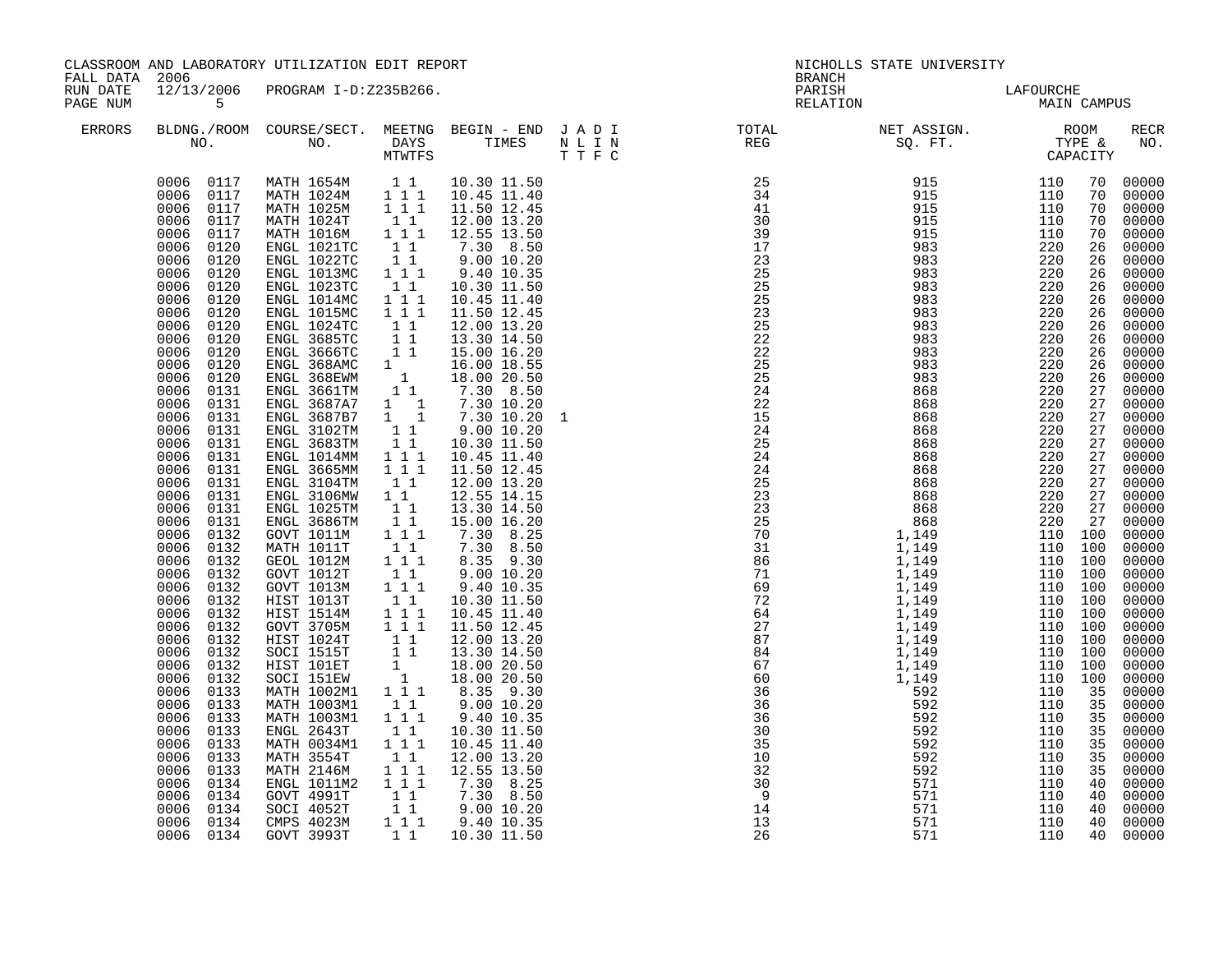|                                                  |                                                                                        | CLASSROOM AND LABORATORY UTILIZATION EDIT REPORT                                                  |                                                                         |                                                                                                                                                                                           |                                  |                                                                                                                                                                                                                                                                                                                                                                                                                                                            |                                        |          |                                                                |
|--------------------------------------------------|----------------------------------------------------------------------------------------|---------------------------------------------------------------------------------------------------|-------------------------------------------------------------------------|-------------------------------------------------------------------------------------------------------------------------------------------------------------------------------------------|----------------------------------|------------------------------------------------------------------------------------------------------------------------------------------------------------------------------------------------------------------------------------------------------------------------------------------------------------------------------------------------------------------------------------------------------------------------------------------------------------|----------------------------------------|----------|----------------------------------------------------------------|
| FALL DATA 2006<br>RUN DATE<br>PAGE NUM<br>ERRORS |                                                                                        |                                                                                                   |                                                                         |                                                                                                                                                                                           |                                  |                                                                                                                                                                                                                                                                                                                                                                                                                                                            |                                        |          |                                                                |
|                                                  |                                                                                        |                                                                                                   |                                                                         |                                                                                                                                                                                           |                                  |                                                                                                                                                                                                                                                                                                                                                                                                                                                            |                                        |          |                                                                |
|                                                  | 0006<br>0208<br>0006<br>0208<br>0006<br>0208<br>0006<br>0208<br>0006 0208<br>0006 0210 | ENGL 1014M<br>ENGL 1015M3<br>ENGL 2524T<br>MATH 4816M<br>ENGL 1015T1<br>ENGL 3047MW<br>ENGL 1021M | $\begin{array}{rrrr} & 1 & 1 \\ & 1 & 1 \\ & & 1 & 1 \end{array}$<br>11 | $11.50$ $12.45$<br>12.00 13.20<br>$1\ \overline{1}$ 1 $12.55\ \overline{1}$ 3.50<br>1 1 1 3.30 14.50<br>$\begin{array}{ccc} 1 & 1 & 14.00 & 15.20 \\ 1 & 1 & 1 & 7.30 & 8.25 \end{array}$ | 27<br>34<br>12<br>28<br>18<br>25 | $\begin{array}{cccccccccccc} \frac{1}{2} & \frac{1}{2} & \frac{1}{2} & \frac{1}{2} & \frac{1}{2} & \frac{1}{2} & \frac{1}{2} & \frac{1}{2} & \frac{1}{2} & \frac{1}{2} & \frac{1}{2} & \frac{1}{2} & \frac{1}{2} & \frac{1}{2} & \frac{1}{2} & \frac{1}{2} & \frac{1}{2} & \frac{1}{2} & \frac{1}{2} & \frac{1}{2} & \frac{1}{2} & \frac{1}{2} & \frac{1}{2} & \frac{1}{2} & \frac{1}{2} & \frac{1}{2} & \frac{$<br>559<br>559<br>559<br>559<br>559<br>840 | 110<br>110<br>110<br>110<br>110<br>110 | 30<br>30 | 30 00000<br>30 00000<br>30 00000<br>00000<br>00000<br>40 00000 |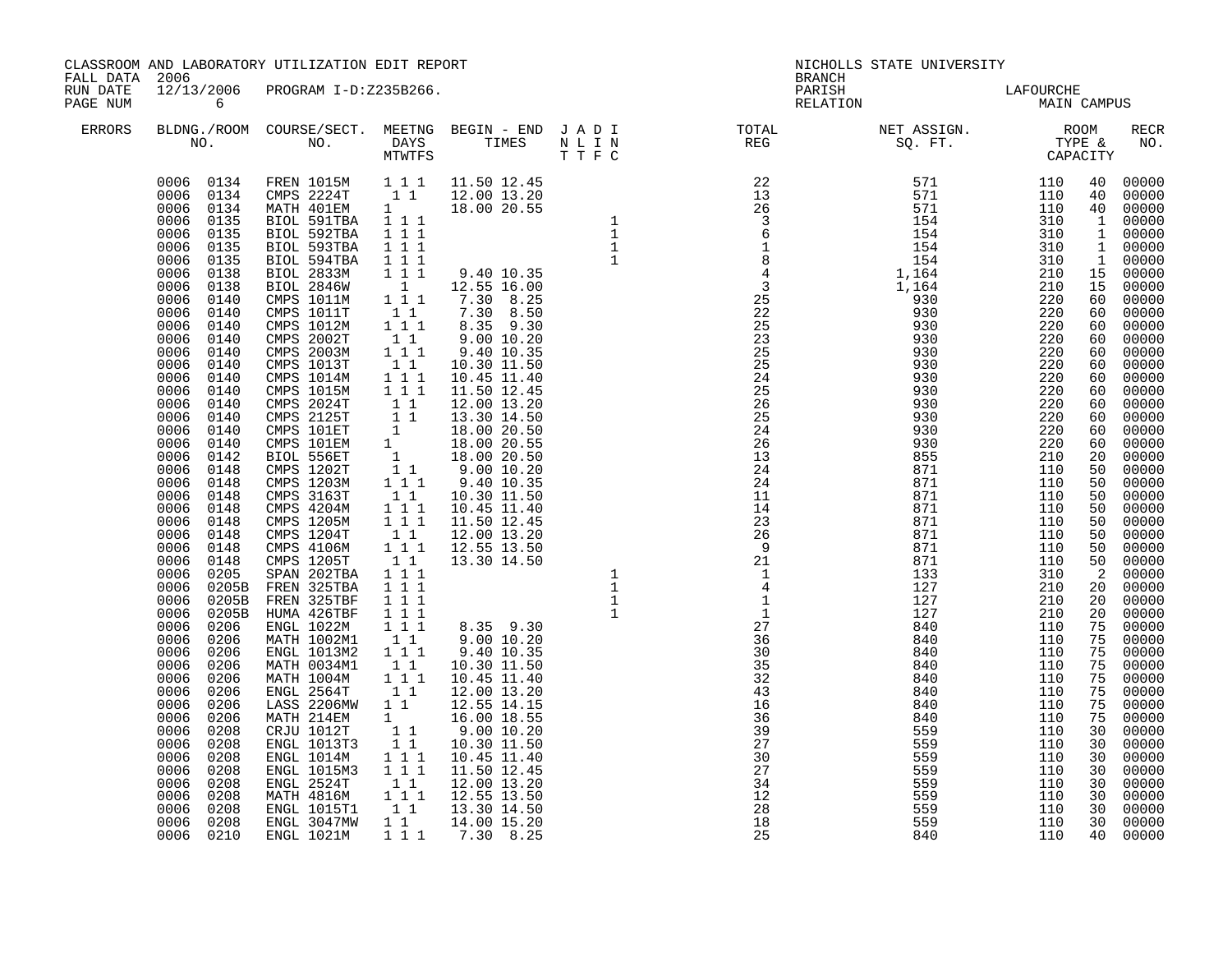| FALL DATA            | 2006                                                                                                                                                                                                                                                                                                                                                                                                                                                                                                                                                                                                                                                                                                                                                                                | CLASSROOM AND LABORATORY UTILIZATION EDIT REPORT                                                                                                                                                                                                                                                                                                                                                                                                                                                                                                                                                                                                                                                                                                                                                                                                                                                                      |                                                                                                                                                                                                                                                                                                                                                                                                                                                                                                                                                                                                                                                                                                                                                                                         |                                                                                                                                                                                                                                                                                                                                                                                                                                                                                                                                                                                                                                               |                                    | NICHOLLS STATE UNIVERSITY<br><b>BRANCH</b><br>PARISH<br>LAFOURCHE                                                                                                                                                                                                                                                                                           |                                                                                                                                                                                                                                                                                                                                                                                           |                                                                                                                                                                                                                                                                                                                                                                                                  |                                                                                                                                                                                                                                                                                                    |                                                                                                                                                                                                                                                                                                                                                                                                                                                                         |
|----------------------|-------------------------------------------------------------------------------------------------------------------------------------------------------------------------------------------------------------------------------------------------------------------------------------------------------------------------------------------------------------------------------------------------------------------------------------------------------------------------------------------------------------------------------------------------------------------------------------------------------------------------------------------------------------------------------------------------------------------------------------------------------------------------------------|-----------------------------------------------------------------------------------------------------------------------------------------------------------------------------------------------------------------------------------------------------------------------------------------------------------------------------------------------------------------------------------------------------------------------------------------------------------------------------------------------------------------------------------------------------------------------------------------------------------------------------------------------------------------------------------------------------------------------------------------------------------------------------------------------------------------------------------------------------------------------------------------------------------------------|-----------------------------------------------------------------------------------------------------------------------------------------------------------------------------------------------------------------------------------------------------------------------------------------------------------------------------------------------------------------------------------------------------------------------------------------------------------------------------------------------------------------------------------------------------------------------------------------------------------------------------------------------------------------------------------------------------------------------------------------------------------------------------------------|-----------------------------------------------------------------------------------------------------------------------------------------------------------------------------------------------------------------------------------------------------------------------------------------------------------------------------------------------------------------------------------------------------------------------------------------------------------------------------------------------------------------------------------------------------------------------------------------------------------------------------------------------|------------------------------------|-------------------------------------------------------------------------------------------------------------------------------------------------------------------------------------------------------------------------------------------------------------------------------------------------------------------------------------------------------------|-------------------------------------------------------------------------------------------------------------------------------------------------------------------------------------------------------------------------------------------------------------------------------------------------------------------------------------------------------------------------------------------|--------------------------------------------------------------------------------------------------------------------------------------------------------------------------------------------------------------------------------------------------------------------------------------------------------------------------------------------------------------------------------------------------|----------------------------------------------------------------------------------------------------------------------------------------------------------------------------------------------------------------------------------------------------------------------------------------------------|-------------------------------------------------------------------------------------------------------------------------------------------------------------------------------------------------------------------------------------------------------------------------------------------------------------------------------------------------------------------------------------------------------------------------------------------------------------------------|
| RUN DATE<br>PAGE NUM | 12/13/2006<br>$\overline{7}$                                                                                                                                                                                                                                                                                                                                                                                                                                                                                                                                                                                                                                                                                                                                                        | PROGRAM I-D:Z235B266.                                                                                                                                                                                                                                                                                                                                                                                                                                                                                                                                                                                                                                                                                                                                                                                                                                                                                                 |                                                                                                                                                                                                                                                                                                                                                                                                                                                                                                                                                                                                                                                                                                                                                                                         |                                                                                                                                                                                                                                                                                                                                                                                                                                                                                                                                                                                                                                               |                                    | RELATION                                                                                                                                                                                                                                                                                                                                                    |                                                                                                                                                                                                                                                                                                                                                                                           | MAIN CAMPUS                                                                                                                                                                                                                                                                                                                                                                                      |                                                                                                                                                                                                                                                                                                    |                                                                                                                                                                                                                                                                                                                                                                                                                                                                         |
| <b>ERRORS</b>        |                                                                                                                                                                                                                                                                                                                                                                                                                                                                                                                                                                                                                                                                                                                                                                                     |                                                                                                                                                                                                                                                                                                                                                                                                                                                                                                                                                                                                                                                                                                                                                                                                                                                                                                                       |                                                                                                                                                                                                                                                                                                                                                                                                                                                                                                                                                                                                                                                                                                                                                                                         |                                                                                                                                                                                                                                                                                                                                                                                                                                                                                                                                                                                                                                               |                                    |                                                                                                                                                                                                                                                                                                                                                             |                                                                                                                                                                                                                                                                                                                                                                                           |                                                                                                                                                                                                                                                                                                                                                                                                  |                                                                                                                                                                                                                                                                                                    | RECR<br>NO.                                                                                                                                                                                                                                                                                                                                                                                                                                                             |
|                      | 0006 0210<br>0006 0210<br>0006<br>0210<br>0006<br>0210<br>0006<br>0210<br>0006<br>0210<br>0006<br>0210<br>0006<br>0210<br>0006<br>0211<br>0006<br>0211<br>0006<br>0211<br>0006<br>0211<br>0006<br>0211<br>0006<br>0211<br>0006 0211<br>0006<br>0211<br>0006<br>0211<br>0006<br>0211<br>0006<br>0211<br>0006<br>0211<br>0006<br>0215<br>0006<br>0215<br>0006<br>0215<br>0006<br>0215<br>0006<br>0215<br>0006<br>0215<br>0006<br>0215<br>0006<br>0216<br>0006<br>0216<br>0006<br>0216<br>0006<br>0216<br>0006<br>0216<br>0006<br>0216<br>0006<br>0216<br>0006<br>0216<br>0006<br>0217<br>0006<br>0217<br>0006<br>0217<br>0006<br>0217<br>0006<br>0217<br>0006<br>0217<br>0006<br>0217<br>0006<br>0217<br>0006<br>0217<br>0006<br>0217<br>0006<br>0217<br>0006<br>0217<br>0006<br>0217 | 0006 0210 ENGL 1021T 1 1 7.30 8.50<br>0006 0210 MATH 1002M 111 8.35 9.30<br>GOVT 2522T<br>ENGL 1023M2<br>MATH 1083T<br>ENGL 1014M1<br>CMPS 4045M<br>MATH 1014T1<br>ENGL 2556MW<br>ENGL 255EM<br>GOVT 3871M<br>ENGL 2552M<br>HIST 1502T<br>SOCI 2053M<br>ENGL 2563T<br>HIST 3334M<br>SOCI 3055M<br>HIST 4114T<br>HIST 41141<br>ENGL 2106MW 1 1 12.55 14.15<br>ENGL 1015T 1 1 13.30 14.50<br>GOVT 101ET 1 18.00 20.50<br>HIST 421ER 1 18.00 20.55<br>SPAN 1012M 1 1 8.35 9.30<br>1 1 8.35 9.30<br>1 9.00 10.20<br>ENGL 1022T<br>ENGL 1013M1<br>MATH 0034M<br>MATH 0034M<br>MATH 1015M<br>CRJU 2604T<br>MATH 0032M1<br>MATH 1062T<br>MATH 1053M<br>MATH 1063T<br>MATH 1014M<br>ENGL 1125M<br>MATH 1656M<br>MATH 1656M<br>MATH 1101M<br>ENGL 1011T1<br>ENGL 1012M1<br>MATH 1102T<br>MATH 1103M<br>MATH 2103T<br>MATH 2104M<br>ENGL 1015M2<br>GOVT 4214T<br><b>FREN 1016M</b><br>ENGL 1015T2<br>MATH 320XTR<br>MATH 321TBA | 11<br>1 1 1<br>11<br>$\begin{array}{ccc} 1&1&1\\ 1&1&1 \end{array}$<br>$1\quad1$<br>$1\quad1$<br>$1 \quad \blacksquare$<br>$\frac{1}{1}$ 1 1<br>$1 1 1$<br>$\begin{bmatrix} 1 & 1 \\ 1 & 1 & 1 \end{bmatrix}$<br>$\begin{array}{cccc}\n & 1 & 1 \\  & 1 & 1 \\  & 1 & 1 \\  & 1 & 1 \\  & & 1\n\end{array}$<br>11<br>$1 1 1$<br>$\begin{bmatrix} 1 & 1 \\ 1 & 1 \end{bmatrix}$<br>$1 1 1$<br>$1\quad1$<br>$1 1 1$<br>$1\quad1$<br>$\begin{array}{c}\n1 \\ 1 \\ 1\n\end{array}$<br>$1 1 1$<br>$1 1 1$<br>$\begin{bmatrix} 1 & 1 \\ 1 & 1 & 1 \\ 1 & 1 & 1 \end{bmatrix}$<br>11<br>1 1 1<br>$1\quad1$<br>$1 1 1$<br>$\begin{bmatrix} 1 & 1 \\ 1 & 1 \\ 1 & 1 \end{bmatrix}$<br>$1\quad1$<br>$1\ 1\ 1$<br>11<br>$\begin{array}{c} \n\overline{1} & \overline{1} \\ 1 & 1 & 1\n\end{array}$ | $9.00\ 10.20$<br>9.40 10.35<br>10.30 11.50<br>10.45 11.40<br>11.50 12.45<br>12.00 13.20<br>12.55 14.15<br>18.00 20.55<br>7.30 8.25<br>8.35 9.30<br>9.0010.20<br>9.40 10.35<br>10.30 11.50<br>10.45 11.40<br>11.50 12.45<br>12.00 13.20<br>9.00 10.20<br>9.40 10.35<br>10.30 11.50<br>10.45 11.40<br>11.50 12.45<br>12.00 13.20<br>8.35 9.30<br>9.00 10.20<br>9.40 10.35<br>10.30 11.50<br>10.45 11.40<br>11.50 12.45<br>12.00 13.20<br>12.55 13.50<br>7.30 8.25<br>7.30 8.50<br>8.35 9.30<br>9.00 10.20<br>9.40 10.35<br>10.30 11.50<br>10.45 11.40<br>11.50 12.45<br>12.00 13.20<br>12.55 13.50<br>13.30 14.50<br>16.00 17.20<br>17.20 18.20 | $\begin{array}{c}\n1\n\end{array}$ | 26<br>35<br>$\frac{3}{46}$<br>28<br>28<br>41<br>28<br>11<br>51<br>$\overline{38}$<br>36<br>31<br>44<br>56<br>23<br>37<br>24<br>19<br>19<br>35<br>27<br>28<br>14<br>25<br>$\overline{30}$<br>28<br>33<br>33<br>45<br>42<br>36<br>45<br>46<br>47<br>42<br>26<br>30<br>30<br>37<br>31<br>30<br>33<br>27<br>31<br>20<br>29<br>23<br>17<br>30<br>$\frac{30}{26}$ | $840$<br>$840$<br>$840$<br>$840$<br>$840$<br>$840$<br>$840$<br>$840$<br>$840$<br>$840$<br>$842$<br>$842$<br>842<br>842<br>842<br>842<br>842<br>842<br>842<br>842<br>842<br>842<br>842<br>840<br>840<br>840<br>840<br>840<br>840<br>840<br>815<br>815<br>815<br>815<br>815<br>815<br>815<br>815<br>840<br>840<br>840<br>840<br>840<br>840<br>840<br>840<br>840<br>840<br>840<br>840<br>840 | $\begin{array}{c} 110 \\ 110 \\ 110 \\ 110 \\ 110 \\ 110 \end{array}$<br>110<br>110<br>110<br>110<br>110<br>110<br>110<br>110<br>110<br>110<br>110<br>110<br>110<br>110<br>110<br>110<br>110<br>110<br>110<br>110<br>110<br>110<br>110<br>110<br>110<br>110<br>110<br>110<br>110<br>110<br>110<br>110<br>110<br>110<br>110<br>110<br>110<br>110<br>110<br>110<br>110<br>110<br>110<br>110<br>110 | 40<br>40<br>40<br>40<br>40<br>40<br>40<br>40<br>40<br>40<br>40<br>40<br>40<br>40<br>40<br>40<br>40<br>40<br>40<br>40<br>40<br>40<br>40<br>40<br>40<br>40<br>40<br>40<br>40<br>40<br>40<br>40<br>40<br>40<br>40<br>40<br>40<br>40<br>40<br>40<br>40<br>40<br>40<br>40<br>40<br>40<br>40<br>40<br>40 | 00000<br>00000<br>00000<br>00000<br>00000<br>00000<br>00000<br>00000<br>00000<br>00000<br>00000<br>00000<br>00000<br>00000<br>00000<br>$00000$<br>00000<br>00000<br>00000<br>$00000$<br>00000<br>00000<br>00000<br>00000<br>00000<br>00000<br>00000<br>00000<br>00000<br>00000<br>00000<br>00000<br>00000<br>00000<br>00000<br>00000<br>00000<br>00000<br>00000<br>00000<br>00000<br>00000<br>00000<br>00000<br>00000<br>$00000$<br>00000<br>00000<br>40 00000<br>00000 |
|                      | 0006 0218                                                                                                                                                                                                                                                                                                                                                                                                                                                                                                                                                                                                                                                                                                                                                                           | HIST 4162T                                                                                                                                                                                                                                                                                                                                                                                                                                                                                                                                                                                                                                                                                                                                                                                                                                                                                                            | $1\quad1$                                                                                                                                                                                                                                                                                                                                                                                                                                                                                                                                                                                                                                                                                                                                                                               | $9.00\ 10.20$                                                                                                                                                                                                                                                                                                                                                                                                                                                                                                                                                                                                                                 |                                    | 15                                                                                                                                                                                                                                                                                                                                                          | 279                                                                                                                                                                                                                                                                                                                                                                                       | 110                                                                                                                                                                                                                                                                                                                                                                                              |                                                                                                                                                                                                                                                                                                    | 23 00000                                                                                                                                                                                                                                                                                                                                                                                                                                                                |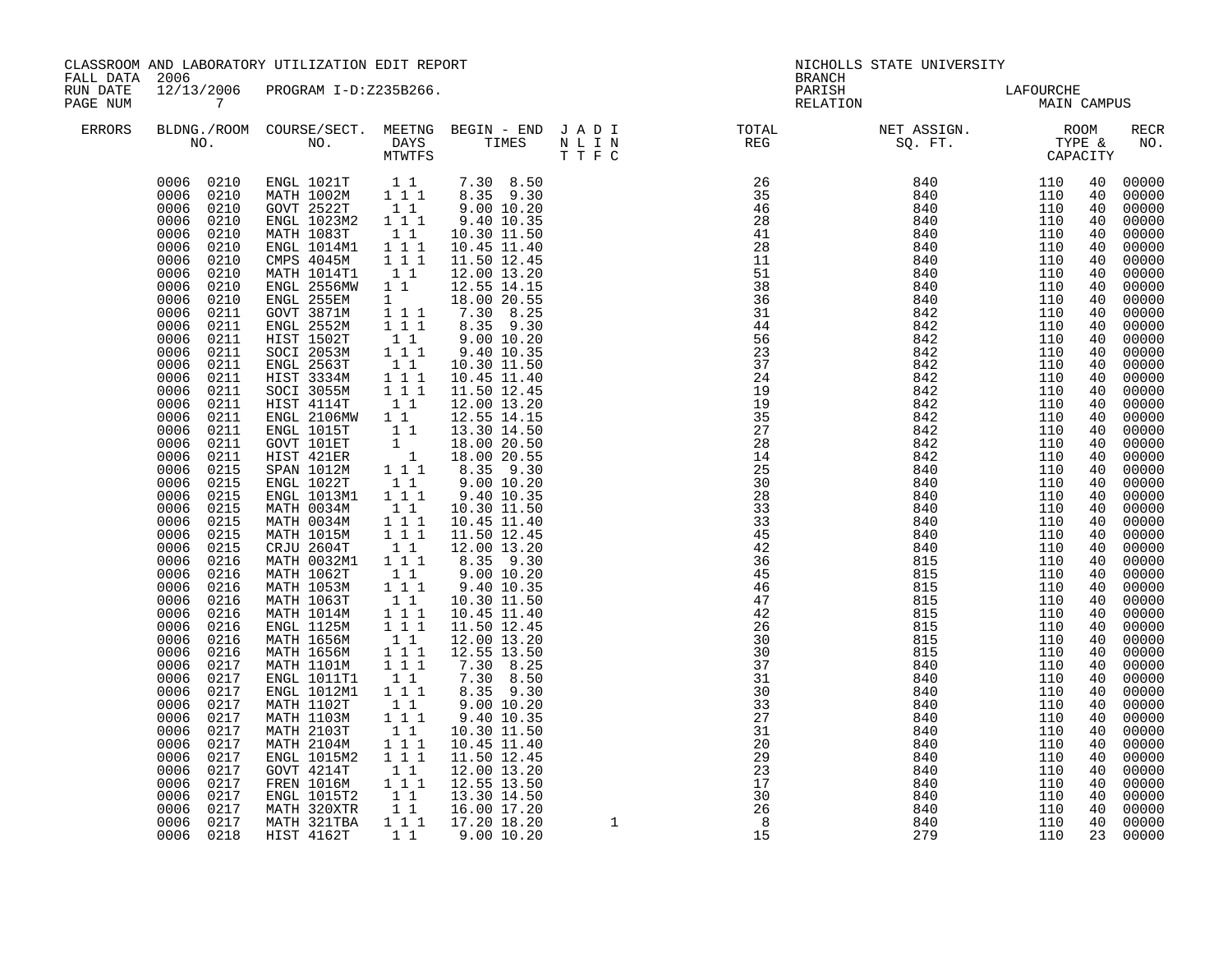| FALL DATA 2006       |                | CLASSROOM AND LABORATORY UTILIZATION EDIT REPORT |                | NICHOLLS STATE UNIVERSITY<br><b>BRANCH</b> |                                                                                                                           |                          |  |  |             |
|----------------------|----------------|--------------------------------------------------|----------------|--------------------------------------------|---------------------------------------------------------------------------------------------------------------------------|--------------------------|--|--|-------------|
| RUN DATE<br>PAGE NUM | 8 <sup>8</sup> | 12/13/2006 PROGRAM I-D:Z235B266.                 |                |                                            | PARISH<br>RELATION                                                                                                        | LAFOURCHE<br>MAIN CAMPUS |  |  |             |
| ERRORS               |                |                                                  | MTWTFS T T F C |                                            | BLDNG./ROOM COURSE/SECT. MEETNG BEGIN – END JADI TOTAL NET ASSIGN. NET ASSIGN. ROOM NO. DAYS TIMES NLIN REG SQ.FT. TYPE & |                          |  |  | RECR<br>NO. |
|                      |                |                                                  |                |                                            |                                                                                                                           |                          |  |  | 00000       |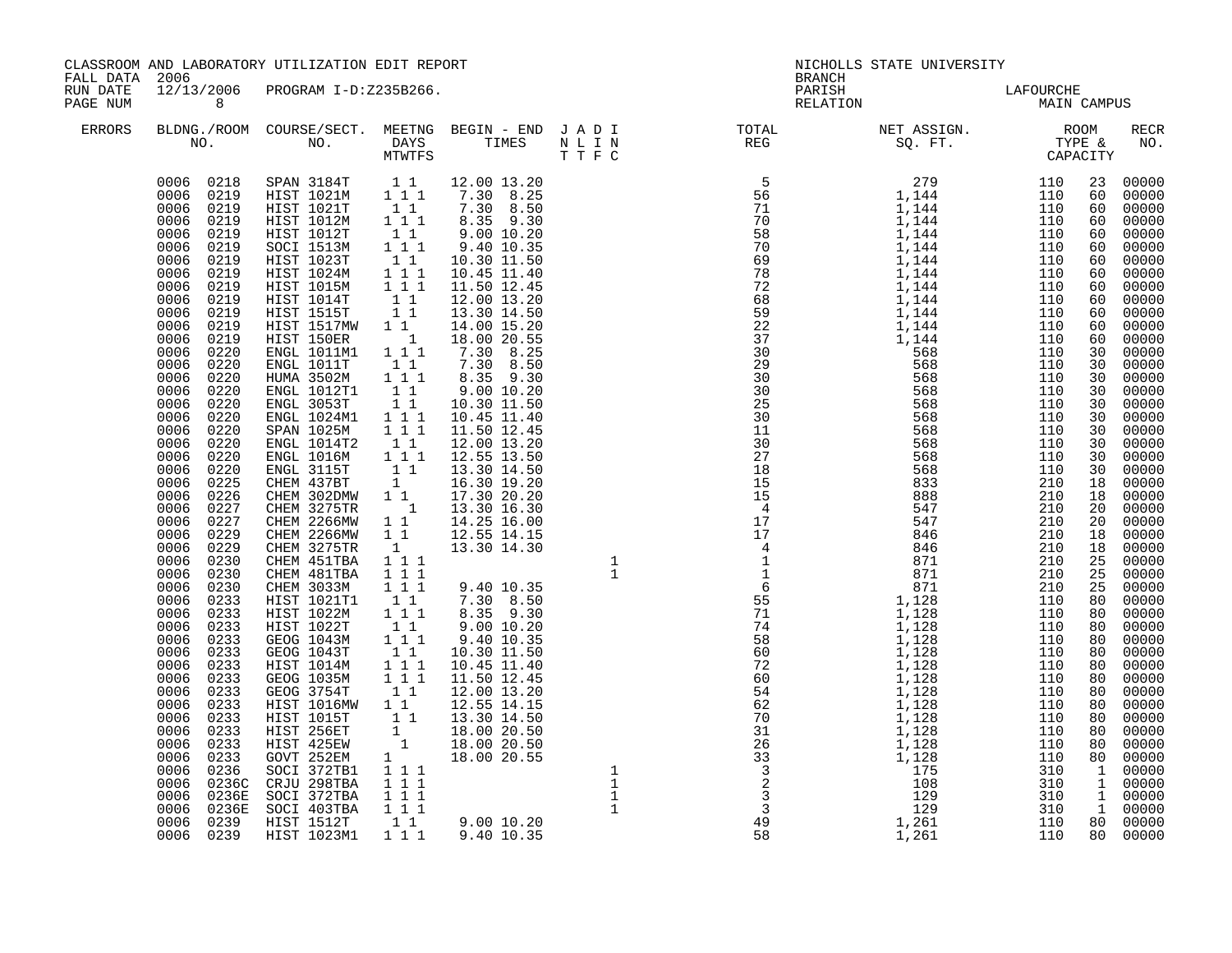| CLASSROOM AND LABORATORY UTILIZATION EDIT REPORT<br>FALL DATA 2006<br>12/13/2006 PROGRAM I-D:Z235B266. |                                                                                                                                                                                                                                                                                                                                                                                                                                                                                                                                                                                                                                                                                                                                                                   |                                                                                                                                                                                                                                                                                                                                                                                                                                                                                                                                                                                                                                                                                                                                                                                                                             |                                                                                                                                                                                                          |                                                                                                                                                                                  |                                                                                                                                                                                                                 | NICHOLLS STATE UNIVERSITY<br><b>BRANCH</b>              |                                                                                                                                                                                                                                                                                                                                                                                                                                                |                                                                                                              |                                        |                                                                                                                                                                                                                 |
|--------------------------------------------------------------------------------------------------------|-------------------------------------------------------------------------------------------------------------------------------------------------------------------------------------------------------------------------------------------------------------------------------------------------------------------------------------------------------------------------------------------------------------------------------------------------------------------------------------------------------------------------------------------------------------------------------------------------------------------------------------------------------------------------------------------------------------------------------------------------------------------|-----------------------------------------------------------------------------------------------------------------------------------------------------------------------------------------------------------------------------------------------------------------------------------------------------------------------------------------------------------------------------------------------------------------------------------------------------------------------------------------------------------------------------------------------------------------------------------------------------------------------------------------------------------------------------------------------------------------------------------------------------------------------------------------------------------------------------|----------------------------------------------------------------------------------------------------------------------------------------------------------------------------------------------------------|----------------------------------------------------------------------------------------------------------------------------------------------------------------------------------|-----------------------------------------------------------------------------------------------------------------------------------------------------------------------------------------------------------------|---------------------------------------------------------|------------------------------------------------------------------------------------------------------------------------------------------------------------------------------------------------------------------------------------------------------------------------------------------------------------------------------------------------------------------------------------------------------------------------------------------------|--------------------------------------------------------------------------------------------------------------|----------------------------------------|-----------------------------------------------------------------------------------------------------------------------------------------------------------------------------------------------------------------|
| RUN DATE<br>PAGE NUM                                                                                   | $\overline{9}$                                                                                                                                                                                                                                                                                                                                                                                                                                                                                                                                                                                                                                                                                                                                                    |                                                                                                                                                                                                                                                                                                                                                                                                                                                                                                                                                                                                                                                                                                                                                                                                                             |                                                                                                                                                                                                          |                                                                                                                                                                                  |                                                                                                                                                                                                                 | PARISH                                                  | LAFOURCHE<br>MAIN CAMPUS<br>RELATION                                                                                                                                                                                                                                                                                                                                                                                                           |                                                                                                              |                                        |                                                                                                                                                                                                                 |
| ERRORS                                                                                                 |                                                                                                                                                                                                                                                                                                                                                                                                                                                                                                                                                                                                                                                                                                                                                                   |                                                                                                                                                                                                                                                                                                                                                                                                                                                                                                                                                                                                                                                                                                                                                                                                                             |                                                                                                                                                                                                          |                                                                                                                                                                                  |                                                                                                                                                                                                                 |                                                         | $\begin{tabular}{lllllllllllllllllllll} \textsc{BLONG.} \textsc{F100M.} & \textsc{COURSE/SECT.} & \textsc{METNG.} & \textsc{BEGIN - END} & \textsc{J A D I} & \textsc{DTAT} & \textsc{NTGTL} & \textsc{NET ASSIGN.} & \textsc{ROOM} \\ \textsc{NO.} & \textsc{NO.} & \textsc{DAYS} & \textsc{TIMES} & \textsc{N L I N} & \textsc{REG} & \textsc{SEG.} & \textsc{ST.} & \textsc{CTPE & \& \\ \textsc{MO.} & \textsc{NO.} & \textsc{MTWTFS} & \$ |                                                                                                              |                                        | RECR<br>NO.                                                                                                                                                                                                     |
|                                                                                                        | 0006 0239<br>0006 0242<br>0006<br>0242<br>0006 0242<br>0006<br>0242<br>0006 0242<br>0006<br>0242<br>0006 0242<br>0006<br>0242<br>0006<br>0242<br>0006<br>0242<br>0006<br>0242<br>0245<br>0006<br>0006<br>0245<br>0006<br>0245<br>0006<br>0245H<br>0006<br>0006<br>0247<br>0006<br>0247<br>0006<br>0247<br>0006<br>0247<br>0006<br>0247<br>0006 0247<br>0006<br>0247<br>0006 0247<br>0006<br>0247<br>0006<br>0247<br>0006<br>0247<br>0006<br>0247<br>0006<br>0249<br>0006<br>0249<br>0006<br>0249<br>0006<br>0249<br>0006<br>0249<br>0006<br>0249<br>0006<br>0249<br>0006<br>0250<br>0006<br>0250<br>0006<br>0250<br>0006<br>0250<br>0006<br>0250<br>0006<br>0250<br>0006<br>0250<br>0006<br>0250<br>0006<br>0250<br>0006<br>0250<br>0006<br>0250<br>0006<br>0251C | 0006 0239 HIST 2553T 1 1 10.30 11.50<br>ENGL 3634M<br>ENGL 4681T<br>GOVT 4122M<br>ENGL 1012T2<br>HIST 1053M<br>SOCI 1513T<br>SPAN 1014M<br>MATH 3015M<br>SOCI 3954T<br>GOVT 4575T<br>CRJU 203EW<br>GOVT 305ET<br>HIST 490TBA<br>HIST 497TBA<br>HIST 490TB1<br>GOVT 497TB1<br>0245M GOVT 497TBA<br>HIST 2551M<br>CRJU 2012M<br>MATH 1012T<br>GOVT 3253M<br>MATH 1013T<br>ENGL 1024M<br>MATH 1055M<br>ENGL 1014T1<br>ENGL 1016M1<br>LASS 2155T<br>CRJU 220ER<br>LASS 250EM<br>ENGL 1012M<br>MATH 1002M<br>ENGL 0033M<br>MATH 2143T<br>ENGL 0034M<br>ENGL 0035M<br>ENGL 1026MW<br>HIST 3711T<br>MATH 1012M1<br>MATH 0033M<br>MATH 0033M<br>HUMA 4513T<br>MATH 1064M<br>$ENGL$ 3215M<br>MATH 0036M<br>MATH 0036M<br>ENGL 2565T<br>SOCI 1517MW<br>ENGL 300TBA<br>NICL 300TBA<br>0006 0251C ENGL 301TBA<br>0006 0251C ENGL 302TBA | $1\quad1$<br>$1 1 1$<br>11<br>$\begin{array}{c} 1 \\ 1 \\ 1 \end{array}$<br>$\begin{array}{ccc} 1&1&1\\1&1&1 \end{array}$<br>$\begin{smallmatrix}1&1\\1&1&1\end{smallmatrix}$<br>$1 1 1$<br>1 1 1<br>111 | 1 1 12.55 14.15<br>7.30 8.50<br>8.35 9.30<br>$\begin{array}{rrrr} 1 & 1 & 12.00 & 13.20 \ 1 & 1 & 1 & 12.55 & 13.50 \ 1 & 1 & 13.30 & 14.50 \ 1 & 1 & 14.00 & 15.20 \end{array}$ | $\begin{array}{r} \n \begin{array}{r} \n \begin{array}{c} 10 \\  \times 45 \\  \times 13.20 \\  \hline 13.20 \\  \hline 13.50 \\  \hline 13.30 & 14.50 \\  \hline 14.00 & 15.20 \\  \end{array} \n \end{array}$ | 27<br>21<br>39<br>35<br>3243255991<br>$\mathbf{1}$<br>1 | $\begin{array}{cccccccc} 0.00 & 0.00 & 0.00 & 0.00 & 0.00 & 0.00 & 0.00 & 0.00 & 0.00 & 0.00 & 0.00 & 0.00 & 0.00 & 0.00 & 0.00 & 0.00 & 0.00 & 0.00 & 0.00 & 0.00 & 0.00 & 0.00 & 0.00 & 0.00 & 0.00 & 0.00 & 0.00 & 0.00 & 0.00 & 0.00 & 0.00 & 0.00 & 0.00 & 0.00 & 0.00 & 0$<br>864<br>864<br>835<br>835<br>835<br>835<br>835<br>835<br>835<br>835<br>835<br>835<br>835<br>110<br>110<br>110                                               | 110<br>110<br>110<br>110<br>110<br>110<br>110<br>110<br>110<br>110<br>110<br>110<br>110<br>110<br>110<br>110 | 45<br>50<br>50<br>50<br>50<br>50<br>21 | 00000<br>45 00000<br>50 00000<br>50 00000<br>00000<br>$00000$<br>$00000$<br>50 00000<br>50 00000<br>00000<br>00000<br>$\begin{bmatrix} 50 & 00000 \\ 50 & 00000 \end{bmatrix}$<br>00000<br>21 00000<br>21 00000 |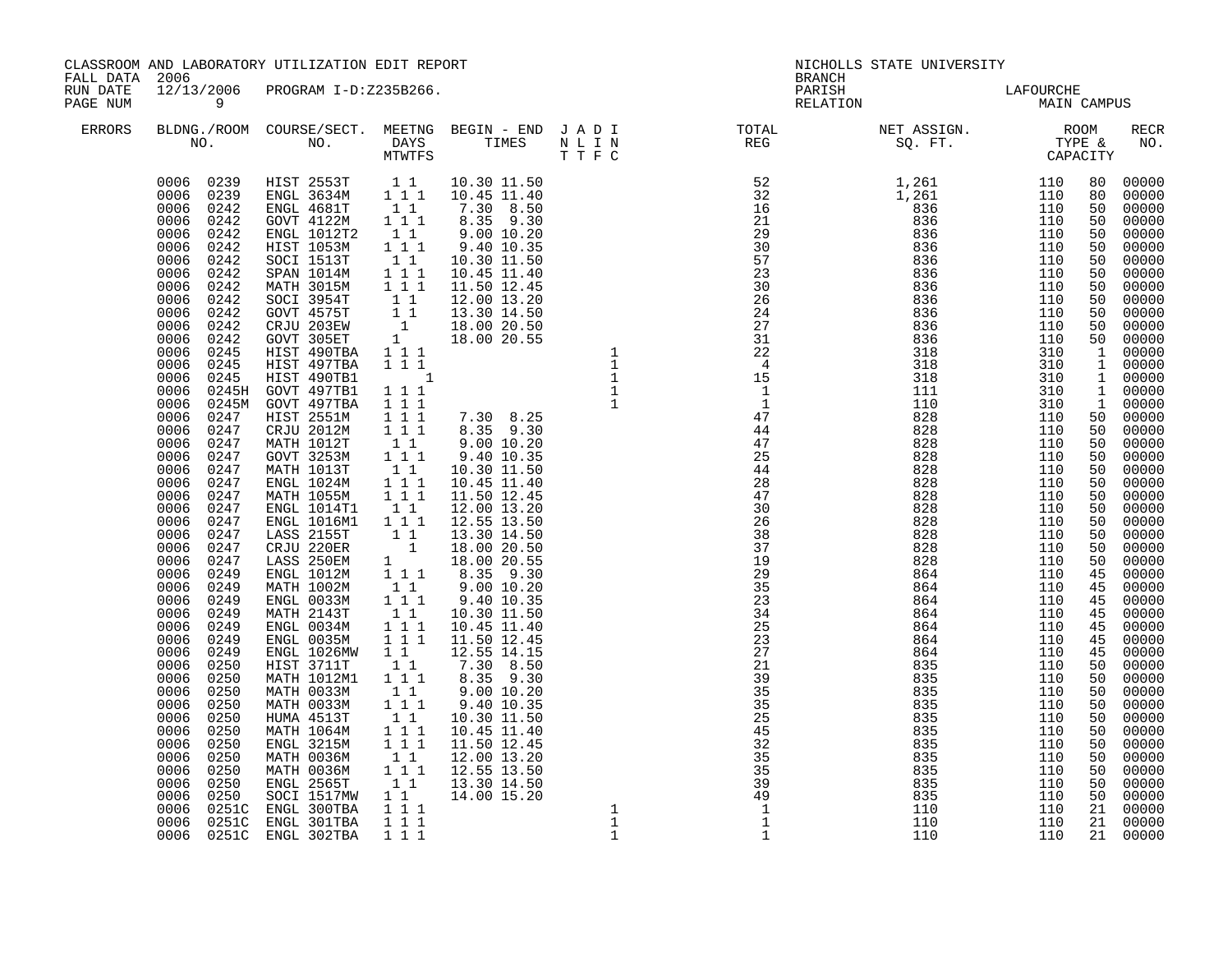| CLASSROOM AND LABORATORY UTILIZATION EDIT REPORT<br>FALL DATA 2006<br>12/13/2006 PROGRAM I-D:Z235B266. |                                                                                                                                                                                                                                                                                                                                                                                                                                                                                                                                                                                                                                                                                                                                                                                                  |                                                                                                                                                                                                                                                                                                                                                                                                                                                                                                                                                                                     |                                                                                                                                                                                                                                                                           |                                                                                                                                                                                                                                                                                                                                                                                                                                                                                                                            |                                                                                                                                                                                                                                                | <b>BRANCH</b>      | NICHOLLS STATE UNIVERSITY                                                                                                                                                                                                                                                                                                                                                                                                                  |                                                                                                                                                                      |                                                                                                                                                                                                                            |                                                                                                                                                                                                                                                                                                                                                                                                                                                                        |
|--------------------------------------------------------------------------------------------------------|--------------------------------------------------------------------------------------------------------------------------------------------------------------------------------------------------------------------------------------------------------------------------------------------------------------------------------------------------------------------------------------------------------------------------------------------------------------------------------------------------------------------------------------------------------------------------------------------------------------------------------------------------------------------------------------------------------------------------------------------------------------------------------------------------|-------------------------------------------------------------------------------------------------------------------------------------------------------------------------------------------------------------------------------------------------------------------------------------------------------------------------------------------------------------------------------------------------------------------------------------------------------------------------------------------------------------------------------------------------------------------------------------|---------------------------------------------------------------------------------------------------------------------------------------------------------------------------------------------------------------------------------------------------------------------------|----------------------------------------------------------------------------------------------------------------------------------------------------------------------------------------------------------------------------------------------------------------------------------------------------------------------------------------------------------------------------------------------------------------------------------------------------------------------------------------------------------------------------|------------------------------------------------------------------------------------------------------------------------------------------------------------------------------------------------------------------------------------------------|--------------------|--------------------------------------------------------------------------------------------------------------------------------------------------------------------------------------------------------------------------------------------------------------------------------------------------------------------------------------------------------------------------------------------------------------------------------------------|----------------------------------------------------------------------------------------------------------------------------------------------------------------------|----------------------------------------------------------------------------------------------------------------------------------------------------------------------------------------------------------------------------|------------------------------------------------------------------------------------------------------------------------------------------------------------------------------------------------------------------------------------------------------------------------------------------------------------------------------------------------------------------------------------------------------------------------------------------------------------------------|
| RUN DATE<br>PAGE NUM<br>ERRORS                                                                         | 10                                                                                                                                                                                                                                                                                                                                                                                                                                                                                                                                                                                                                                                                                                                                                                                               |                                                                                                                                                                                                                                                                                                                                                                                                                                                                                                                                                                                     |                                                                                                                                                                                                                                                                           |                                                                                                                                                                                                                                                                                                                                                                                                                                                                                                                            |                                                                                                                                                                                                                                                | PARISH<br>RELATION | LAFOURCHE<br>MAIN CAMPUS                                                                                                                                                                                                                                                                                                                                                                                                                   |                                                                                                                                                                      |                                                                                                                                                                                                                            |                                                                                                                                                                                                                                                                                                                                                                                                                                                                        |
|                                                                                                        |                                                                                                                                                                                                                                                                                                                                                                                                                                                                                                                                                                                                                                                                                                                                                                                                  |                                                                                                                                                                                                                                                                                                                                                                                                                                                                                                                                                                                     |                                                                                                                                                                                                                                                                           |                                                                                                                                                                                                                                                                                                                                                                                                                                                                                                                            |                                                                                                                                                                                                                                                |                    | $\begin{tabular}{lllllllllllllllllllll} \textsc{BLONG.} \textsc{F100M.} & \textsc{CUIRSE/SECT.} & \textsc{METING.} & \textsc{BEGIN - END.} & \textsc{J A D I} & \textsc{DTQTAL} & \textsc{NET ASSIGN.} & \textsc{ROOM} \\ \textsc{NO.} & \textsc{NO.} & \textsc{DAYS} & \textsc{TIMES} & \textsc{N L I N} & \textsc{REG} & \textsc{SQ. FT.} & \textsc{TTPE & \texttt{C} \\ \textsc{MTVFTS} & \textsc{DTT T F C} & \textsc{STG} & \textsc{$ |                                                                                                                                                                      |                                                                                                                                                                                                                            | RECR<br>NO.                                                                                                                                                                                                                                                                                                                                                                                                                                                            |
|                                                                                                        | 0006 0252<br>0006 0252<br>0006<br>0252<br>0006<br>0252<br>0006<br>0252<br>0006<br>0252<br>0006<br>0252<br>0006<br>0252<br>0006<br>0252<br>0006<br>0252<br>0006<br>0252<br>0006<br>0252<br>0006<br>0253<br>0006<br>0253<br>0006<br>0253<br>0006<br>0253<br>0006<br>0253<br>0006<br>0253<br>0006<br>0253<br>0006<br>0253<br>0007 0116<br>0007<br>0116<br>0007 0119<br>0007<br>0119<br>0007 0125<br>0007 0125<br>0007<br>0007<br>0125<br>0007<br>0125<br>0007<br>0125<br>0007<br>0125<br>0007<br>0125<br>0007<br>0126<br>0007<br>0126<br>0007<br>0126<br>0007<br>0126<br>0007 0126<br>0007<br>0126<br>0007 0126<br>0007<br>0127<br>0007 0127<br>0007<br>0127<br>0007 0127<br>0007<br>0127<br>0007<br>0127<br>0007<br>0127<br>0007<br>0127<br>0007<br>0127<br>0007<br>0128<br>0007 0128<br>0007 0128 | 0006 0251C FREN 402TBA 111<br>ENGL 0031T<br>ENGL 0032M<br>ENGL 0032T<br>SPAN 2013M<br>SPAN 3123T<br>MATH 1654M<br>MATH 2655M<br>ENGL 1014T<br>HEAD 505ARF<br>PSYC 528CR<br>EDCI 565TBA<br>EDFR 594TBA<br>EDUC 4022T<br>EDUC 2526T<br>EDUC 403BW<br>EDCI 503CM<br>EDCI 504CM<br>EDCI 505CM<br>EDCI 582CR<br>EDUC 3742M<br>EDUC 3782M<br>EDUC 3765M<br>EDCI 584CT<br>EDCI 588CT<br>EDCI 560CM<br>EDCI 581CR<br>EDUC 3681M<br>COMD 3842M<br>EDUC 3213T<br>EDUC 4414M<br>EDUC 3135M<br>EDCI 537CT<br>EDCI 506CW<br>EDUC 399CM<br>EDAS 535DR<br>EDUC 3652MW<br>SPCH 1012T1<br>ENGL 0033T | $\begin{smallmatrix} &1\\1&1\end{smallmatrix}$<br>$1 1 1$<br>11<br>$1 1 1$<br>$\begin{bmatrix} 1 & 1 \\ 1 & 1 & 1 \\ 1 & 1 & 1 \end{bmatrix}$<br>$\begin{bmatrix} 1 & 1 \end{bmatrix}$<br>1 1 1<br>1 1 1<br>$1 1 1$<br>$\begin{smallmatrix}1&1&1\\1&1&1\end{smallmatrix}$ | $\begin{array}{rrrr} 1 & 12.00 & 19.20 \\ 1 & 16.00 & 19.00 \\ 1 & 17.00 & 19.55 \end{array}$<br>$\begin{array}{rrrr} 1 & 1 & 1.50 & 13.50 \\ 1 & 17.00 & 19.50 \\ 1 & 17.00 & 19.55 \\ 1 & 17.00 & 19.55 \\ 1 & 17.00 & 19.55 \\ 1 & 1 & 7.30 & 8.25 \\ 1 & 1 & 8.35 & 9.30 \\ 1 & 1 & 10.30 & 11.50 \\ \end{array}$<br>$\begin{array}{cccc} 1 & 1 & 1 & 1.00 & 19.50 \ 1 & & 17.00 & 19.50 \ 1 & & 17.00 & 19.55 \ 1 & & 17.30 & 20.25 \ 1 & 1 & & 8.35 & 11.35 \ 1 & 1 & & 9.00 & 10.20 \end{array}$<br>1 1 10.30 11.50 | NO.<br>MTH 1001M1 1 1 1 7.30 8.25 1<br>MATH 1001M1 1 1 7.30 8.25 34<br>MATH 1001M1 1 1 7.30 8.50<br>MATH 1001M1 1 1 7.30 8.50<br>MATH 10032M1 1 1 8.35 9.30<br>MATH 0032M1 1 1 9.00 10.20<br>ENGL 1023M 1 1 1 0.30 11.50<br>2 FREN 1014M 1 1 1 |                    |                                                                                                                                                                                                                                                                                                                                                                                                                                            | $\begin{array}{cccc} 310 & 1 & 00000 \ 310 & 1 & 00000 \ 220 & 118 & 00000 \ 220 & 118 & 00000 \ \end{array}$<br>220 118<br>220 118<br>220 118<br>220 118<br>220 118 | 35<br>35<br>35<br>35<br>35<br>35<br>35<br>35<br>35<br>35<br>35<br>35<br>35<br>35<br>35<br>35<br>35<br>35<br>39<br>39<br>39<br>39<br>39<br>39<br>39<br>30<br>30<br>30<br>30<br>30<br>30<br>30<br>30<br>30<br>30<br>30<br>30 | 21 00000<br>00000<br>00000<br>00000<br>00000<br>00000<br>00000<br>$00000$<br>00000<br>00000<br>00000<br>00000<br>$00000$<br>00000<br>00000<br>00000<br>00000<br>35 00000<br>00000<br>00000<br>35 00000<br>46 00000<br>46 00000<br>00000<br>00000<br>$00000$<br>$00000$<br>00000<br>00000<br>00000<br>00000<br>00000<br>00000<br>$00000$<br>$00000$<br>00000<br>$00000$<br>$00000$<br>$00000$<br>00000<br>00000<br>00000<br>$00000$<br>00000<br>00000<br>00000<br>00000 |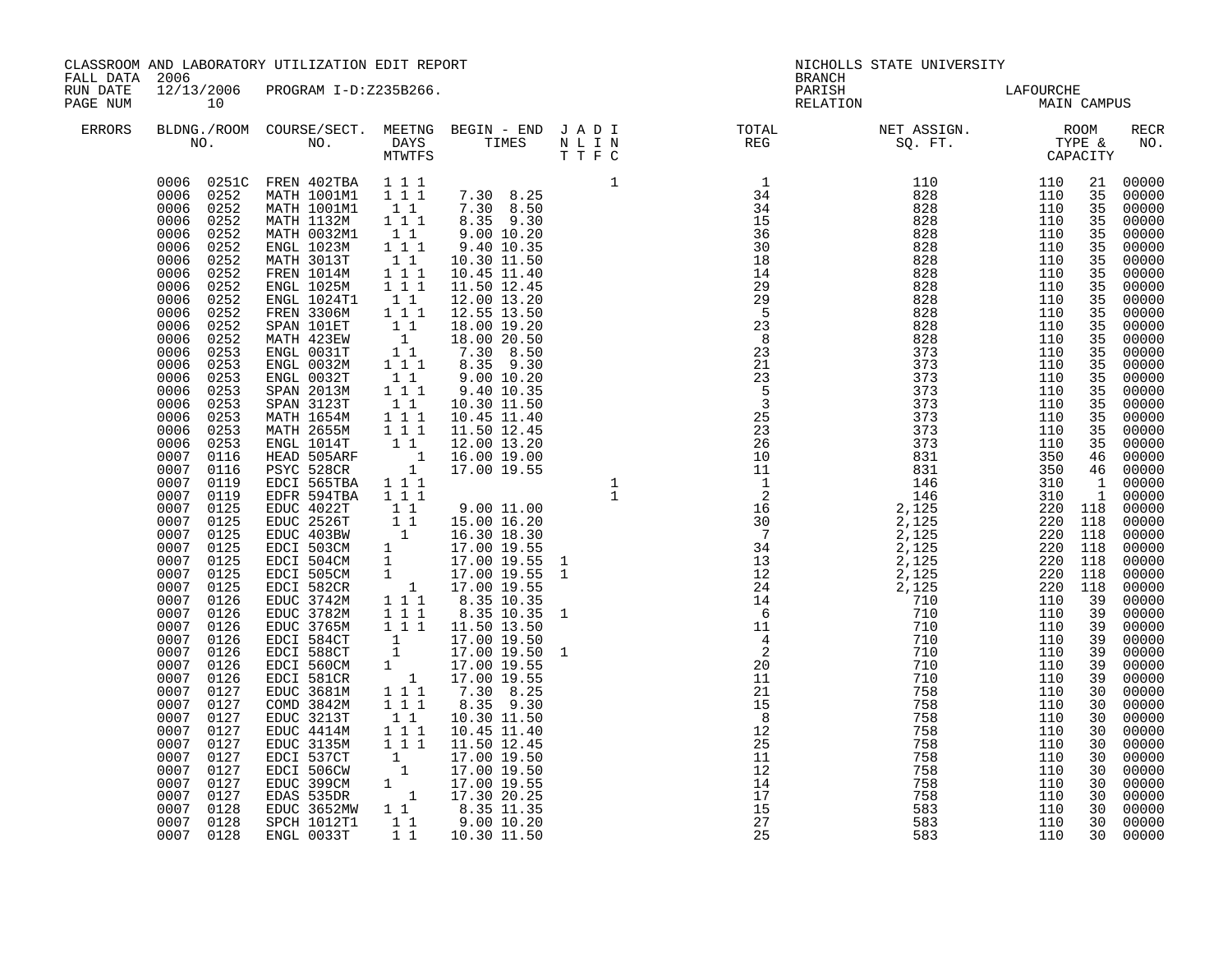|                                        |                                                                                                                                                                                                                                                                                                                                                                                                                                                                                                                                                                                                                                                                                                                                                                                   | CLASSROOM AND LABORATORY UTILIZATION EDIT REPORT                                                                                                                                                                                                                                                                                                                                                                                                                                                                                                                                                                                                                                                                                                                                                                                                             |  | NICHOLLS STATE UNIVERSITY<br><b>BRANCH</b> |                                          |  |  |                                                                                                                                                                                                                                                                                                                                                                                                                                                                                                                                                                                                                                                  |
|----------------------------------------|-----------------------------------------------------------------------------------------------------------------------------------------------------------------------------------------------------------------------------------------------------------------------------------------------------------------------------------------------------------------------------------------------------------------------------------------------------------------------------------------------------------------------------------------------------------------------------------------------------------------------------------------------------------------------------------------------------------------------------------------------------------------------------------|--------------------------------------------------------------------------------------------------------------------------------------------------------------------------------------------------------------------------------------------------------------------------------------------------------------------------------------------------------------------------------------------------------------------------------------------------------------------------------------------------------------------------------------------------------------------------------------------------------------------------------------------------------------------------------------------------------------------------------------------------------------------------------------------------------------------------------------------------------------|--|--------------------------------------------|------------------------------------------|--|--|--------------------------------------------------------------------------------------------------------------------------------------------------------------------------------------------------------------------------------------------------------------------------------------------------------------------------------------------------------------------------------------------------------------------------------------------------------------------------------------------------------------------------------------------------------------------------------------------------------------------------------------------------|
| FALL DATA 2006<br>RUN DATE<br>PAGE NUM | $\overline{11}$                                                                                                                                                                                                                                                                                                                                                                                                                                                                                                                                                                                                                                                                                                                                                                   | 12/13/2006 PROGRAM I-D:Z235B266.                                                                                                                                                                                                                                                                                                                                                                                                                                                                                                                                                                                                                                                                                                                                                                                                                             |  |                                            | PARISH LAFOURCHE<br>RELATION MAIN CAMPUS |  |  |                                                                                                                                                                                                                                                                                                                                                                                                                                                                                                                                                                                                                                                  |
| ERRORS                                 |                                                                                                                                                                                                                                                                                                                                                                                                                                                                                                                                                                                                                                                                                                                                                                                   |                                                                                                                                                                                                                                                                                                                                                                                                                                                                                                                                                                                                                                                                                                                                                                                                                                                              |  |                                            |                                          |  |  | <b>RECR</b><br>NO.                                                                                                                                                                                                                                                                                                                                                                                                                                                                                                                                                                                                                               |
| 8                                      | 0007 0128 COMD 3864T<br>0007 0128<br>0007<br>0128<br>0007 0128<br>0007<br>0128<br>0007 0128<br>0007<br>0128<br>0007 0134<br>0007<br>0134<br>0007<br>0141<br>0007<br>0141<br>0007<br>0142<br>0007<br>0142<br>0007<br>0142<br>0007<br>0216<br>0007<br>0216<br>0007<br>0220<br>0007<br>0220<br>0007<br>0224<br>0007<br>0228<br>0007 0228<br>0007<br>0228<br>0007 0228<br>0007<br>0228<br>0007 0228<br>0007 0230<br>0007 0230<br>0007<br>0230<br>0007 0230<br>0007<br>0231<br>0007 0231<br>0007<br>0231<br>0007 0237<br>0007<br>0237<br>0007<br>0237<br>0007<br>0237<br>0007 0237<br>0007<br>0237<br>0007<br>0237<br>0007<br>0237<br>0007<br>0237<br>0007<br>0237<br>0007<br>0237<br>0007<br>0237<br>0007<br>0237<br>0007 0237<br>0007<br>0237<br>0007 0239<br>0007 0239<br>0007 0241 | 0007 0128 EDUC 3685M<br>EDUC 4056M<br>LBSC 3015T<br>EDAS 508CW<br>EDFR 501CM<br>EDLE 508CW<br>EDAS 509CR<br>EDUC 255AM<br>EDCI 586CR<br>PSYC 530XM<br>PSYC 514CM<br>EDUC 2512T<br>EDUC 2513M<br>EDUC 2513T<br>PSYC 532TBA<br>PSYC 533TBA<br>EDUC 451TBA<br>EDUC 452TBA<br>HEAD 505ARF<br>EDUC 455TBA<br>EDUC 456TBA<br>EDUC 457TBA<br>EDUC 463TBA<br>EDUC 465TBA<br>EDUC 483TBA<br>EDFR 513TBA<br>H&PE 393TBA<br>H&PE 494TBA<br>HEAD 585TBA<br>EDCI 593TB2<br>EDCI 593TB3<br>EDFR 595TBA<br><b>PSYC 3051M</b><br><b>PSYC 1012M</b><br>PSYC 1012T<br>PSYC 2123M<br>SOCI 2043T<br>ENGL 2514M<br>PSYC 1015M<br>PSYC 1014T<br><b>PSYC 2126M</b><br>EDUC 2115T<br><b>PSYC 1017M</b><br>PSDUC 421CW<br>GUID 505CM<br>GUID 505CM<br>1 17.00 19.55<br>PSYC 205DT<br>1 17.30 20.20<br>PSYC 101DR<br>1 17.30 20.25<br>EDCI 501TB2<br>1 1<br>EDCI 595TBA<br>MUED 384TBA |  |                                            |                                          |  |  | 30 00000<br>00000<br>00000<br>00000<br>30 00000<br>00000<br>00000<br>00000<br>00000<br>00000<br>00000<br>30 00000<br>30 00000<br>30 00000<br>30 00000<br>1 00000<br>1 00000<br>25 00000<br>25 00000<br>6 00000<br>31 00000<br>31 00000<br>00000<br>31 00000<br>$\begin{bmatrix} 31 & 00000 \\ 31 & 00000 \end{bmatrix}$<br>00000<br>31 00000<br>31 00000<br>$\begin{bmatrix} 31 & 00000 \\ 13 & 00000 \end{bmatrix}$<br>13 00000<br>13 00000<br>80 00000<br>00000<br>00000<br>00000<br>80 00000<br>00000<br>00000<br>80 00000<br>00000<br>80 00000<br>00000<br>80 00000<br>$80 00000$<br>$80 00000$<br>80 00000<br>7 00000<br>7 00000<br>1 00000 |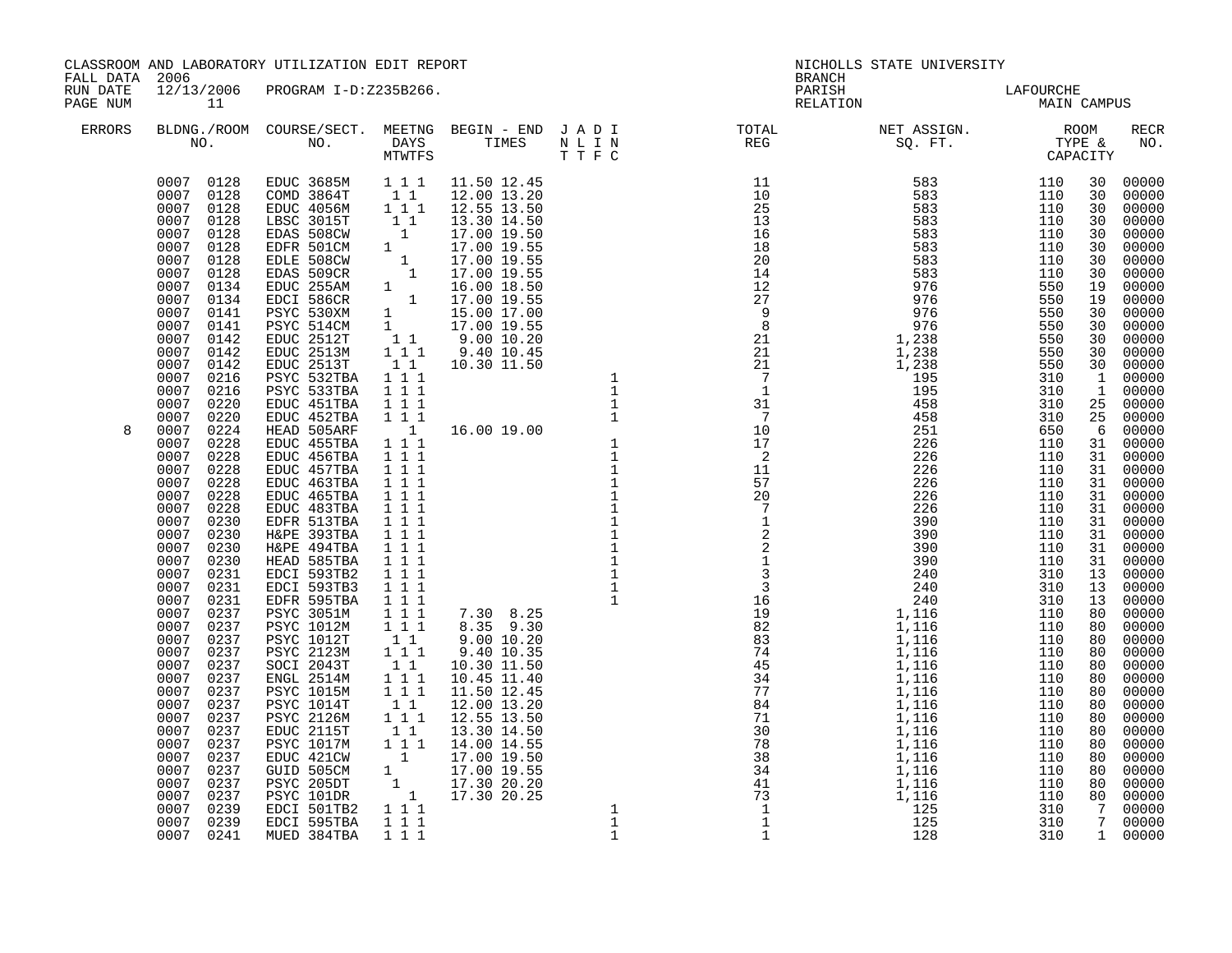|                                                        |                                                                                                                                                                                                                                                                                                                                                                                                                                                                                                                                                                                                                                                                                                                                                                                                    | CLASSROOM AND LABORATORY UTILIZATION EDIT REPORT                                                                                                                                                                                                                                                                                                                                                                                                                                                                                                                                                                                                                                                                                                           |                                                                                                                                                                                                                                                                                                                                                                                                                                                                                 |                                                                                                                                                                                                                                                                                                                                                                                                                                                                                                                                                                                                                                                                                                                                                                                                                                           | NICHOLLS STATE UNIVERSITY<br><b>BRANCH</b>                                                                                                                                                                                                                                                                                                |                                                                                                                           |                                                                                                                                                                                                                                                                                                                                                                                                                                                                                |                                                                                         |                                                                            |                                                                                                                                |
|--------------------------------------------------------|----------------------------------------------------------------------------------------------------------------------------------------------------------------------------------------------------------------------------------------------------------------------------------------------------------------------------------------------------------------------------------------------------------------------------------------------------------------------------------------------------------------------------------------------------------------------------------------------------------------------------------------------------------------------------------------------------------------------------------------------------------------------------------------------------|------------------------------------------------------------------------------------------------------------------------------------------------------------------------------------------------------------------------------------------------------------------------------------------------------------------------------------------------------------------------------------------------------------------------------------------------------------------------------------------------------------------------------------------------------------------------------------------------------------------------------------------------------------------------------------------------------------------------------------------------------------|---------------------------------------------------------------------------------------------------------------------------------------------------------------------------------------------------------------------------------------------------------------------------------------------------------------------------------------------------------------------------------------------------------------------------------------------------------------------------------|-------------------------------------------------------------------------------------------------------------------------------------------------------------------------------------------------------------------------------------------------------------------------------------------------------------------------------------------------------------------------------------------------------------------------------------------------------------------------------------------------------------------------------------------------------------------------------------------------------------------------------------------------------------------------------------------------------------------------------------------------------------------------------------------------------------------------------------------|-------------------------------------------------------------------------------------------------------------------------------------------------------------------------------------------------------------------------------------------------------------------------------------------------------------------------------------------|---------------------------------------------------------------------------------------------------------------------------|--------------------------------------------------------------------------------------------------------------------------------------------------------------------------------------------------------------------------------------------------------------------------------------------------------------------------------------------------------------------------------------------------------------------------------------------------------------------------------|-----------------------------------------------------------------------------------------|----------------------------------------------------------------------------|--------------------------------------------------------------------------------------------------------------------------------|
| FALL DATA 2006<br>RUN DATE<br>PAGE NUM<br>12<br>ERRORS |                                                                                                                                                                                                                                                                                                                                                                                                                                                                                                                                                                                                                                                                                                                                                                                                    | 12/13/2006 PROGRAM I-D:Z235B266.                                                                                                                                                                                                                                                                                                                                                                                                                                                                                                                                                                                                                                                                                                                           |                                                                                                                                                                                                                                                                                                                                                                                                                                                                                 |                                                                                                                                                                                                                                                                                                                                                                                                                                                                                                                                                                                                                                                                                                                                                                                                                                           |                                                                                                                                                                                                                                                                                                                                           | PARISH<br>RELATION                                                                                                        | LAFOURCHE<br>MAIN CAMPUS                                                                                                                                                                                                                                                                                                                                                                                                                                                       |                                                                                         |                                                                            |                                                                                                                                |
|                                                        |                                                                                                                                                                                                                                                                                                                                                                                                                                                                                                                                                                                                                                                                                                                                                                                                    |                                                                                                                                                                                                                                                                                                                                                                                                                                                                                                                                                                                                                                                                                                                                                            |                                                                                                                                                                                                                                                                                                                                                                                                                                                                                 |                                                                                                                                                                                                                                                                                                                                                                                                                                                                                                                                                                                                                                                                                                                                                                                                                                           |                                                                                                                                                                                                                                                                                                                                           | BLDNG./ROOM COURSE/SECT. MEETNG BEGIN – END JADI TOTAL NET ASSIGN. NET ASSIGN. ROOM NO. DAYS TIMES NLIN REG SQ.FT. TYPE & |                                                                                                                                                                                                                                                                                                                                                                                                                                                                                |                                                                                         |                                                                            | RECR<br>NO.                                                                                                                    |
| 8                                                      | 0007 0241<br>0007 0242<br>0007 0244<br>0007 0247<br>0007<br>0250<br>0007<br>0250<br>0007<br>0250<br>0007<br>0250<br>0007<br>0250<br>0007<br>0250<br>0007<br>0250<br>0007<br>0250<br>0007 0250<br>0007<br>0250<br>0007 0250<br>0007<br>0250<br>0007 0250<br>0007<br>0250<br>0007 0250<br>0007<br>0250<br>0007 0250<br>0007<br>0250<br>0007<br>0250<br>0007<br>0251<br>0007<br>0251<br>0007<br>0251<br>0007<br>0251<br>0007<br>0251<br>0007<br>0251<br>0007<br>0251<br>0007<br>0251<br>0007 0251<br>0007<br>0252<br>0007 0253<br>0007<br>0253<br>0007 0253<br>0007<br>0253<br>0007 0253<br>0007<br>0253<br>0007<br>0253<br>0007<br>0253<br>0007<br>0253<br>0007<br>0253<br>0007<br>0253<br>0007<br>0253<br>0007<br>0254<br>0007<br>0254<br>0007<br>0254<br>0007<br>0254<br>0007<br>0254<br>0007 0254 | PSYC 3122M 1 1 1<br>EDCI 593TB4<br>EDUC 394TBA<br>EDAS 594TBA<br>PSYC 2091T<br>SPCH 1013M1<br>MATH 1053T<br>SOCI 3604M<br>ENGL 1015M<br>PSYC 3114T<br>EDUC 3696M<br>EDUC 2505T<br>EDUC 2507M<br>EDUC 3076T<br>EDUC 3146T<br>EDUC 3166T<br>EDUC 3196T<br>GUID 523CT<br>GUID 524CT<br>GUID 500CW<br>PSYC 540CM<br>GUID 510CR<br>PSYC 510CR<br>EDUC 3122M<br>ENGL 1012M2<br>EDUC 3652T<br>PSYC 2066M<br>PSYC 527CT<br>PSYC 508CW<br>EDAS 511CM<br>EDAS 526CM<br>PSYC 516CR<br>GUID 595TBA<br>PSYC 2082M<br>MACO 1012T<br>ENGL 2563M<br>MACO 3303T<br>PSYC 2114M<br>SPCH 1015M<br>EDUC 2526M<br>PSYC 2105T<br>EDUC 3807MW<br>EDCI 570CT<br>EDCI 553CW<br>PSYC 512CR<br>PSYC 3111T<br>PSYC 2042M<br>EDUC 3122T<br>MACO 3702T<br><b>PSYC 2063M</b><br>EDUC 3133T | $1 1 1$<br>1 1 1<br>1 1 1<br>$1\quad1$<br>1 1 1<br>$1\quad1$<br>1 1 1<br>$1\overline{1}$ $1\overline{1}$<br>$\begin{bmatrix} 1 & 1 \\ 1 & 1 \end{bmatrix}$<br>$1\quad1$<br>$1 1 1$<br>11<br>$1 1 1$<br>111<br>$1\quad1$<br>$\begin{array}{c}\n1 \\ 1 \\ 1\n\end{array}$<br>$1 1 1$<br>$\overline{1}$ $\overline{1}$ $\overline{1}$<br>$\begin{smallmatrix}1&&1\\&1\\1&&1\end{smallmatrix}$<br>$1\quad1$<br>$1 1 1$<br>$\begin{bmatrix} 1 & 1 \\ 1 & 1 \end{bmatrix}$<br>$1 1 1$ | $\begin{array}{cccc} 1 & 1 & 1 & 14.00 & 14.55 \\ 1 & 1 & 15.00 & 16.20 \\ 1 & 1 & 15.00 & 16.20 \\ 1 & 1 & 15.00 & 16.20 \\ 1 & 1 & 15.00 & 16.20 \\ 1 & 17.00 & 19.50 \\ 1 & 17.00 & 19.50 \\ 1 & 17.00 & 19.50 \\ 1 & 17.00 & 19.55 \\ 1 & 17.00 & 19.555 \\ 1 & 17.00 & 19.555 \\ 1 & 17$<br>8.35 9.30 1<br>9.00 12.00<br>1 1 1 1 1 2.55 13.50<br>$\begin{bmatrix} 1 & 1 & 17.00 & 19.50 \ 1 & 17.00 & 19.50 \ 1 & 17.00 & 19.55 \ 1 & 17.00 & 19.55 \ 1 & 17.00 & 19.55 \ \end{bmatrix}$<br>17.00 19.55 1<br>8.35 9.30<br>9.00 10.20<br>9.40 10.35<br>10.30 11.50<br>10.45 11.40<br>11.50 12.45<br>12.55 13.50<br>13.30 14.50<br>14.00 15.30<br>17.00 19.50<br>17.00 19.50<br>17.00 19.55<br>$7.\overline{30}$ $8.\overline{50}$<br>$8.\overline{35}$ $9.\overline{30}$<br>9.00 10.20<br>9.00 10.20<br>9.40 10.35<br>1 1 10.30 11.50 | $\begin{array}{cccccc} 8.35 & 9.30 & & & & & 1 & & & & & 1\\ 7.30 & 8.50 & & & & 1 & & & & 1\\ 7.30 & 1.50 & & & & & & 27 & & 7\\ 9.40 & 10.30 & 11.50 & & & & & 31 & & 1\\ 10.45 & 11.40 & & & & & 29 & & 1\\ 10.50 & 12.45 & & & & 28 & & 28 & & 1\\ 12.50 & 13.20 & & & & & 23 & & 1\\ 12.55 & 13.50 & & & & & 23 & &$<br>$\mathbf{1}$ | 22<br>50<br>$\frac{25}{32}$<br>$\frac{25}{36}$<br>21                                                                      | $\begin{array}{cccccccc} \text{S21} & \text{F11} & \text{110} & \text{110} & \text{110} & \text{110} & \text{110} & \text{110} & \text{110} & \text{110} & \text{110} & \text{110} & \text{110} & \text{110} & \text{110} & \text{110} & \text{110} & \text{110} & \text{110} & \text{110} & \text{110} & \text{110} & \text{110} & \text{110} & \text{110} & \text{110} & \text{1$<br>702<br>702<br>702<br>702<br>702<br>702<br>702<br>706<br>706<br>706<br>706<br>706<br>706 | 110<br>110<br>110<br>110<br>110<br>110<br>110<br>110<br>110<br>110<br>110<br>110<br>110 | 40<br>40<br>40<br>40<br>40<br>40<br>40<br>40<br>40<br>40<br>40<br>40<br>40 | $00000$<br>00000<br>00000<br>00000<br>00000<br>00000<br>00000<br>00000<br>$00000$<br>00000<br>00000<br>00000<br>00000<br>00000 |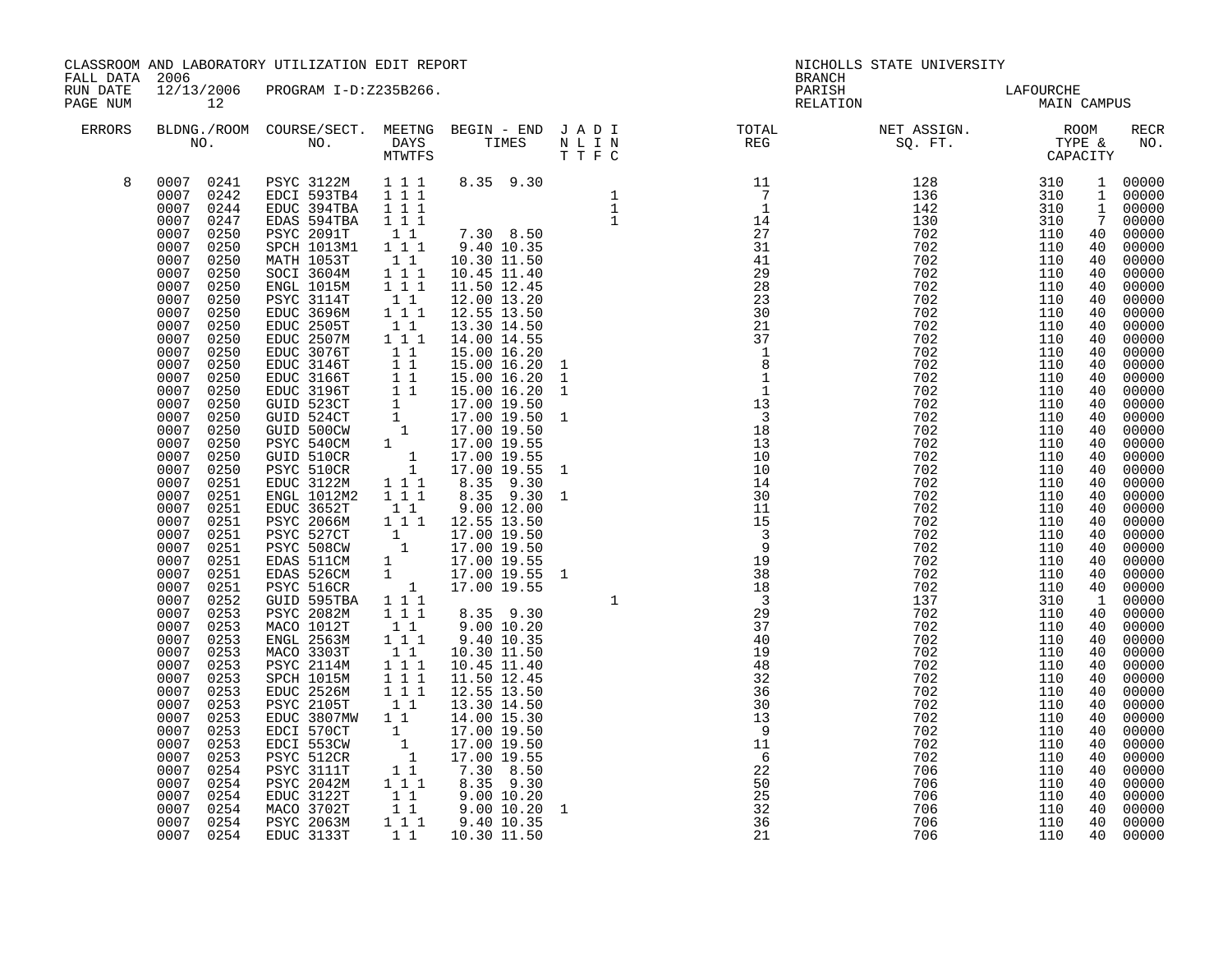| FALL DATA 2006       |                                                                                                                                                                                                                                                                                                                                                                                                                                                                                                                                                                                                                                                                                                                                                                                                                                   | CLASSROOM AND LABORATORY UTILIZATION EDIT REPORT                                                                               |           |                                                                                                                                                                                                                                                    |                                        | <b>BRANCH</b>                                                                                                                                                                                                                                                                                                                                                                                                                                                                                                                                                | NICHOLLS STATE UNIVERSITY                                                                                                                                                                                                                                                                                                                                                                                                               |                                                                                                                                                                                                                                            |                                                                                                                                                                                               |                                                                                                                                                                                                                                                                                                                                                                                                                                                                                                                                              |
|----------------------|-----------------------------------------------------------------------------------------------------------------------------------------------------------------------------------------------------------------------------------------------------------------------------------------------------------------------------------------------------------------------------------------------------------------------------------------------------------------------------------------------------------------------------------------------------------------------------------------------------------------------------------------------------------------------------------------------------------------------------------------------------------------------------------------------------------------------------------|--------------------------------------------------------------------------------------------------------------------------------|-----------|----------------------------------------------------------------------------------------------------------------------------------------------------------------------------------------------------------------------------------------------------|----------------------------------------|--------------------------------------------------------------------------------------------------------------------------------------------------------------------------------------------------------------------------------------------------------------------------------------------------------------------------------------------------------------------------------------------------------------------------------------------------------------------------------------------------------------------------------------------------------------|-----------------------------------------------------------------------------------------------------------------------------------------------------------------------------------------------------------------------------------------------------------------------------------------------------------------------------------------------------------------------------------------------------------------------------------------|--------------------------------------------------------------------------------------------------------------------------------------------------------------------------------------------------------------------------------------------|-----------------------------------------------------------------------------------------------------------------------------------------------------------------------------------------------|----------------------------------------------------------------------------------------------------------------------------------------------------------------------------------------------------------------------------------------------------------------------------------------------------------------------------------------------------------------------------------------------------------------------------------------------------------------------------------------------------------------------------------------------|
| RUN DATE<br>PAGE NUM | 13                                                                                                                                                                                                                                                                                                                                                                                                                                                                                                                                                                                                                                                                                                                                                                                                                                | 12/13/2006 PROGRAM I-D:Z235B266.                                                                                               |           |                                                                                                                                                                                                                                                    |                                        | PARISH<br>RELATION                                                                                                                                                                                                                                                                                                                                                                                                                                                                                                                                           | LAFOURCHE<br>MAIN CAMPUS                                                                                                                                                                                                                                                                                                                                                                                                                |                                                                                                                                                                                                                                            |                                                                                                                                                                                               |                                                                                                                                                                                                                                                                                                                                                                                                                                                                                                                                              |
| <b>ERRORS</b>        |                                                                                                                                                                                                                                                                                                                                                                                                                                                                                                                                                                                                                                                                                                                                                                                                                                   |                                                                                                                                |           |                                                                                                                                                                                                                                                    |                                        |                                                                                                                                                                                                                                                                                                                                                                                                                                                                                                                                                              | BLDNG./ROOM COURSE/SECT. MEETNG BEGIN – END JADI TOTAL NET ASSIGN. NET ASSIGN. ROOM NO. DAYS TIMES NLIN REG SQ.FT. TYPE &                                                                                                                                                                                                                                                                                                               |                                                                                                                                                                                                                                            |                                                                                                                                                                                               | <b>RECR</b><br>NO.                                                                                                                                                                                                                                                                                                                                                                                                                                                                                                                           |
| 1                    | 0007 0254<br>0007 0254<br>0007<br>0254<br>0007<br>0254<br>0007<br>0254<br>0007<br>0254<br>0007<br>0254<br>0007<br>0254<br>0007<br>0256<br>0007<br>0267<br>0007<br>0267<br>0007<br>0276<br>0007<br>0276<br>0007<br>0276<br>0007<br>0276<br>0010<br>0020<br>0010<br>0030<br>0010<br>0040<br>0010<br>0040<br>0010<br>0040<br>0010<br>0050<br>0010<br>0060<br>0010<br>0070<br>0010<br>0070<br>0010<br>0090<br>0010<br>0100<br>0010<br>0101<br>0010<br>0101<br>0010<br>0101<br>0010<br>0101<br>0010<br>0101E<br>0010<br>0102<br>0010<br>0102<br>0010<br>0105<br>0010<br>0105<br>0010<br>0105<br>0010<br>0105<br>0010<br>0105<br>0010<br>0105<br>0010<br>0105<br>0010<br>0105<br>0010<br>0105<br>0010<br>0105<br>0010<br>0105<br>0010<br>0105<br>0010<br>0105<br>0010<br>0105<br>0010<br>0106<br>0010<br>0106<br>0010 0106<br>0010 0106 | COMD 3306F1<br>COMD 3306F2<br>COMD 3306F3<br>COMD 3306F4<br>SPCH 101ET<br>MACO 3802M<br>MACO 2512T<br>MACO 3223M<br>MACO 2523T | $1\quad1$ | $1\ 1\ 1\ 1.50\ 12.45\ 1\ 1\ 12.05\ 13.20\ 1\ 1\ 12.55\ 14.55\ 1\ 12.55\ 14.55\ 1\ 12.55\ 14.55\ 1\ 12.55\ 14.55\ 1\ 12.55\ 14.55\ 1\ 12.55\ 14.55\ 1\ 18.00\ 20.50\ 1\ 1\ 1\ 8.35\ 9.30\ 1\ 1\ 1\ 9.40\ 10.35$<br>1 1 1 9.40 10.35<br>10.30 11.50 | 1<br>$\mathbf{1}$<br>$\mathbf{1}$<br>1 | $\begin{array}{cccccccc} 2\mathrm{e}\,\mathrm{b}\,,\\ 2\mathrm{e}\,\mathrm{b}\,,\\ \mathrm{RTMS} & \mathrm{BNG1N} - \mathrm{END} & \mathrm{J}\,\mathrm{A}\,\mathrm{D}\,\mathrm{I} \\ \mathrm{INTFS} & \mathrm{TTMS} & \mathrm{N}\,\mathrm{L}\,\mathrm{I}\,\mathrm{10}\\ 1 & 1 & 1 & 1 & 0.45 & 11.46\\ 1 & 1 & 1 & 1 & 0.50 & 12.46\\ 1 & 1 & 1 & 1 & 1.50 & 12.46\\ 1 & 1 & 1 & 1 & 1.50 & 12.50\\ 1 & 1 &$<br>$\frac{2}{2}$<br>$\overline{\phantom{a}}$<br>$\overline{\phantom{a}}$<br>$\overline{\phantom{a}}$<br>$3\overline{1}$<br>16<br>15<br>13<br>15 | $\begin{array}{cccc} 706 & & & 110 \\ 706 & & & 110 \\ 706 & & & 110 \\ 706 & & & 110 \\ 706 & & & 110 \\ 706 & & & 110 \\ 706 & & & 110 \\ 706 & & & 110 \\ 10 & & & 110 \\ \end{array}$<br>706<br>706<br>130<br>125<br>125<br>330<br>330<br>330<br>330<br>195<br>662<br>662<br>662<br>662<br>396<br>396<br>726<br>726<br>726<br>726<br>726<br>726<br>726<br>726<br>726<br>726<br>726<br>726<br>726<br>726<br>723<br>723<br>723<br>723 | 110<br>110<br>310<br>310<br>310<br>540<br>540<br>540<br>540<br>020<br>110<br>110<br>110<br>110<br>350<br>350<br>110<br>110<br>110<br>110<br>110<br>110<br>110<br>110<br>110<br>110<br>110<br>110<br>110<br>110<br>110<br>110<br>110<br>110 | 40<br>40<br>40<br>40<br>40<br>40<br>40<br>$7\overline{ }$<br>18<br>18<br>18<br>40<br>40<br>20<br>40<br>40<br>40<br>40<br>40<br>40<br>40<br>40<br>40<br>40<br>40<br>40<br>40<br>40<br>40<br>40 | 00000<br>00000<br>00000<br>00000<br>00000<br>00000<br>00000<br>40 00000<br>1 00000<br>7 00000<br>00000<br>18 00000<br>00000<br>00000<br>00000<br>00000<br>00000<br>$00000$<br>00000<br>00000<br>00000<br>00000<br>00000<br>00000<br>00000<br>00000<br>40 00000<br>00000<br>00000<br>$\begin{bmatrix} 40 & 00000 \\ 00000 \\ 20 & 00000 \end{bmatrix}$<br>00000<br>00000<br>$00000$<br>$00000$<br>00000<br>00000<br>00000<br>00000<br>00000<br>00000<br>00000<br>00000<br>00000<br>$00000$<br>00000<br>00000<br>00000<br>40 00000<br>40 00000 |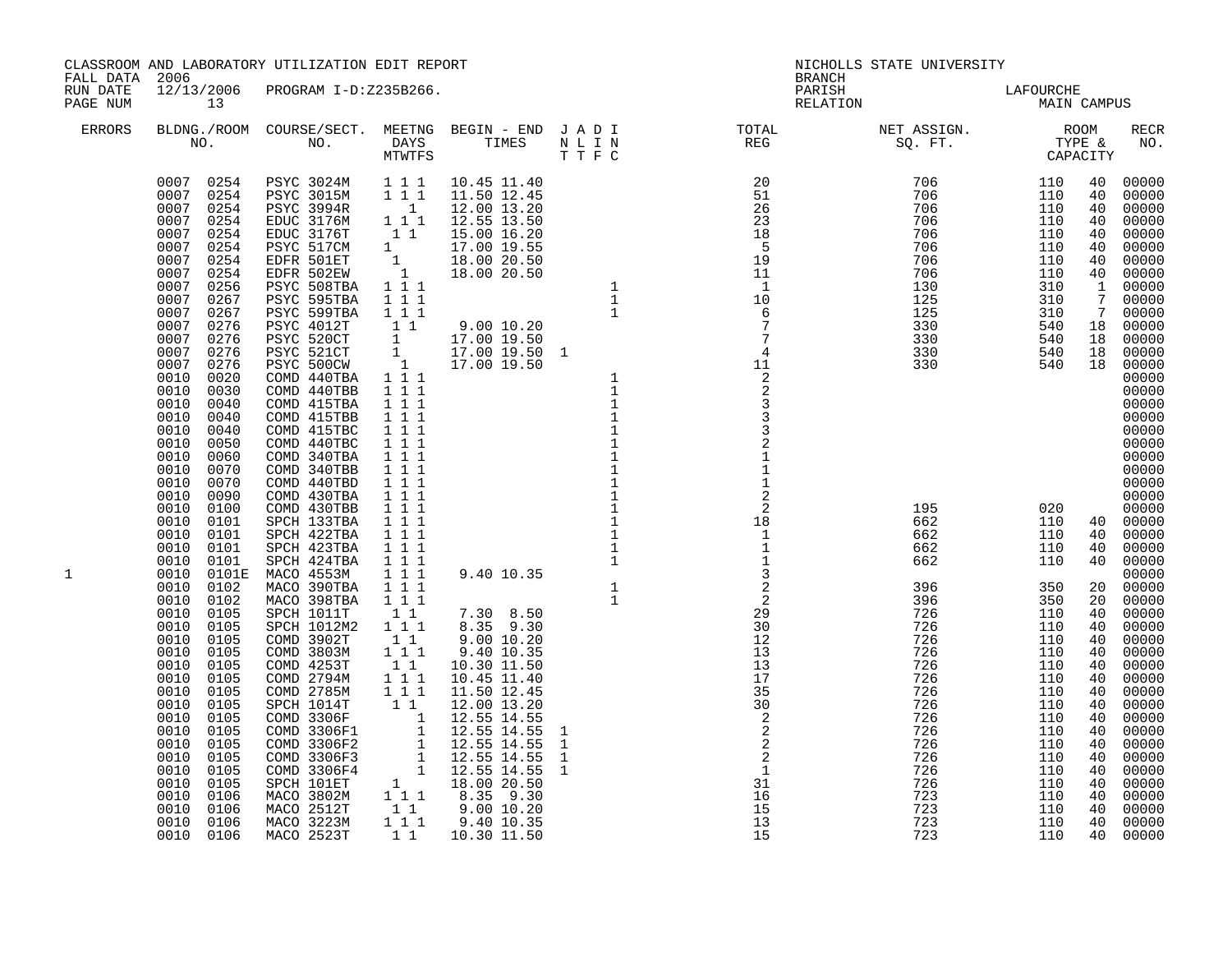| FALL DATA 2006       |                                                                                                                                                                                                                                                                                                                                                                                                                                                                                                                                                                                                                                                                                                                                                                                                                                     | CLASSROOM AND LABORATORY UTILIZATION EDIT REPORT                                                                                                                                                                                                                                                                                                                                                                                                                                                                                                                                                                                                                                                                                                                                 |                                                                                                                                                                                                                                                                                                                                                                                                                                                                                                                                                                                                                                                                                                                                                                                                                                                                                                                     |                     | <b>BRANCH</b>                                                                                                                                                                                                                                                                                                                                                                                                                        | NICHOLLS STATE UNIVERSITY |                                 |                                                                                                                                                                                                                                                                                     |                                                                                                                                                                                                                                                                                                                                                                                                                                                                                                       |
|----------------------|-------------------------------------------------------------------------------------------------------------------------------------------------------------------------------------------------------------------------------------------------------------------------------------------------------------------------------------------------------------------------------------------------------------------------------------------------------------------------------------------------------------------------------------------------------------------------------------------------------------------------------------------------------------------------------------------------------------------------------------------------------------------------------------------------------------------------------------|----------------------------------------------------------------------------------------------------------------------------------------------------------------------------------------------------------------------------------------------------------------------------------------------------------------------------------------------------------------------------------------------------------------------------------------------------------------------------------------------------------------------------------------------------------------------------------------------------------------------------------------------------------------------------------------------------------------------------------------------------------------------------------|---------------------------------------------------------------------------------------------------------------------------------------------------------------------------------------------------------------------------------------------------------------------------------------------------------------------------------------------------------------------------------------------------------------------------------------------------------------------------------------------------------------------------------------------------------------------------------------------------------------------------------------------------------------------------------------------------------------------------------------------------------------------------------------------------------------------------------------------------------------------------------------------------------------------|---------------------|--------------------------------------------------------------------------------------------------------------------------------------------------------------------------------------------------------------------------------------------------------------------------------------------------------------------------------------------------------------------------------------------------------------------------------------|---------------------------|---------------------------------|-------------------------------------------------------------------------------------------------------------------------------------------------------------------------------------------------------------------------------------------------------------------------------------|-------------------------------------------------------------------------------------------------------------------------------------------------------------------------------------------------------------------------------------------------------------------------------------------------------------------------------------------------------------------------------------------------------------------------------------------------------------------------------------------------------|
| RUN DATE<br>PAGE NUM | 14                                                                                                                                                                                                                                                                                                                                                                                                                                                                                                                                                                                                                                                                                                                                                                                                                                  | 12/13/2006 PROGRAM I-D:Z235B266.                                                                                                                                                                                                                                                                                                                                                                                                                                                                                                                                                                                                                                                                                                                                                 |                                                                                                                                                                                                                                                                                                                                                                                                                                                                                                                                                                                                                                                                                                                                                                                                                                                                                                                     |                     | PARISH<br>RELATION                                                                                                                                                                                                                                                                                                                                                                                                                   | LAFOURCHE<br>MAIN CAMPUS  |                                 |                                                                                                                                                                                                                                                                                     |                                                                                                                                                                                                                                                                                                                                                                                                                                                                                                       |
| <b>ERRORS</b>        |                                                                                                                                                                                                                                                                                                                                                                                                                                                                                                                                                                                                                                                                                                                                                                                                                                     |                                                                                                                                                                                                                                                                                                                                                                                                                                                                                                                                                                                                                                                                                                                                                                                  |                                                                                                                                                                                                                                                                                                                                                                                                                                                                                                                                                                                                                                                                                                                                                                                                                                                                                                                     |                     | $\begin{tabular}{lllllllllllllllllllll} \textsc{BLONG.} \textsc{F1} & \textsc{R1} & \textsc{R2} & \textsc{R3} & \textsc{R4} & \textsc{R5} & \textsc{R5} & \textsc{R6} & \textsc{R6} & \textsc{R6} & \textsc{R6} & \textsc{R6} & \textsc{R6} & \textsc{R6} & \textsc{R6} & \textsc{R6} & \textsc{R6} & \textsc{R6} & \textsc{R6} & \textsc{R6} & \textsc{R6} & \textsc{R6} & \textsc{R6} & \textsc{R6} & \text$                       |                           |                                 |                                                                                                                                                                                                                                                                                     | <b>RECR</b><br>NO.                                                                                                                                                                                                                                                                                                                                                                                                                                                                                    |
|                      | 0010 0106<br>0010 0106<br>0010<br>0106<br>0010<br>0106<br>0010<br>0106<br>0010<br>0107<br>0010<br>0107<br>0010<br>0107<br>0010<br>0107<br>0010<br>0107<br>0010<br>0107<br>0010<br>0107<br>0010<br>0108<br>0010<br>0108<br>0010<br>0108<br>0010<br>0108<br>0010<br>0108<br>0010<br>0108<br>0010<br>0108<br>0010<br>0108<br>0010<br>0108<br>0010<br>0109<br>0010<br>0109<br>0010<br>0109<br>0010<br>0109<br>0010<br>0110<br>0010<br>0120<br>0010<br>0175<br>0010<br>0201<br>0010<br>0201<br>0010<br>0201<br>0010<br>0201<br>0010<br>0201<br>0010<br>0201<br>0010<br>0201<br>0010<br>0201<br>0010<br>0201<br>0010<br>0203<br>0010<br>0203<br>0010<br>0203<br>0010<br>0203<br>0010<br>0204<br>0010<br>0204<br>0010<br>0204<br>0010<br>0204<br>0010<br>0204<br>0010<br>0204<br>0010<br>0204<br>0010<br>0205<br>0010<br>0205<br>0010 0207 | MACO 4304M    1    1    1    10.45    11.40<br>MACO 3175M    1    1    11.50    12.45<br>MACO 3226M<br>MACO 2515T<br>MACO 4407M<br>MACO 397TBA<br>MACO 399TB1<br>MACO 3612T<br>MACO 3643T<br>MACO 3653T<br>MACO 3663T<br>MACO 4016T<br>ART 3312T<br>ART 3312T1<br>ART 3322T<br>ART 3322T1<br>ART 3332T1<br>ART 4312T<br>ART 4312T1<br>ART 4322T<br>ART 2315T<br>ART 2405M<br>ART 3417M<br>ART 4417M<br>ART 4427M<br>ART 4447M<br>COMD 430TBC<br>SPCH 2103T<br>MUS 1052M<br>MUS 1053M<br>MUS 1053T<br>MUS 1055M<br>ART 1104T<br>MUS 1056MW<br>FNAR 3015T<br>ART 1106T<br>ART 1107T<br>ART 2012M<br>ART 2012T<br>ART 302CTR<br>ART 402CTR<br>ART 2612M<br>ART 3615M<br>ART 3625M<br>4615M<br>ART<br>4635M<br>ART<br>ART 4645M<br>ART 4994T4<br>ART 2512M<br>ART 2517M<br>ART 2115M | $1 1 1$<br>$1\quad1$<br>$1 1 1$<br>1 1 1<br>1 1 1<br>$\begin{array}{c} 1 \\ 1 \\ 1 \\ 1 \\ 1 \end{array}$<br>11<br>$\overline{1}$ $\overline{1}$<br>$1\quad1$<br>$\overline{1}$ $\overline{1}$<br>$1 1 1$<br>$\begin{array}{rrrr} & \overline{1} & \overline{1} & \overline{1} \\ & 1 & 1 & 1 \end{array}$<br>$1\ 1\ 1$<br>$\begin{array}{rrrr} & 1 & 1 \\ 1 & 1 & 1 \\ 1 & 1 & 1 \end{array}$<br>$\begin{smallmatrix}1&1\\1&1&1\end{smallmatrix}$<br>$1 1 1$<br>$\begin{bmatrix} 1 & 1 \\ 1 & 1 \end{bmatrix}$<br>$\begin{bmatrix} 1 \\ 1 \end{bmatrix}$<br>$1\quad1$<br>$\begin{bmatrix} 1 \\ 1 \\ 1 \\ 1 \end{bmatrix}$<br>$1\ 1\ 1$<br>$\begin{bmatrix} 1\\ 1\\ 1 \end{bmatrix}$<br>$\begin{array}{c} \bar{1} & \bar{1} \\ 1 & 1 & 1 \end{array}$<br>$\begin{array}{ccc} 1 & 1 & 1 \\ 1 & 1 & 1 \end{array}$<br>$\begin{array}{cccc} 1 & 1 & 1 \\ 1 & 1 & 1 \\ 1 & 1 & 1 \end{array}$<br>11<br>1 1 1<br>$1 1 1$ | 1 1 1 1 11.50 13.50 | $\begin{smallmatrix} \mathbf{0} & \mathbf{0} & \mathbf{0} & \mathbf{0} & \mathbf{0} & \mathbf{0} & \mathbf{0} & \mathbf{0} & \mathbf{0} & \mathbf{0} & \mathbf{0} & \mathbf{0} & \mathbf{0} & \mathbf{0} & \mathbf{0} & \mathbf{0} & \mathbf{0} & \mathbf{0} & \mathbf{0} & \mathbf{0} & \mathbf{0} & \mathbf{0} & \mathbf{0} & \mathbf{0} & \mathbf{0} & \mathbf{0} & \mathbf{0} & \mathbf{0} & \mathbf{0} & \mathbf{0} & \mathbf{$ |                           | $610$ 232 00000<br>110 60 00000 | 40<br>40<br>40<br>40<br>40<br>25<br>25<br>25<br>25<br>25<br>25<br>25<br>20<br>20<br>20<br>20<br>20<br>20<br>20<br>20<br>20<br>20<br>20<br>20<br>20<br>15<br>$\overline{\mathbf{3}}$<br>60<br>60<br>60<br>60<br>60<br>40<br>40<br>40<br>40<br>57<br>57<br>57<br>57<br>57<br>57<br>57 | 00000<br>00000<br>00000<br>00000<br>00000<br>00000<br>00000<br>00000<br>00000<br>00000<br>$00000$<br>$00000$<br>$00000$<br>00000<br>$00000$<br>$00000$<br>00000<br>00000<br>00000<br>00000<br>$00000$<br>00000<br>00000<br>00000<br>$00000$<br>00000<br>00000<br>$60 00000$<br>$60 00000$<br>00000<br>60 00000<br>00000<br>00000<br>00000<br>00000<br>$00000$<br>$00000$<br>00000<br>$00000$<br>$00000$<br>$00000$<br>00000<br>00000<br>00000<br>$00000$<br>00000<br>44 00000<br>44 00000<br>20 00000 |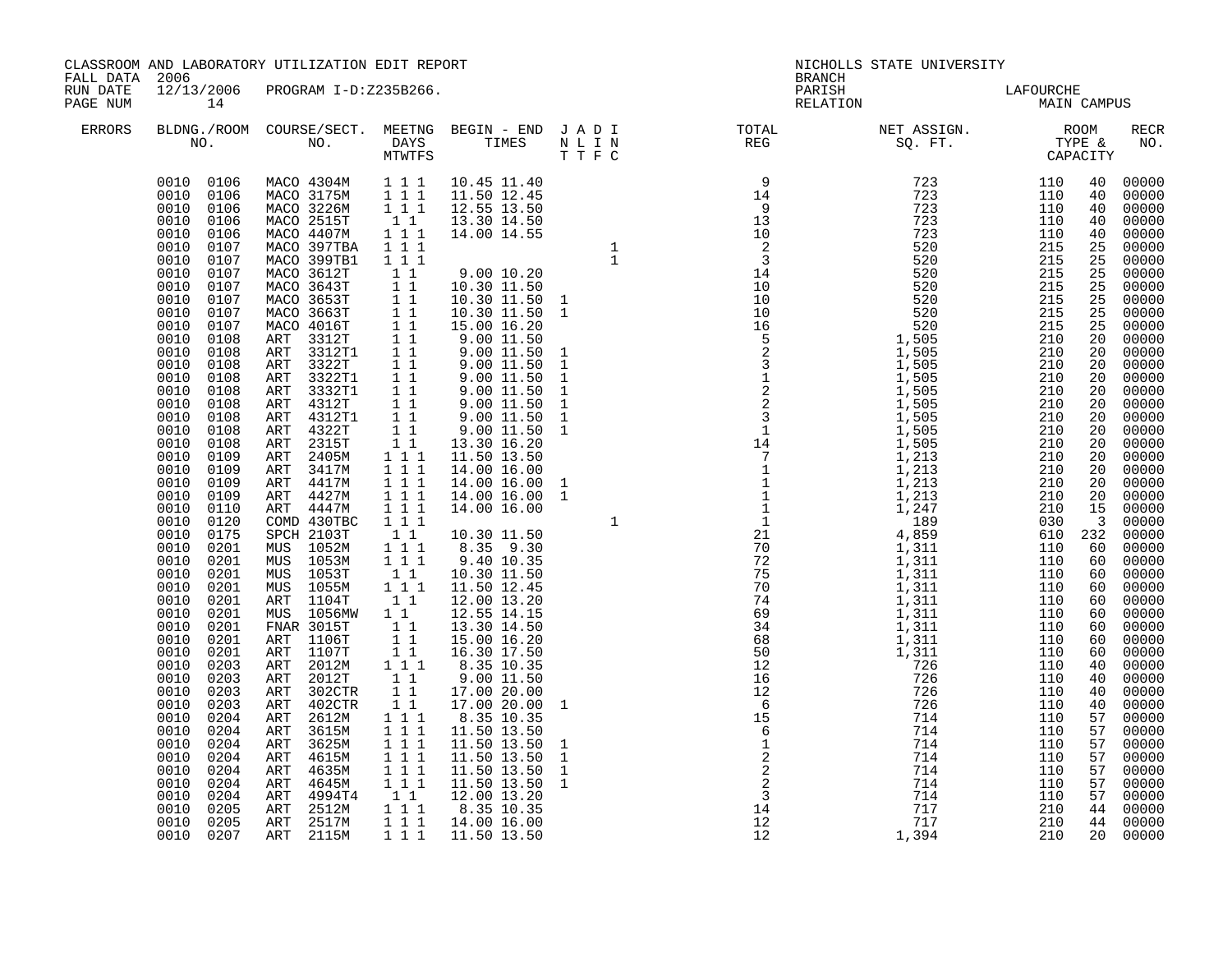| FALL DATA 2006       |                                                                                                                                                                                                                                                                                                                                                                                                                                                                                                                                                                                                                                                                                                                                                                                               | CLASSROOM AND LABORATORY UTILIZATION EDIT REPORT                                                                                                                                                                                                                                                                                                                                                                                                                                                                                                                                                                                                                                                            |                                                                                                                                                                                                                                                                                                                                                                                                                                                                                                                                                                                                                                                                                                                                                                                                                                                                                                                            |                                                                                                                                                                                                                                                                                                                                                                                                                                                                                                                                                                                                                                                                                                                                                                                                                                                                                         | <b>BRANCH</b>                                                                                                                                                                                                                                                                                                                                                                                                                                  | NICHOLLS STATE UNIVERSITY |  |                    |
|----------------------|-----------------------------------------------------------------------------------------------------------------------------------------------------------------------------------------------------------------------------------------------------------------------------------------------------------------------------------------------------------------------------------------------------------------------------------------------------------------------------------------------------------------------------------------------------------------------------------------------------------------------------------------------------------------------------------------------------------------------------------------------------------------------------------------------|-------------------------------------------------------------------------------------------------------------------------------------------------------------------------------------------------------------------------------------------------------------------------------------------------------------------------------------------------------------------------------------------------------------------------------------------------------------------------------------------------------------------------------------------------------------------------------------------------------------------------------------------------------------------------------------------------------------|----------------------------------------------------------------------------------------------------------------------------------------------------------------------------------------------------------------------------------------------------------------------------------------------------------------------------------------------------------------------------------------------------------------------------------------------------------------------------------------------------------------------------------------------------------------------------------------------------------------------------------------------------------------------------------------------------------------------------------------------------------------------------------------------------------------------------------------------------------------------------------------------------------------------------|-----------------------------------------------------------------------------------------------------------------------------------------------------------------------------------------------------------------------------------------------------------------------------------------------------------------------------------------------------------------------------------------------------------------------------------------------------------------------------------------------------------------------------------------------------------------------------------------------------------------------------------------------------------------------------------------------------------------------------------------------------------------------------------------------------------------------------------------------------------------------------------------|------------------------------------------------------------------------------------------------------------------------------------------------------------------------------------------------------------------------------------------------------------------------------------------------------------------------------------------------------------------------------------------------------------------------------------------------|---------------------------|--|--------------------|
| RUN DATE<br>PAGE NUM | 15                                                                                                                                                                                                                                                                                                                                                                                                                                                                                                                                                                                                                                                                                                                                                                                            | 12/13/2006 PROGRAM I-D:Z235B266.                                                                                                                                                                                                                                                                                                                                                                                                                                                                                                                                                                                                                                                                            |                                                                                                                                                                                                                                                                                                                                                                                                                                                                                                                                                                                                                                                                                                                                                                                                                                                                                                                            |                                                                                                                                                                                                                                                                                                                                                                                                                                                                                                                                                                                                                                                                                                                                                                                                                                                                                         | PARISH<br>RELATION                                                                                                                                                                                                                                                                                                                                                                                                                             | LAFOURCHE<br>MAIN CAMPUS  |  |                    |
| <b>ERRORS</b>        |                                                                                                                                                                                                                                                                                                                                                                                                                                                                                                                                                                                                                                                                                                                                                                                               |                                                                                                                                                                                                                                                                                                                                                                                                                                                                                                                                                                                                                                                                                                             |                                                                                                                                                                                                                                                                                                                                                                                                                                                                                                                                                                                                                                                                                                                                                                                                                                                                                                                            |                                                                                                                                                                                                                                                                                                                                                                                                                                                                                                                                                                                                                                                                                                                                                                                                                                                                                         | $\begin{tabular}{lllllllllllllllllllll} \textsc{BLONG.} \textsc{F100M.} & \textsc{COURSE/SECT.} & \textsc{METNG.} & \textsc{BEGIN - END} & \textsc{J A D I} & \textsc{DTATM E} & \textsc{NET ASSIGN.} & \textsc{ROOM} \\ \textsc{NO.} & \textsc{NO.} & \textsc{DAYS} & \textsc{TIMES} & \textsc{N L I N} & \textsc{REG} & \textsc{SEG} & \textsc{ST.} & \textsc{STQ.} & \textsc{TTP E} & \textsc{CAPACITY} \\ & \textsc{MTVTFS} & \textsc{T T$ |                           |  | <b>RECR</b><br>NO. |
|                      | 0010 0207 ART 3117M<br>0010 0207<br>0010 0207<br>0010 0208<br>0010 0208<br>0010<br>0208<br>0010 0208<br>0010<br>0208<br>0010<br>0208<br>0010<br>0208<br>0010<br>0208<br>0010<br>0208<br>0010<br>0208<br>0010<br>0209<br>0010<br>0209<br>0010<br>0209<br>0010<br>0209<br>0010<br>0209<br>0010 0209<br>0010 0209<br>0010<br>0209<br>0010 0209<br>0010 0210<br>0010<br>0210<br>0010<br>0210<br>0010<br>0210<br>0010 0210<br>0010<br>0210<br>0010<br>0210<br>0010<br>0210<br>0210<br>0010<br>0010 0210<br>0010 0211<br>0010<br>0212<br>0010 0212<br>0010 0213<br>0010 0213<br>0010<br>0213<br>0010<br>0213<br>0010<br>0213<br>0010<br>0214<br>0010<br>0214<br>0010<br>0214<br>0010<br>0214<br>0010<br>0214<br>0010<br>0215<br>0010<br>0215<br>0215<br>0010<br>0010 0215<br>0010 0215<br>0010 0215 | ART 3137M<br>ART 4137M<br>ART 3552M<br>ART 4512M<br>ART 2542T<br>ART 3572T<br>ART 2525M<br>ART 3595T<br>ART 4565T<br>4527M<br>ART<br>4557M<br>ART<br>$454 \mathtt{CTR}$<br>ART<br>2212T<br>ART<br>ART 3085T<br>3255T<br>ART<br>ART 3265T<br>ART 3275T<br>ART 3285T<br>ART 4075T<br>ART 4245T<br>ART 4117M<br>ART 1102T<br>ART 1103M<br>FNAR 1053T<br>ART 2824M<br>ART 2804T<br>ART 3926M<br>ART 4916M<br>ART 2815T<br>ART 3837T<br>EDCI 593CM<br>MUS 2012M<br>MUS 1012T<br>MUS 2693MW<br>MUS 1093MW<br>MUS 2113T<br>MUS 2174MW<br>MUS 3234T<br>MUS 1105T<br>MUS 3202M<br>MUS 3402T<br>MUED 3853MW<br>FNAR 1053T2<br>MUS 1054T<br>MUS 3012M<br>MUS 1004F<br>MUS 3004F<br>MUS 1935M<br>MUS 3935M<br>MUS 2985T | $1 1 1$<br>$1 1 1$<br>$1 1 1$<br>$\overline{1}$ $\overline{1}$ $\overline{1}$<br>$1 \ 1 \ 1$<br>11<br>$\begin{array}{rr}\n\bar{1} & \bar{1} \\ 1 & 1 & 1\n\end{array}$<br>$1\quad1$<br>$1\quad1$<br>$\begin{array}{ccc} 1&1&1\\ 1&1&1 \end{array}$<br>$\begin{array}{rr} & 1 & 1 \\ & 1 & 1 \end{array}$<br>$\begin{array}{c} 1 \\ 1 \\ 1 \\ 1 \\ 1 \end{array}$<br>$1\quad1$<br>$\overline{1}$ $\overline{1}$<br>$1\quad1$<br>$1\quad1$<br>$1 1 1$<br>$\begin{smallmatrix}1&1\\1&1&1\end{smallmatrix}$<br>11<br>$1 1 1$<br>$1\quad1$<br>$1\hspace{0.1cm} 1\hspace{0.1cm} 1$<br>$1\overline{1}$<br>$\begin{array}{cc} 1 & 1 \\ 1 & 1 \end{array}$<br>$1 \qquad \qquad$<br>$1\hspace{0.1cm} 1\hspace{0.1cm} 1$<br>$1\quad1$<br>11<br>11<br>$\begin{bmatrix} 1 \\ 1 \end{bmatrix}$<br>$\begin{array}{c} \n 1 \quad 1 \\  1 \quad 1 \quad 1\n \end{array}$<br>11<br>$1\quad1$<br>$1-1$<br>$1\quad1$<br>$1\ 1\ 1$<br>$1\quad1$ | 14.00 16.00<br>14.00 16.00 1<br>14.00 16.00 1<br>8.35 10.35<br>8.35 10.35 1<br>9.00 11.50<br>9.00 11.50<br>11.50 13.50<br>13.30 16.20<br>13.30 16.20<br>14.00 16.00<br>14.00 16.00<br>17.00 20.00<br>$9.00$ 11.50<br>13.30 16.20<br>13.30 16.20<br>13.30 16.20<br>13.30 16.20<br>13.30 16.20<br>13.30 16.20<br>13.30 16.20<br>14.00 16.00<br>9.00 10.20<br>9.40 10.35<br>10.30 11.50<br>10.45 11.40<br>12.00 13.20<br>12.55 13.50<br>12.55 13.50 1<br>13.30 14.50<br>16.30 17.50<br>17.00 19.55<br>8.35 9.30<br>9.00 10.20<br>$\begin{array}{ccc} 1 & 1 & 9.40 & 10.35 \\ 1 & 1 & 9.40 & 10.35 \end{array}$<br>10.30 11.50<br>10.45 11.40<br>12.00 13.20<br>13.30 14.50<br>8.35 9.30<br>9.00 10.20<br>9.40 10.35<br>10.30 11.50<br>12.00 13.20<br>8.35 9.30<br>$\begin{array}{rrrr} 1&1&10.45&11.40\ 1&10.45&11.40&1\ 1&1&11.50&12.45\ 1&1&1&11.50&12.45&1\ \end{array}$<br>13.30 14.50 | $\begin{smallmatrix} \textbf{1} & \textbf{1} & \textbf{1} & \textbf{1} & \textbf{1} & \textbf{1} & \textbf{1} & \textbf{1} & \textbf{1} & \textbf{1} & \textbf{1} & \textbf{1} & \textbf{1} & \textbf{1} & \textbf{1} & \textbf{1} & \textbf{1} & \textbf{1} & \textbf{1} & \textbf{1} & \textbf{1} & \textbf{1} & \textbf{1} & \textbf{1} & \textbf{1} & \textbf{1} & \textbf{1} & \textbf{1} & \textbf{1} & \textbf{1} & \textbf{$           |                           |  |                    |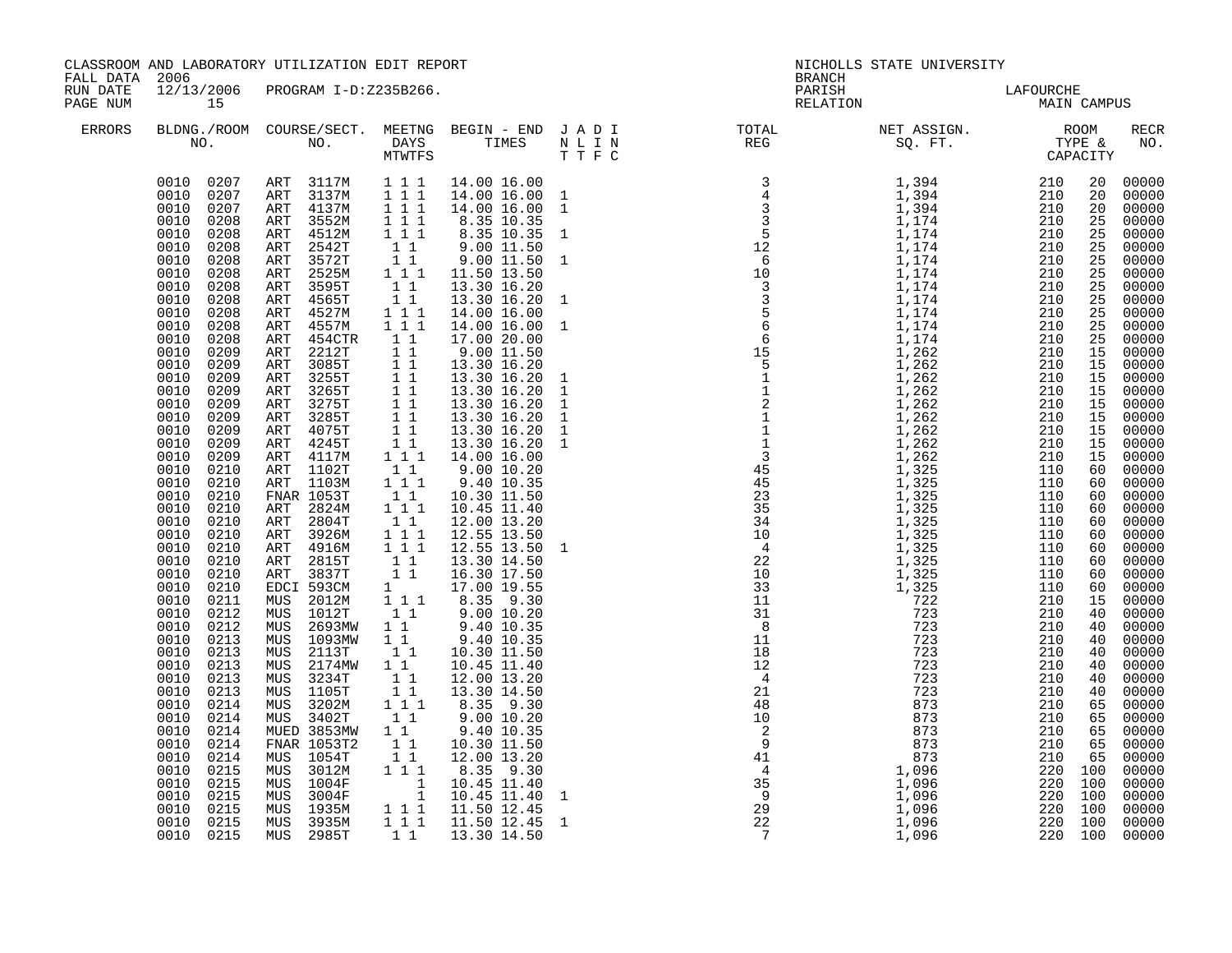| FALL DATA 2006       |                                                                                                                                                                                                                                                                                                                                                                                                | CLASSROOM AND LABORATORY UTILIZATION EDIT REPORT                                                                                                                                                                                                                                                                                                                                      |                                                                                                                                                                                                                                       |                                                                                                                                                                   |                                                                                                    | <b>BRANCH</b>                                   | NICHOLLS STATE UNIVERSITY                |            |   |                    |
|----------------------|------------------------------------------------------------------------------------------------------------------------------------------------------------------------------------------------------------------------------------------------------------------------------------------------------------------------------------------------------------------------------------------------|---------------------------------------------------------------------------------------------------------------------------------------------------------------------------------------------------------------------------------------------------------------------------------------------------------------------------------------------------------------------------------------|---------------------------------------------------------------------------------------------------------------------------------------------------------------------------------------------------------------------------------------|-------------------------------------------------------------------------------------------------------------------------------------------------------------------|----------------------------------------------------------------------------------------------------|-------------------------------------------------|------------------------------------------|------------|---|--------------------|
| RUN DATE<br>PAGE NUM | 16                                                                                                                                                                                                                                                                                                                                                                                             | 12/13/2006 PROGRAM I-D:Z235B266.                                                                                                                                                                                                                                                                                                                                                      |                                                                                                                                                                                                                                       |                                                                                                                                                                   |                                                                                                    |                                                 | PARISH LAFOURCHE<br>RELATION MAIN CAMPUS |            |   |                    |
| ERRORS               |                                                                                                                                                                                                                                                                                                                                                                                                |                                                                                                                                                                                                                                                                                                                                                                                       |                                                                                                                                                                                                                                       |                                                                                                                                                                   |                                                                                                    |                                                 |                                          |            |   | <b>RECR</b><br>NO. |
|                      | 0010<br>0289<br>0010<br>0289<br>0010<br>0289<br>0010<br>0289<br>0010<br>0291<br>0010<br>0291<br>0010<br>0292<br>0010<br>0292<br>0010<br>0292<br>0010 0292<br>0292<br>0010<br>0010 0292<br>0010<br>0292<br>0014 0110<br>0014 0110<br>0014 0113<br>0014<br>0113<br>0014 0113<br>0014 0113<br>0014 0113<br>0014<br>0113<br>0014<br>0113<br>0113<br>0014<br>0014<br>0123<br>0014 0129<br>0014 0140 | 292TB6<br>MUS<br>371TB6<br>MUS<br>MUS 400TB6<br>471TB6<br>MUS<br>MUS 261TB1<br>372TB1<br>MUS<br>MUS 162TB5<br>MUS 171TB5<br>MUS 271TB5<br>MUS 272TB5<br>MUS 292TB5<br>MUS 371TB5<br>MUS 471TB5<br>ENGL 3682MC<br>OIS 2003M<br>BSAD 4902T<br>CIS 2313M<br>MNGT 3013T<br>MKTG 4864M<br>ECON 2124T<br>BSAD 310ET<br>MKTG 480EM<br>BSAD 490ER<br>MKTG 300TBF<br>BSAD 505TBA<br>BSAD 1012M | 1 1 1<br>111<br>1 1 1<br>1 1 1<br>1 1 1<br>111<br>1 1 1<br>1 1 1<br>1 1 1<br>111<br>$1 1 1$<br>1 1 1<br>$1 1 1$<br>1 1 1<br>$1 1 1$<br>$\begin{smallmatrix}1&1\\1&1\end{smallmatrix}$<br>$1\quad1$<br>$1$ $1$ $1$<br>$1 1 1$<br>1 1 1 | $8.35$ 9.30<br>9.40 10.35<br>$\begin{bmatrix} 1 & 1 & 12.00 & 13.20 \ 1 & 18.00 & 20.50 \ 1 & 18.00 & 20.55 \ 1 & 18.00 & 20.55 \end{bmatrix}$<br>1 1 1 8.35 9.30 | $\begin{array}{c} 1 \\ 1 \\ 1 \\ 1 \end{array}$<br>$\begin{array}{c} 1 \\ 1 \\ 1 \\ 1 \end{array}$ | $\frac{1}{2}$<br>$\mathbf{1}$<br>$\overline{1}$ | 303<br>303                               | 310<br>310 | 6 | 6 00000<br>00000   |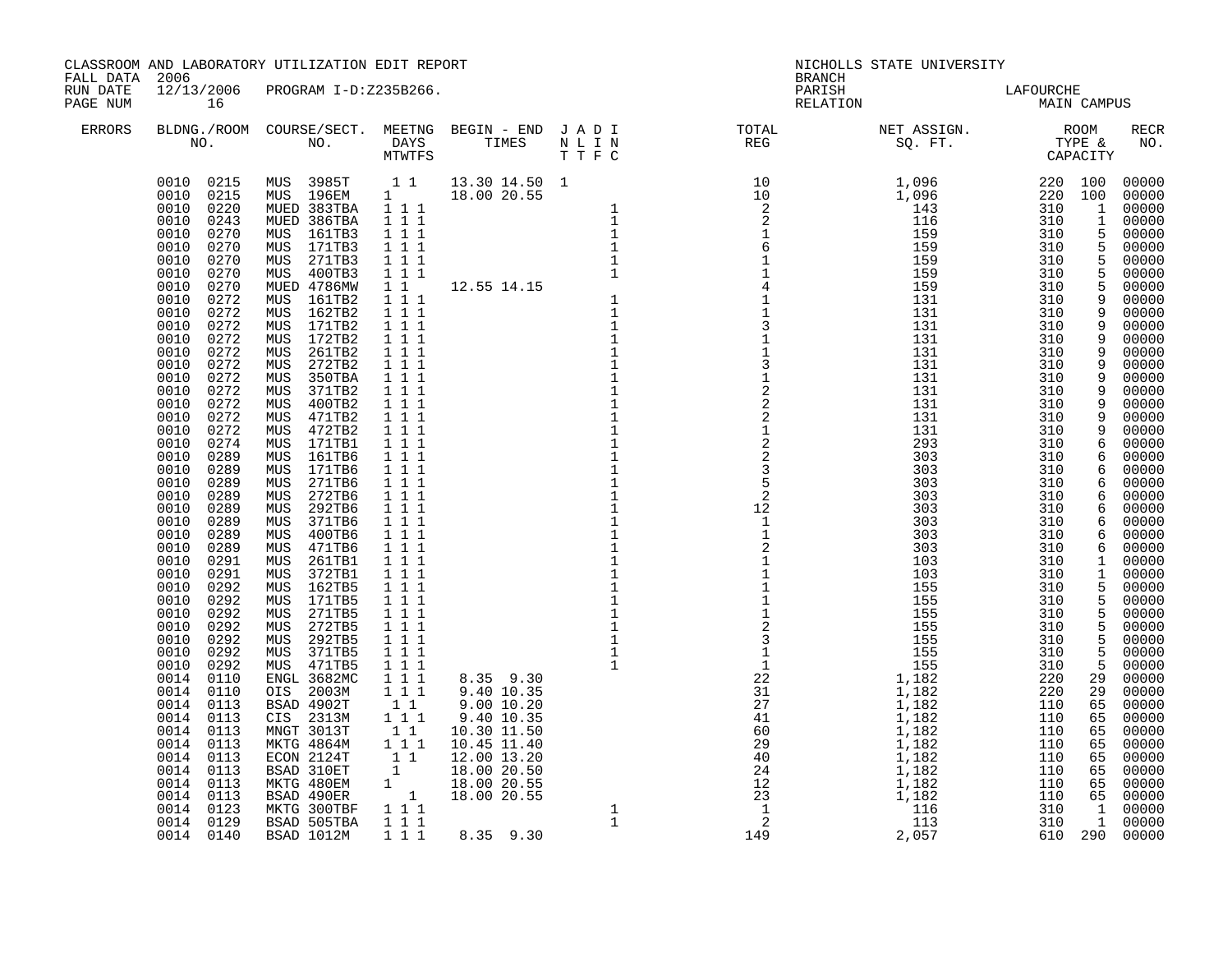| FALL DATA 2006       |                                                                                                                                                                                                                                                                                                                                                                                                                                                                                                                                                                                                                                                                           | CLASSROOM AND LABORATORY UTILIZATION EDIT REPORT                                                                                                                                                                                                                                                                                                                                                                                                                                                                                                                                                                                                                                                                                                                                                                                                                                                                                                                                                      |  | <b>BRANCH</b>                                                                                                                                                                                                                                                                                                                                                                                                                               | NICHOLLS STATE UNIVERSITY |  |             |
|----------------------|---------------------------------------------------------------------------------------------------------------------------------------------------------------------------------------------------------------------------------------------------------------------------------------------------------------------------------------------------------------------------------------------------------------------------------------------------------------------------------------------------------------------------------------------------------------------------------------------------------------------------------------------------------------------------|-------------------------------------------------------------------------------------------------------------------------------------------------------------------------------------------------------------------------------------------------------------------------------------------------------------------------------------------------------------------------------------------------------------------------------------------------------------------------------------------------------------------------------------------------------------------------------------------------------------------------------------------------------------------------------------------------------------------------------------------------------------------------------------------------------------------------------------------------------------------------------------------------------------------------------------------------------------------------------------------------------|--|---------------------------------------------------------------------------------------------------------------------------------------------------------------------------------------------------------------------------------------------------------------------------------------------------------------------------------------------------------------------------------------------------------------------------------------------|---------------------------|--|-------------|
| RUN DATE<br>PAGE NUM | 17                                                                                                                                                                                                                                                                                                                                                                                                                                                                                                                                                                                                                                                                        | 12/13/2006 PROGRAM I-D:Z235B266.                                                                                                                                                                                                                                                                                                                                                                                                                                                                                                                                                                                                                                                                                                                                                                                                                                                                                                                                                                      |  | PARISH<br>RELATION                                                                                                                                                                                                                                                                                                                                                                                                                          | LAFOURCHE<br>MAIN CAMPUS  |  |             |
| <b>ERRORS</b>        |                                                                                                                                                                                                                                                                                                                                                                                                                                                                                                                                                                                                                                                                           |                                                                                                                                                                                                                                                                                                                                                                                                                                                                                                                                                                                                                                                                                                                                                                                                                                                                                                                                                                                                       |  | $\begin{tabular}{lllllllllllllllllllll} \textsc{BLDNG.} \textsc{ROOM} & \textsc{CUIRSE/SECT.} & \textsc{MEETNG} & \textsc{BEGIN} & - & \textsc{END} & \textsc{J} & \textsc{A} & \textsc{D} & \textsc{I} & & & \textsc{TCTAL} & & & \textsc{NET} & \textsc{ASSGN.} & & & \textsc{ROOM} \\ \textsc{NO.} & \textsc{NO.} & \textsc{DAYS} & \textsc{TIMES} & \textsc{N} & \textsc{L} & \textsc{I} & \textsc{N} & & \textsc{TEG} & & & \textsc{S$ |                           |  | RECR<br>NO. |
|                      | 0014<br>0146<br>0014 0146<br>0014 0146<br>0014<br>0151<br>0014 0208<br>0014 0208<br>0014 0208<br>0014 0208<br>0014 0208<br>0014 0209<br>0014 0209<br>0014 0209<br>0014 0210<br>0014 0210<br>0014 0210<br>0014<br>0210<br>0014<br>0210<br>0014<br>0210<br>0014<br>0210<br>0014<br>0210<br>0014<br>0210<br>0014 0210<br>$0014$ 0210<br>0014 0213<br>0014 0213<br>0014 0213<br>0014 0213<br>0014 0213<br>0014 0213<br>0014 0213<br>0014 0213<br>0014 0213<br>$0014$ $0213$<br>0014 0213<br>0213<br>0014<br>0014<br>0213<br>0014<br>0213<br>0014<br>0214<br>0014 0214<br>0014 0214<br>0014 0214<br>0014 0214<br>0014 0214<br>0014 0214<br>0014 0214<br>0014 0214<br>0014 0214 | $\begin{array}{cccccc} 0014 & 0140 & BSAD & 1012T & 1 & 1 & 9.00 & 10.20 \\ 0014 & 0140 & MKTG & 3003M & 1 & 1 & 9.40 & 10.35 \\ 0014 & 0140 & MKTG & 3003T & 1 & 1 & 10.30 & 11.50 \\ 0014 & 0140 & MKTG & 300EW & 1 & 18.00 & 20.50 \end{array}$<br>MKTG 460TBA 1 1 1<br>MKTG 460TB1<br>MKTG 460TB2<br>ACCT 4027M<br>MNGT 4703M<br><b>BSAD 4903T<br/>MNGT 4505R<br/>MNGT 370XM</b><br>BSAD 525ET<br>MKTG 3202T<br>MKTG 48520<br>MKTG 4853M<br>BSAD 503EW<br>MKTG 4901M<br>BSAD 2212M<br>FINC 4052T<br>UNIV 1013M<br>ACCT 2053T<br>MATH 2013M<br>MATH 1014M1 1 1 1<br>MNGT 3054T<br>FINC 4035T<br>BSAD 501ET<br>MKTG 501EW<br>ECON 435ER<br>ECON 2111M<br>ACCT 2211T<br>QBA 2822M<br>ECON 2112T<br>FINC 3023M<br>MKTG 4813T<br>ECON 2554M<br>GOVT 1015M<br>HIST 1504T<br>ECON 2126W<br>FINC 3415R<br>MNGT 367EM<br>MKTG 470ET<br>BSAD 324ER<br>ACCT 4031T<br>HIST 1502M<br>ECON 2122T<br>ECON ZIZZI<br>CRJU 1013M<br>ACCT 2213T<br>ACCT 2054M<br>HIST 2565M<br>FINC 410ET<br>QBA 282EW<br>FINC 302EM |  |                                                                                                                                                                                                                                                                                                                                                                                                                                             |                           |  |             |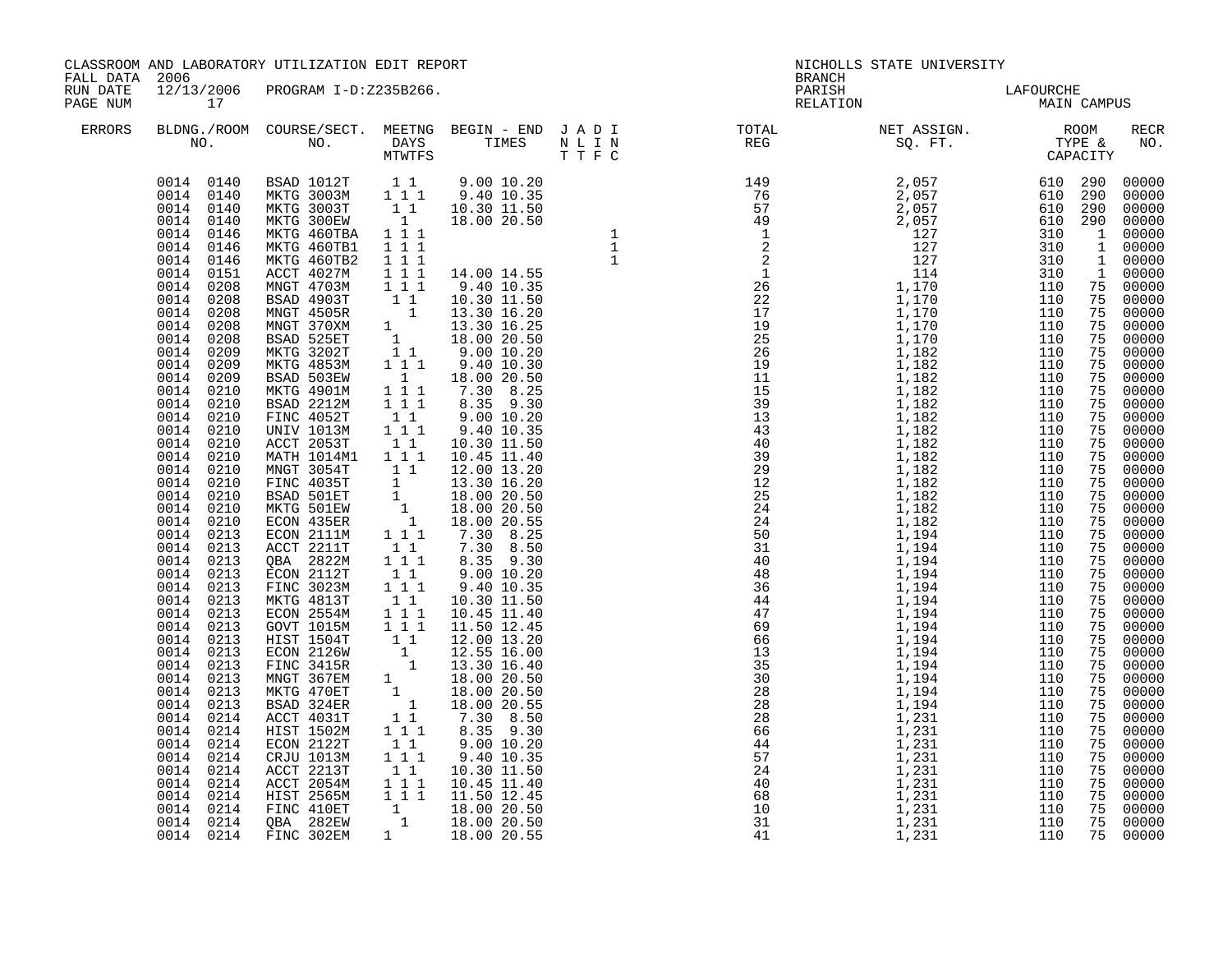| FALL DATA 2006       |                                                                                                                                                                                                                                                                                                                                                                                                                                                                                                                                                                                                                                                          | CLASSROOM AND LABORATORY UTILIZATION EDIT REPORT                                                                                                                                                                                                                                                                                                                                                                                                                                                                                                                                                                                                                                                                                                                                                                                                                                                                                                                                                                                                                                                    |                                                                                                                                                                                                                                 |                                                                                                                                                                                                                                                                                                                                                                                                                                                                                                                                                                                                                                                                                                                                                                                                                                                                                                                                                                                                                                                                                                                                                       | <b>BRANCH</b>                                                                                                                                                                                                                                                                                                                                                                                                                                        | NICHOLLS STATE UNIVERSITY |  |                    |
|----------------------|----------------------------------------------------------------------------------------------------------------------------------------------------------------------------------------------------------------------------------------------------------------------------------------------------------------------------------------------------------------------------------------------------------------------------------------------------------------------------------------------------------------------------------------------------------------------------------------------------------------------------------------------------------|-----------------------------------------------------------------------------------------------------------------------------------------------------------------------------------------------------------------------------------------------------------------------------------------------------------------------------------------------------------------------------------------------------------------------------------------------------------------------------------------------------------------------------------------------------------------------------------------------------------------------------------------------------------------------------------------------------------------------------------------------------------------------------------------------------------------------------------------------------------------------------------------------------------------------------------------------------------------------------------------------------------------------------------------------------------------------------------------------------|---------------------------------------------------------------------------------------------------------------------------------------------------------------------------------------------------------------------------------|-------------------------------------------------------------------------------------------------------------------------------------------------------------------------------------------------------------------------------------------------------------------------------------------------------------------------------------------------------------------------------------------------------------------------------------------------------------------------------------------------------------------------------------------------------------------------------------------------------------------------------------------------------------------------------------------------------------------------------------------------------------------------------------------------------------------------------------------------------------------------------------------------------------------------------------------------------------------------------------------------------------------------------------------------------------------------------------------------------------------------------------------------------|------------------------------------------------------------------------------------------------------------------------------------------------------------------------------------------------------------------------------------------------------------------------------------------------------------------------------------------------------------------------------------------------------------------------------------------------------|---------------------------|--|--------------------|
| RUN DATE<br>PAGE NUM | 18                                                                                                                                                                                                                                                                                                                                                                                                                                                                                                                                                                                                                                                       | 12/13/2006 PROGRAM I-D:Z235B266.                                                                                                                                                                                                                                                                                                                                                                                                                                                                                                                                                                                                                                                                                                                                                                                                                                                                                                                                                                                                                                                                    |                                                                                                                                                                                                                                 |                                                                                                                                                                                                                                                                                                                                                                                                                                                                                                                                                                                                                                                                                                                                                                                                                                                                                                                                                                                                                                                                                                                                                       | PARISH<br>RELATION                                                                                                                                                                                                                                                                                                                                                                                                                                   | LAFOURCHE<br>MAIN CAMPUS  |  |                    |
| ERRORS               |                                                                                                                                                                                                                                                                                                                                                                                                                                                                                                                                                                                                                                                          |                                                                                                                                                                                                                                                                                                                                                                                                                                                                                                                                                                                                                                                                                                                                                                                                                                                                                                                                                                                                                                                                                                     |                                                                                                                                                                                                                                 |                                                                                                                                                                                                                                                                                                                                                                                                                                                                                                                                                                                                                                                                                                                                                                                                                                                                                                                                                                                                                                                                                                                                                       | $\begin{tabular}{lllllllllllllllllllll} \texttt{BLDNG.} \texttt{/ROM} & \texttt{COURSE/SECT.} & \texttt{MEETNG} & \texttt{BEGIN} & - & \texttt{END} & \texttt{J} & \texttt{A} & \texttt{D} & \texttt{I} & & & & \texttt{TOTAL} & & & \texttt{NET} & \texttt{ASSIGN.} & & & \texttt{ROOM} \\ \texttt{NO.} & & & & & & & \texttt{IMES} & & \texttt{N} & \texttt{I} & \texttt{N} & & & \texttt{REG} & & & \texttt{SQ. FT.} & & & \texttt{TYPE} & & & \$ |                           |  | <b>RECR</b><br>NO. |
|                      | 0014 0215<br>0014 0215<br>0014<br>0215<br>0014<br>0215<br>0014 0215<br>0014 0217<br>0014 0217<br>0014 0217<br>0014 0217<br>0014 0217<br>0014 0217<br>0014 0217<br>0014 0219<br>0014 0219<br>0014 0219<br>0014 0219<br>0014 0219<br>0014 0219<br>0014 0219<br>0014 0219<br>0014 0219<br>$0014$ $0220$<br>$0014$ $0220$<br>$0014$ 0220<br>0014 0220<br>0014 0220<br>0014 0220<br>0014 0220<br>0014 0220<br>0014 0220<br>0014 0220<br>0014 0221<br>0014 0221<br>0014 0221<br>0014 0221<br>0014 0221<br>0014 0221<br>0014 0221<br>0014 0221<br>0014 0221<br>0014 0221<br>0014 0221<br>0014<br>0221<br>0014<br>0308<br>0014<br>0308<br>0014 0308<br>0014 0310 | $\begin{tabular}{cccc} 0014 & 0214 & ACT & 206ER & 1 & 18.00 & 20.55 \\ 0014 & 0215 & MNGT & 3012M & 1 & 1 & 8.35 & 9.30 \\ 0014 & 0215 & MNGT & 3012T & 1 & 9.00 & 10.20 \\ 0014 & 0215 & MATH & 1063M & 1 & 1 & 9.40 & 10.35 \\ \end{tabular}$<br>FINC 3023T<br>QBA 2824M<br>ECON 2114T<br>BSAD 101EW<br>FINC 500EM<br>ACCT 3062M<br>QBA 2852T<br>ECON 2113M<br>ACCT 3233T<br>GOVT 4164M<br>MKTG 3604T<br>MNGT 502EM<br>ECON 2552M<br>ACCT 2052H<br>QBA 2853M<br>UNIV 1013T3<br>BSAD 2214M<br>ACCT 3155M<br>BSAD 2214T<br>ECON 211EW<br>ACCT 205ER<br>SOCI 1512M<br>SOCI 1512T<br><b>ACCT 2063M</b><br>MNGT 3673T<br>BSAD 2014M<br>HIST 1025M<br>ACCT 3514T<br>BSAD 2006MW<br>MNGT 475ET<br>BSAD 202EM<br>ACCT 2061M<br>ACCT 2052M<br>ACCT 2052W 1 1 1 8.35 9.30<br>FINC 3022T 1 1 9.00 10.20<br>ACCT 2053M 1 1 1 9.40 10.35<br>ACCT 2064M 1 1 1 10.30 11.50<br>ACCT 2064M 1 1 10.45 11.40<br>ACCT 3224T 1 12.00 13.20<br>FINC 356EW 1 18.00 20.56<br>ACCT 4085MW<br>ACCT 3224T<br>FINC 356EW<br>ACCT 407EM<br>BSAD 221ET<br>ACCT 2062T<br>FREN 2013M<br>BSAD 3243T<br>STAD 3243TPA<br>CIS 306TBA | $\begin{bmatrix} 1\\ 1\\ 1\\ 1 \end{bmatrix}$<br>$\begin{bmatrix} 1\\1\\1\\1 \end{bmatrix}$<br>$\begin{bmatrix} 1 \\ 1 \end{bmatrix}$<br>$\begin{array}{rrrr} & 1 & 1 & 1 \\ 1 & 1 & 1 & 1 \\ & & 1 & 1 & \end{array}$<br>1 1 1 | $\begin{bmatrix} 1 & 1 & 10.30 & 11.50 \ 1 & 1 & 10.45 & 11.40 \ 1 & 1 & 12.00 & 13.20 \ 1 & 18.00 & 20.50 \end{bmatrix}$<br>18.00 20.50<br>1 18.00 20.55<br>$\begin{array}{cccc} 1 & 1 & 1 & 8.35 & 9.30 \\ 1 & 1 & 9.00 & 10.20 \\ 1 & 1 & 9.40 & 10.35 \end{array}$<br>$\begin{array}{cccc} 1 & 1 & 10.30 & 11.50 \\ 1 & 1 & 1 & 10.45 & 11.40 \end{array}$<br>$\begin{bmatrix} 1 & 1 & 12.00 & 13.20 \\ 1 & 12.00 & 13.20 \\ 1 & 18.00 & 20.55 \\ 1 & 1 & 8.35 & 9.30 \end{bmatrix}$<br>9.00 10.20<br>9.40 10.35<br>10.30 11.50<br>$1\ 1\ 1\ 1.50\ 11.50\ 11.1\ 10.45\ 11.40\ 11\ 11.50\ 12.45\ 11\ 12.00\ 13.20\ 1\ 18.00\ 20.50\ 1\ 18.00\ 20.55\ 11.1\ 8.35\ 9.30\ 11\ 9.00\ 10.20\ 11.1\ 9.40\ 10.35\ 11.1\ 10.45\ 11.40\ 11.50\ 11.50\ 11.50\ 11.50\ 11.50\$<br>10.45 11.40<br>11.50 12.45<br>12.00 13.20<br>$1\overline{1}$ 12.55 14.15<br>$\begin{array}{rrrr} 1 & 12.50 & 20.50 \ 1 & 18.00 & 20.55 \ 1 & 1 & 7.30 & 8.25 \ 1 & 1 & 1 & 8.35 & 9.30 \end{array}$<br>$\begin{array}{cccc} 1 & 1.6 \cdot .0 & 20.55\ 1 & 18.00 & 20.55\ 1 & 18.00 & 20.55\ 1 & 1 & 9.00 & 10.20\ 1 & 1 & 9.40 & 10.35\ \end{array}$<br>$1\ 1\ 10.30\ 11.50$ |                                                                                                                                                                                                                                                                                                                                                                                                                                                      |                           |  |                    |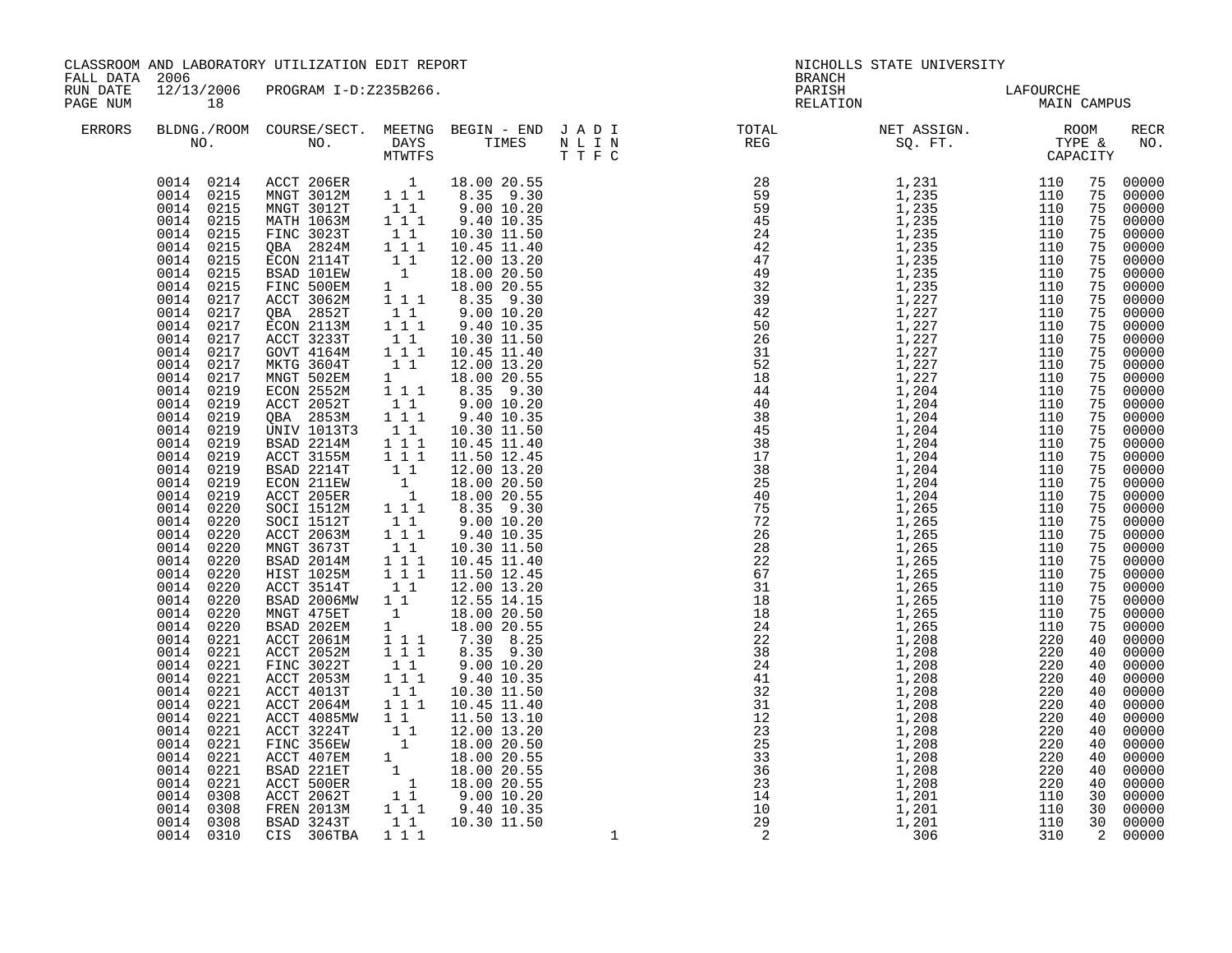| FALL DATA 2006       |                                                                                                                                                                                                                                                                      | CLASSROOM AND LABORATORY UTILIZATION EDIT REPORT                                                                                                                                                                                                                                        |                                                                                                                                                                                                                                                                                                                                                 |                                                                                                                                                                                                                                                | <b>BRANCH</b>                                                                                                                                                                                                                                                                                                                                                                                                                                                                                                                                                                                                                                                                                                       | NICHOLLS STATE UNIVERSITY                                                                                              |                                                                                                                                                                   |                                                          |                                                                                                                                                                     |
|----------------------|----------------------------------------------------------------------------------------------------------------------------------------------------------------------------------------------------------------------------------------------------------------------|-----------------------------------------------------------------------------------------------------------------------------------------------------------------------------------------------------------------------------------------------------------------------------------------|-------------------------------------------------------------------------------------------------------------------------------------------------------------------------------------------------------------------------------------------------------------------------------------------------------------------------------------------------|------------------------------------------------------------------------------------------------------------------------------------------------------------------------------------------------------------------------------------------------|---------------------------------------------------------------------------------------------------------------------------------------------------------------------------------------------------------------------------------------------------------------------------------------------------------------------------------------------------------------------------------------------------------------------------------------------------------------------------------------------------------------------------------------------------------------------------------------------------------------------------------------------------------------------------------------------------------------------|------------------------------------------------------------------------------------------------------------------------|-------------------------------------------------------------------------------------------------------------------------------------------------------------------|----------------------------------------------------------|---------------------------------------------------------------------------------------------------------------------------------------------------------------------|
| RUN DATE<br>PAGE NUM | 19                                                                                                                                                                                                                                                                   | 12/13/2006 PROGRAM I-D:Z235B266.                                                                                                                                                                                                                                                        |                                                                                                                                                                                                                                                                                                                                                 |                                                                                                                                                                                                                                                |                                                                                                                                                                                                                                                                                                                                                                                                                                                                                                                                                                                                                                                                                                                     | PARISH LAFOURCHE<br>RELATION MAIN CAMPUS                                                                               |                                                                                                                                                                   |                                                          |                                                                                                                                                                     |
| <b>ERRORS</b>        |                                                                                                                                                                                                                                                                      |                                                                                                                                                                                                                                                                                         |                                                                                                                                                                                                                                                                                                                                                 |                                                                                                                                                                                                                                                |                                                                                                                                                                                                                                                                                                                                                                                                                                                                                                                                                                                                                                                                                                                     | BLDNG./ROOM COURSE/SECT. MEETNG BEGIN – END JADI TOTAL TOTAL NET ASSIGN. NO ROOM NO. DAYS TIMES NLIN REG SQ.FT. TYPE & |                                                                                                                                                                   |                                                          | RECR<br>NO.                                                                                                                                                         |
|                      | 0014 0315<br>0014 0315<br>0014 0315<br>0015<br>0101<br>0015<br>0101<br>0015<br>0101<br>0015<br>0101<br>0015<br>0101<br>0015<br>0101<br>0015<br>0110<br>0015<br>0119<br>0015<br>0121<br>0015<br>0121<br>0015<br>0126<br>0015<br>0126<br>0015<br>0126<br>0015<br>0126  | MNGT 305TBF<br>MNGT 367TBF<br>MNGT 370TBF<br>FACS 3482M<br>FACS 4312T<br>FACS 3323T<br>FACS 4484M<br>FACS 4586M<br>FACS 2625T<br>FACS 239TBA<br>FACS 498TBA<br>FACS 497TBA<br>FACS 499TBA<br>FACS 4612M<br>FACS 1312T<br>FACS 3443M<br>FACS 4604M                                       | 1 1 1<br>1 1 1<br>$1 1 1$<br>$\overline{1}$ $\overline{1}$ $\overline{1}$<br>$1 1 1$<br>$1 1 1$<br>11<br>1 1 1<br>111<br>$1 1 1$<br>$1 1 1$<br>$1 1 1$<br>$1\quad1$<br>$1 \ 1 \ 1$<br>$1 1 1$                                                                                                                                                   | $\begin{bmatrix} 1 & 1 \\ 1 & 1 \end{bmatrix}$ $\begin{bmatrix} 9.00 & 10.20 \\ 10.30 & 11.50 \end{bmatrix}$                                                                                                                                   |                                                                                                                                                                                                                                                                                                                                                                                                                                                                                                                                                                                                                                                                                                                     |                                                                                                                        |                                                                                                                                                                   |                                                          |                                                                                                                                                                     |
| 1<br>$\mathbf{1}$    | 0015<br>0126<br>0015<br>0126<br>0015<br>0126<br>0015<br>0127<br>0015<br>0127<br>0015<br>0127<br>0015<br>0127<br>0015<br>0127<br>0015<br>0127<br>0015<br>0127<br>0015<br>0127<br>0015<br>0127<br>0015<br>0127<br>0015<br>0127<br>0016<br>0152<br>0016<br>0152<br>0017 | FACS 2385M<br>FACS 2326M<br>FACS 4645T<br>FACS 3302M<br>FACS 3342T<br>FACS 2313M<br>FACS 1333T<br>FACS 3334M<br>FACS 4464T<br>FACS 1306M<br>FACS 4335T<br>FACS 4597MW 1 1<br>FACS 1356T<br>FACS 400BT<br>ENGL 483TBA<br>HEAD 520CT<br>WACDL ENGL 3684MM 1 1 1<br>0017 WACDL ENGL 368ERC | $\begin{array}{cccc} 1 & 1 & 1 \\ 1 & 1 & 1 \end{array}$<br>$\begin{smallmatrix}1&1\\1&1&1\end{smallmatrix}$<br>$1\quad1$<br>$1\hspace{0.1cm} 1\hspace{0.1cm} 1$<br>11<br>$1\overline{1}$<br>$\begin{smallmatrix}1&1\\1\end{smallmatrix}$<br>11<br>$1\quad1$<br>$\mathbf{1}$<br>$1 1 1$<br>1                                                    | $8.35$ $9.30$<br>$9.00\ 10.20$<br>9.40 10.35<br>10.30 11.50<br>10.45 11.40<br>12.00 13.20<br>12.55 13.50<br>13.30 14.50<br>14.00 14.55<br>15.00 16.20<br>16.30 19.20<br>17.00 19.50<br>10.45 11.40<br>18.00 20.55                              | $\begin{array}{cccc} 231 & 287 & 287 \\ 31 & 287 & 287 \\ 46 & 287 & 287 \\ 6 & 43 & 287 \\ 10 & 36 & 1,245 \\ 49 & 1,245 & 1,245 \\ 51 & 1,245 & 1,245 \\ 35 & 1,245 & 1,245 \\ 57 & 1,245 & 1,245 \\ 58 & 1,245 & 1,245 \\ 26 & 1,245 & 1,245 \\ 24 & 1,245 & 1,245 \\ 24 & 1,245 & 1,245$<br>$\begin{array}{cccc} \texttt{13} & \texttt{14} & \texttt{24} \\ \texttt{35} & \texttt{15} & \texttt{24} \\ \texttt{16} & \texttt{17} & \texttt{28} \\ \texttt{28} & \texttt{18} & \texttt{18} \\ \texttt{39} & \texttt{19} & \texttt{19} \\ \texttt{49} & \texttt{19} & \texttt{19} \\ \texttt{50} & \texttt{19} & \texttt{19} \\ \texttt{61} & \texttt{19} & \texttt{19} \\ \texttt{70} & \texttt{19} & \texttt{1$ |                                                                                                                        | 110<br>110<br>110<br>110<br>110<br>110<br>110<br>110<br>110<br>110<br>110<br>350<br>350                                                                           | 90<br>90<br>90<br>90<br>90<br>90<br>90<br>90<br>90<br>24 | $00000$<br>$00000$<br>$00000$<br>00000<br>00000<br>00000<br>$00000$<br>00000<br>00000<br>00000<br>$90 00000$<br>$90 00000$<br>00000<br>24 00000<br>$00000$<br>00000 |
|                      | 0019<br>0101<br>0019<br>0101<br>0019<br>0101<br>0019<br>0101<br>0019<br>0101<br>0019<br>0101<br>0019<br>0101<br>0019<br>0101<br>0019<br>0101<br>0019<br>0101<br>0019<br>0101<br>0019<br>0101<br>0019<br>0101<br>0019<br>0101<br>0019<br>0101<br>0019 0101            | BIOL 1051T<br>BIOL 1552M<br>BIOL 1552M1<br>BIOL 1552M2<br>BIOL 1552M3<br>BIOL 1552M4<br>BIOL 1552M5<br>BIOL 1552M6<br>BIOL 1052T<br>BIOL 1053M<br>BIOL 1053T<br>BIOL 1164M<br>BIOL 1145M<br>BIOL 1554T<br>BIOL 1554T1<br>BIOL 1554T2                                                    | $\begin{smallmatrix}&&1\\&&1\\1&1\end{smallmatrix}$<br>$1 1 1$<br>1 1 1<br>1 1 1<br>$1 1 1$<br>$\begin{array}{ccc} 1&1&1\\1&1&1 \end{array}$<br>111<br>$\begin{bmatrix} 1 \\ 1 \end{bmatrix}$<br>1 1 1<br>$1\quad1$<br>$1 1 1$<br>1 1 1<br>$\begin{array}{cccc} & 1 & 1 & & & \\ & & 1 & 1 & & \\ & & 1 & 1 & & \\ & & & 1 & 1 & & \end{array}$ | 7.30 8.50<br>8.35 9.30<br>8.35 9.30<br>8.35 9.30<br>8.35 9.30<br>8.35 9.30<br>8.35 9.30<br>8.35 9.30 1<br>9.0010.20<br>9.40 10.35<br>10.30 11.50<br>10.45 11.40<br>11.50 12.45<br>12.00 13.20<br>12.00 13.20<br>12.00 13.20 1<br>12.00 13.20 1 |                                                                                                                                                                                                                                                                                                                                                                                                                                                                                                                                                                                                                                                                                                                     |                                                                                                                        | 110 308<br>110 308<br>110 308<br>110 308<br>110 308<br>110 308<br>110 308<br>110 308<br>110 308<br>110 308<br>110 308<br>110 308<br>110 308<br>110 308<br>110 308 |                                                          | 110 308 00000<br>00000<br>$00000$<br>$00000$<br>00000<br>00000<br>00000<br>$00000$<br>$00000$<br>00000<br>00000<br>$00000$<br>00000<br>00000<br>00000<br>00000      |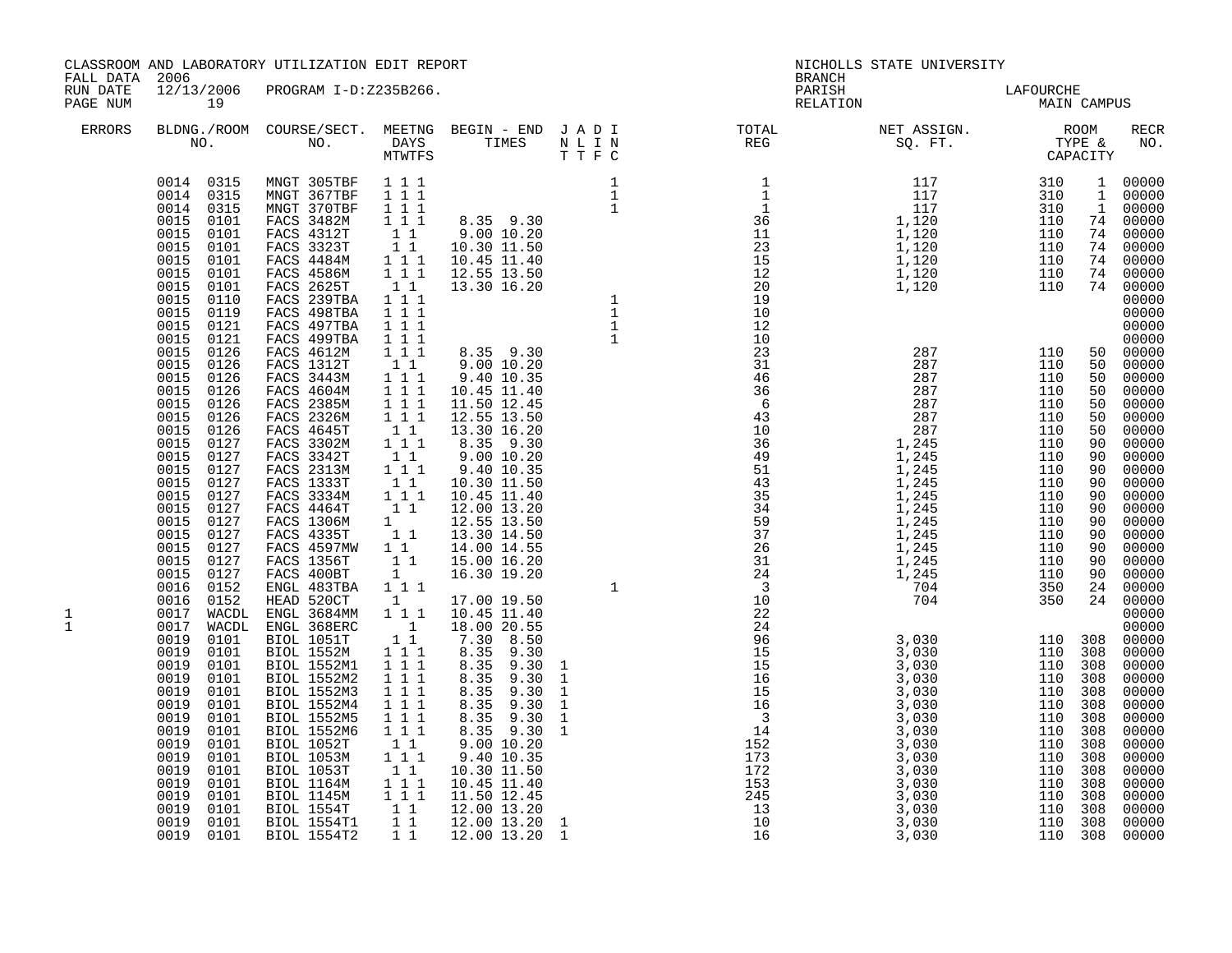| FALL DATA 2006       |                                                                                                                                                                                                                                                                                                                                                                                                                                                                                                                                                                                                                                                              | CLASSROOM AND LABORATORY UTILIZATION EDIT REPORT                                                                                                                                                                                                                                                                                                                                                                                                                                                                     |  | <b>BRANCH</b>      | NICHOLLS STATE UNIVERSITY                                                                                                                                                                                                                                                                                                                                                                                                                                |  |                                                                        |
|----------------------|--------------------------------------------------------------------------------------------------------------------------------------------------------------------------------------------------------------------------------------------------------------------------------------------------------------------------------------------------------------------------------------------------------------------------------------------------------------------------------------------------------------------------------------------------------------------------------------------------------------------------------------------------------------|----------------------------------------------------------------------------------------------------------------------------------------------------------------------------------------------------------------------------------------------------------------------------------------------------------------------------------------------------------------------------------------------------------------------------------------------------------------------------------------------------------------------|--|--------------------|----------------------------------------------------------------------------------------------------------------------------------------------------------------------------------------------------------------------------------------------------------------------------------------------------------------------------------------------------------------------------------------------------------------------------------------------------------|--|------------------------------------------------------------------------|
| RUN DATE<br>PAGE NUM | 20                                                                                                                                                                                                                                                                                                                                                                                                                                                                                                                                                                                                                                                           | 12/13/2006 PROGRAM I-D:Z235B266.                                                                                                                                                                                                                                                                                                                                                                                                                                                                                     |  | PARISH<br>RELATION | LAFOURCHE<br>MAIN CAMPUS                                                                                                                                                                                                                                                                                                                                                                                                                                 |  |                                                                        |
| <b>ERRORS</b>        |                                                                                                                                                                                                                                                                                                                                                                                                                                                                                                                                                                                                                                                              |                                                                                                                                                                                                                                                                                                                                                                                                                                                                                                                      |  |                    | $\begin{tabular}{lllllllllllllllllllll} \textsc{BLONG.} \textsc{ROOM} & \textsc{Course/SECT.} & \textsc{METING} & \textsc{BEGIN} & - & \textsc{END} & \textsc{J} & \textsc{A} & \textsc{D} & \textsc{I} & & & \textsc{TOT.} & \textsc{TOTAL} & & \textsc{NET} & \textsc{ASIGN.} & & \textsc{ROOM} \\ \textsc{NO.} & \textsc{NO.} & \textsc{DAYS} & \textsc{TIMES} & \textsc{N} & \textsc{L} & \textsc{I} & \textsc{NEG} & & \textsc{SEG} & & \textsc{ST$ |  | RECR<br>NO.                                                            |
|                      | 0019<br>0101<br>0019<br>0101<br>0019<br>0102<br>0019<br>0102<br>0019<br>0102<br>0019<br>0102<br>0019<br>0102<br>0019<br>0102<br>0019<br>0102<br>0019<br>0102<br>0019<br>0102<br>0019<br>0107<br>0019<br>0107<br>0019<br>0107<br>0019<br>0107<br>0019<br>0107<br>0019<br>0111<br>0019<br>0111<br>0019<br>0114<br>0019<br>0114<br>0019<br>0114<br>0019<br>0114<br>0019<br>0114<br>0019<br>0201<br>0019<br>0201<br>0019<br>0203<br>0019<br>0203<br>0019<br>0203<br>0019<br>0203<br>0019<br>0203<br>0019<br>0203<br>0019<br>0203<br>0019<br>0203<br>0019<br>0203<br>0019<br>0204<br>0019<br>0204<br>0019<br>0204<br>0019<br>0204<br>0019<br>0204<br>0019<br>0209 | $\begin{array}{cccc} 0019 & 0101 & \text{BIOL} & 1554T3 & 1 & 1 \\ 0019 & 0101 & \text{BIOL} & 1554T4 & 1 & 1 \\ 0019 & 0101 & \text{BIOL} & 1554T5 & 1 & 1 \\ 0019 & 0101 & \text{BIOL} & 1554T6 & 1 & 1 \end{array}$<br>$\begin{tabular}{@{}c@{}}0019 & 0209 & B10L & 4602T & 1 & 1 & 8.35 & 9.30 \\0019 & 0209 & B10L & 4602T & 1 & 1 & 9.00 & 10.20 \\0019 & 0209 & B10L & 3204T & 1 & 13.30 & 16.20 \\0019 & 0209 & B10L & 4067T & 1 & 16.30 & 17.50 \\0019 & 0209 & B10L & 4042M & 1 & 17.00 & 19.55 \\0019 &$ |  |                    | $\begin{small} \textbf{0.13} & \textbf{0.14} & \textbf{0.15} & \textbf{0.16} & \textbf{0.17} & \textbf{0.18} \\ \textbf{0.14} & \textbf{0.17} & \textbf{0.18} & \textbf{0.18} & \textbf{0.19} \\ \textbf{0.15} & \textbf{0.18} & \textbf{0.19} \\ \textbf{0.16} & \textbf{0.18} & \textbf{0.19} \\ \textbf{0.17} & \textbf{0.19} \\ \textbf{0.18} & \textbf{0.19} \\ \textbf{0$                                                                          |  | $\begin{array}{cccc} 110 & 106 & 00000 \\ 310 & 1 & 00000 \end{array}$ |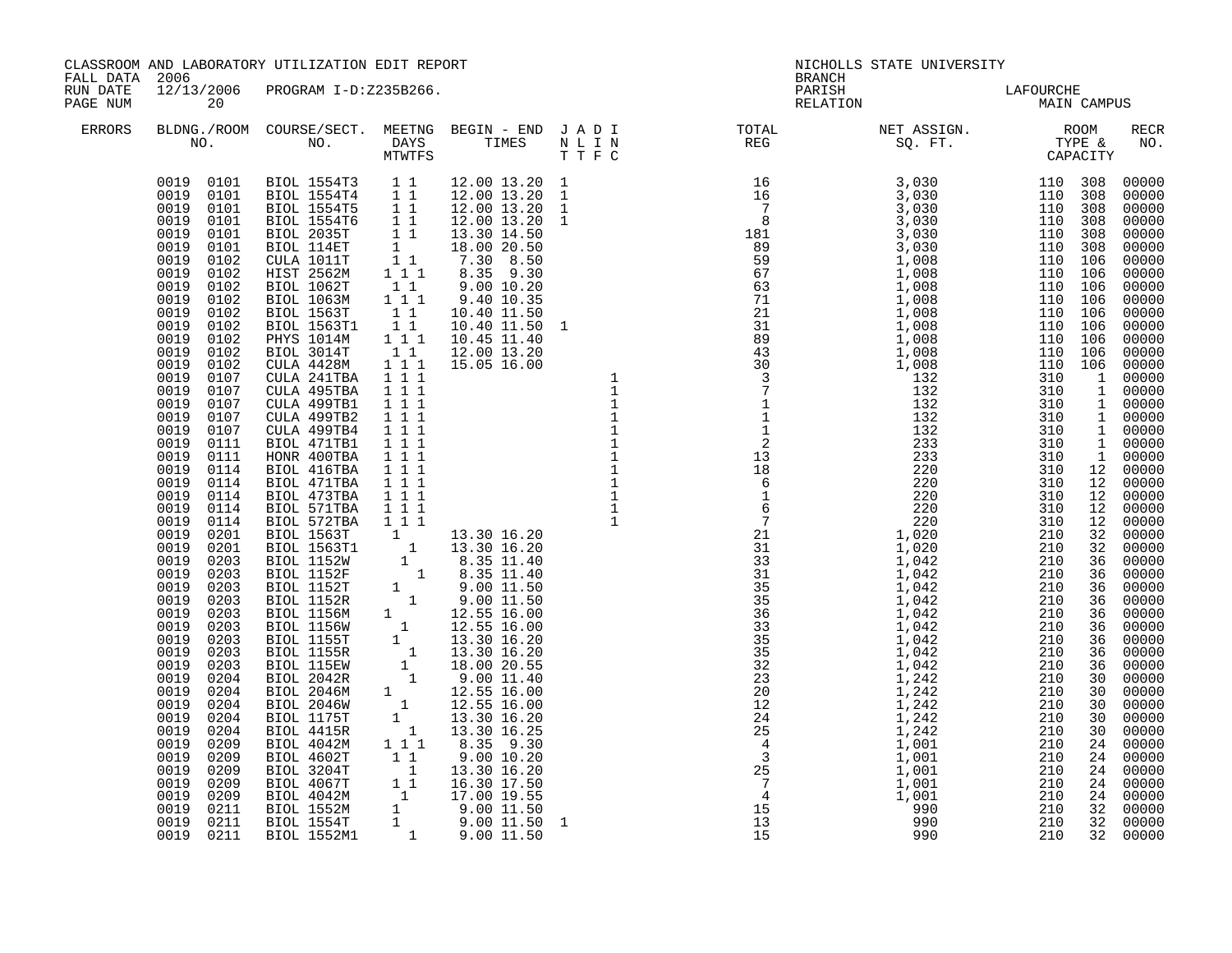| FALL DATA 2006       |                                                                                                                                                                                                                                                                                                                                                                                                                                                                                                                                                                                                                                     | CLASSROOM AND LABORATORY UTILIZATION EDIT REPORT                                                                                                                                                                                                                                                                                                                                                                                                                                                                                                                                                                                                                                                                                                                                                                                                                                                                                                                                                                                                        |                                                            |                                                                                                                                                                                                                                                                                                                                                                                                                                                                                                                                                                                                                                                                                                                                                                                                                                                                                                  | <b>BRANCH</b>      | NICHOLLS STATE UNIVERSITY |                                                                                                                                                                                                                                                                                                                       |                                                                                                                                                                                                                                                                                                                                                                                                                                                                            |
|----------------------|-------------------------------------------------------------------------------------------------------------------------------------------------------------------------------------------------------------------------------------------------------------------------------------------------------------------------------------------------------------------------------------------------------------------------------------------------------------------------------------------------------------------------------------------------------------------------------------------------------------------------------------|---------------------------------------------------------------------------------------------------------------------------------------------------------------------------------------------------------------------------------------------------------------------------------------------------------------------------------------------------------------------------------------------------------------------------------------------------------------------------------------------------------------------------------------------------------------------------------------------------------------------------------------------------------------------------------------------------------------------------------------------------------------------------------------------------------------------------------------------------------------------------------------------------------------------------------------------------------------------------------------------------------------------------------------------------------|------------------------------------------------------------|--------------------------------------------------------------------------------------------------------------------------------------------------------------------------------------------------------------------------------------------------------------------------------------------------------------------------------------------------------------------------------------------------------------------------------------------------------------------------------------------------------------------------------------------------------------------------------------------------------------------------------------------------------------------------------------------------------------------------------------------------------------------------------------------------------------------------------------------------------------------------------------------------|--------------------|---------------------------|-----------------------------------------------------------------------------------------------------------------------------------------------------------------------------------------------------------------------------------------------------------------------------------------------------------------------|----------------------------------------------------------------------------------------------------------------------------------------------------------------------------------------------------------------------------------------------------------------------------------------------------------------------------------------------------------------------------------------------------------------------------------------------------------------------------|
| RUN DATE<br>PAGE NUM | 21                                                                                                                                                                                                                                                                                                                                                                                                                                                                                                                                                                                                                                  | 12/13/2006 PROGRAM I-D:Z235B266.                                                                                                                                                                                                                                                                                                                                                                                                                                                                                                                                                                                                                                                                                                                                                                                                                                                                                                                                                                                                                        |                                                            |                                                                                                                                                                                                                                                                                                                                                                                                                                                                                                                                                                                                                                                                                                                                                                                                                                                                                                  | PARISH<br>RELATION | LAFOURCHE<br>MAIN CAMPUS  |                                                                                                                                                                                                                                                                                                                       |                                                                                                                                                                                                                                                                                                                                                                                                                                                                            |
| ERRORS               |                                                                                                                                                                                                                                                                                                                                                                                                                                                                                                                                                                                                                                     |                                                                                                                                                                                                                                                                                                                                                                                                                                                                                                                                                                                                                                                                                                                                                                                                                                                                                                                                                                                                                                                         |                                                            |                                                                                                                                                                                                                                                                                                                                                                                                                                                                                                                                                                                                                                                                                                                                                                                                                                                                                                  |                    |                           |                                                                                                                                                                                                                                                                                                                       | RECR<br>NO.                                                                                                                                                                                                                                                                                                                                                                                                                                                                |
|                      | 0019<br>0301<br>0019<br>0301<br>0019<br>0301<br>0019<br>0301<br>0019<br>0301<br>0019<br>0301<br>0019 0301<br>0019<br>0301<br>0019<br>0301<br>0019<br>0304<br>0019<br>0304<br>0019<br>0304<br>0019<br>0304<br>0019<br>0304<br>0019<br>0304<br>0019<br>0305<br>0019<br>0305<br>0019<br>0305<br>0019<br>0305<br>0019 0305<br>0019<br>0306<br>0019<br>0306<br>0019<br>0306<br>0019<br>0306<br>0019<br>0306<br>0019<br>0306<br>0019<br>0306<br>0019<br>0309<br>0019<br>0309<br>0019<br>0309<br>0019<br>0309<br>0019<br>0309<br>0019<br>0309<br>0019<br>0309<br>0019<br>0310<br>0019<br>0310<br>0019<br>0311<br>0019<br>0311<br>0019 0311 | $\begin{tabular}{@{}c@{}}0019 & 0211 & BIOL & 1554T1 & 1 & 9.00 & 11.50 & 1 \\0019 & 0211 & BIOL & 1552M5 & 1 & 9.40 & 12.45 \\0019 & 0211 & BIOL & 1554T5 & 1 & 9.40 & 12.45 & 1 \\0019 & 0211 & BIOL & 1554T3 & 1 & 12.55 & 16.00 & 1 \\0019 & 0211 & BIOL & 1552M3 & 1 & 12.55 & 16.00 & 1$<br>BIOL 3262T<br>UNIV 1013M4 1 1 1<br>BIOL 4403T 11<br>CHEM 1054M1 111<br>BIOL 3204T<br><b>BIOL 5606W<br/>BIOL 5019M</b><br>BIOL 4019M<br>BIOL 551EM<br>BIOL 1172T<br>BIOL 1172R<br>BIOL 3715F<br>BIOL 1176W<br>BIOL 3715F<br>BIOL 3262T<br>EGTC 2082M<br>EGSC 3013T<br>EGSC 1014T<br>EGSC 1016MW<br>MNTC 2976R<br>GEOM 3042M<br>GEOM 1012T<br>GEOM 2013M<br>GEOM 3015M<br>GEOM 2036M<br>GEOM 3036W<br>GEOM 3106T<br>EGTC 2451M<br>MNTC 4453M<br>MNTC 3603T<br>MNTC 4474M<br>MNIC 4474M<br>MNIC 4466T<br>MNIC 3709MW<br>1 1 15.00 17.30<br>EGTC 2461R<br>1 19.30 22.20<br>MNIC 3976R<br>1 15.00 17.50<br>MNIC 4976R<br>1 15.00 17.50<br>PSET 4527A7<br>111 10.30 13.20<br>SATC 2957B7<br>111 10.30 13.20<br>SATC 2957B7<br>111 10.30 13.2<br>SATC 3507A7 | $1\quad1$<br>$\begin{array}{cc} & 1 & 1 \end{array}$<br>11 | $9.00\ 10.20$<br>9.40 10.35<br>10.30 11.50<br>10.45 11.40<br>$\begin{array}{cccc} 1&1&1&10.49&11.40\ 1&1&12.00&13.20\ 1&1&13.05&16.00\ 1&16.10&17.05\ 1&16.10&17.25\ 1&1&18.00&20.50\ 1&9.00&11.50\ 1&1&9.01&1.50\ 1&1&1&50&12.45\ \end{array}$<br>1 1 1 11.50 12.45<br>$\begin{array}{rrrr} 1 & 1 & 1 & 1.50 & 12.45 \ 1 & 12.55 & 16.00 \ 1 & 13.30 & 16.20 \ 1 & 8.35 & 9.30 \ 1 & 1 & 10.30 & 11.50 \ 1 & 1 & 12.00 & 14.50 \end{array}$<br>$\begin{array}{cccc} 1&1\\1&1\\1&12.55\\1&1&15.00&17.5\text{u}\\ 1&1&8.35&9.30\\ 1&1&9.00&10.20\\ 9&40&10.35\\ \end{array}$<br>$\begin{array}{rrrr} 1 & 9 & .40 & 10 & .35 \ 1 & 1 & 11 & .50 & 12 & .45 \ 1 & 12 & .55 & 16 & .00 \ 1 & 12 & .55 & 16 & .00 \ 1 & 15 & .00 & 16 & .20 \end{array}$<br>$\begin{array}{ccc} 1 & 1 & 1 & 7 & 30 & 8 & 25 \\ 1 & 1 & 9 & 40 & 10 & 35 \end{array}$<br>10.30 11.50<br>10.45 11.40<br>111 13.30 16.20 |                    |                           | 32<br>32<br>32<br>32<br>32<br>32<br>32<br>32<br>32<br>32<br>32<br>86<br>86<br>86<br>86<br>86<br>86<br>86<br>86<br>86<br>86<br>36<br>36<br>36<br>36<br>36<br>36<br>36<br>36<br>36<br>36<br>36<br>20<br>20<br>20<br>20<br>20<br>20<br>20<br>18<br>18<br>18<br>18<br>18<br>18<br>18<br>20<br>20<br>$\overline{30}$<br>30 | 00000<br>00000<br>00000<br>00000<br>00000<br>00000<br>00000<br>00000<br>00000<br>00000<br>00000<br>00000<br>00000<br>00000<br>00000<br>00000<br>00000<br>00000<br>00000<br>00000<br>00000<br>00000<br>00000<br>00000<br>00000<br>00000<br>00000<br>00000<br>00000<br>00000<br>00000<br>00000<br>00000<br>00000<br>00000<br>00000<br>00000<br>00000<br>00000<br>00000<br>00000<br>00000<br>00000<br>00000<br>00000<br>00000<br>00000<br>00000<br>00000<br>00000<br>30 00000 |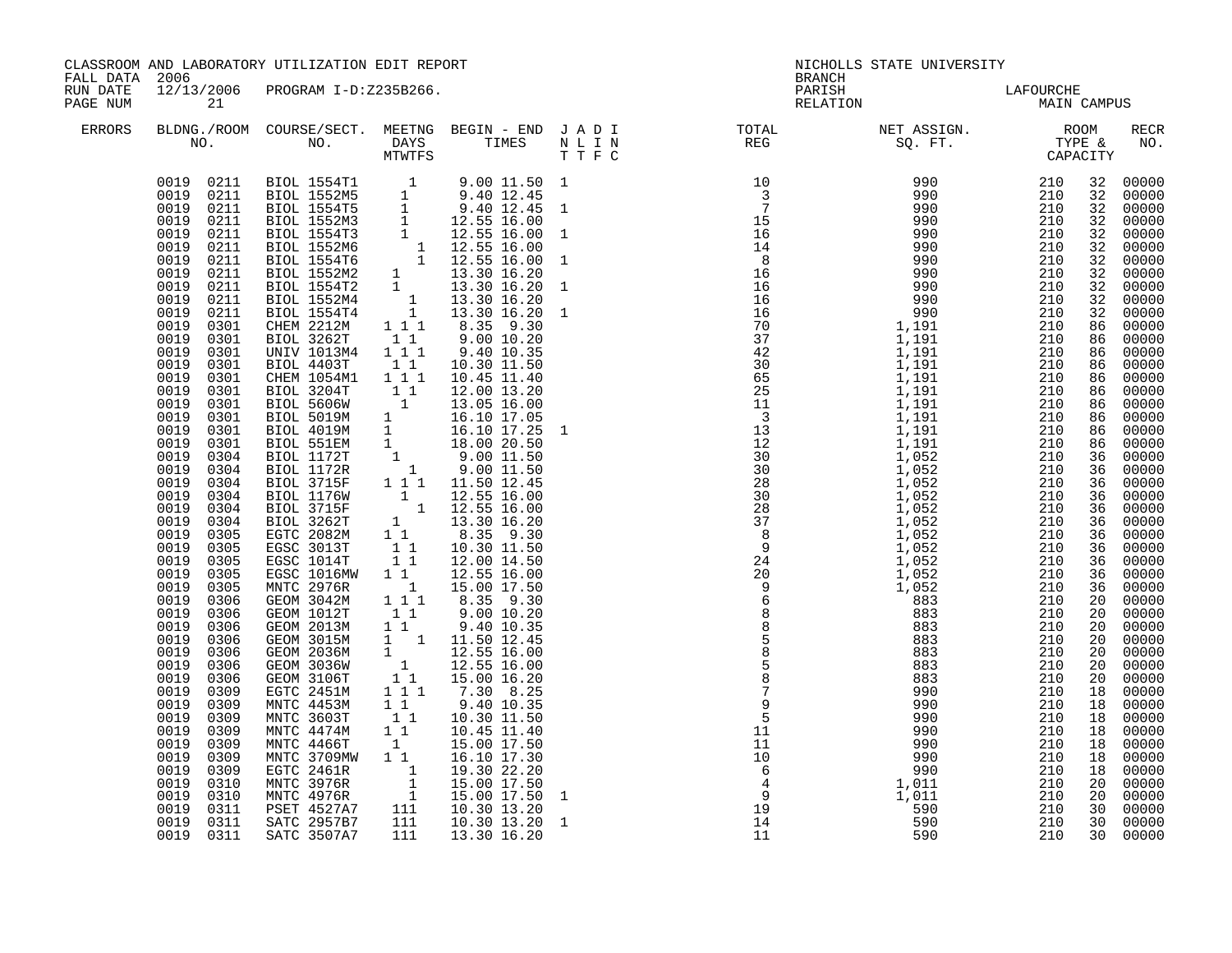| FALL DATA 2006             |                                                                                                                                                                                                                                                                                                                                                                                                                                                                                                                                                                                                                                                                                                                                                                                                                        | CLASSROOM AND LABORATORY UTILIZATION EDIT REPORT                                                                                                                                                                                                                                                                                                                                                                                                                                                                                                                                                                                                                                                                                                                                                                                                      |                                                                                                                                    |                                                                                                                                               |                                                                                                                                                                                                                                                                                               | <b>BRANCH</b>                                                                                                                                                                                                                                                                                                                                                                                                                                                                                                                                                                                                                                                                                                                      | NICHOLLS STATE UNIVERSITY                                                                                                                                                                                                                                                                                                                                                                                                                                                                                                                                                                                                                                                                                                         |                                                                                  |                                                                                                                                                                          |                                                                                                                                                                                                                                                                                                                                                                                                                                                                       |
|----------------------------|------------------------------------------------------------------------------------------------------------------------------------------------------------------------------------------------------------------------------------------------------------------------------------------------------------------------------------------------------------------------------------------------------------------------------------------------------------------------------------------------------------------------------------------------------------------------------------------------------------------------------------------------------------------------------------------------------------------------------------------------------------------------------------------------------------------------|-------------------------------------------------------------------------------------------------------------------------------------------------------------------------------------------------------------------------------------------------------------------------------------------------------------------------------------------------------------------------------------------------------------------------------------------------------------------------------------------------------------------------------------------------------------------------------------------------------------------------------------------------------------------------------------------------------------------------------------------------------------------------------------------------------------------------------------------------------|------------------------------------------------------------------------------------------------------------------------------------|-----------------------------------------------------------------------------------------------------------------------------------------------|-----------------------------------------------------------------------------------------------------------------------------------------------------------------------------------------------------------------------------------------------------------------------------------------------|------------------------------------------------------------------------------------------------------------------------------------------------------------------------------------------------------------------------------------------------------------------------------------------------------------------------------------------------------------------------------------------------------------------------------------------------------------------------------------------------------------------------------------------------------------------------------------------------------------------------------------------------------------------------------------------------------------------------------------|-----------------------------------------------------------------------------------------------------------------------------------------------------------------------------------------------------------------------------------------------------------------------------------------------------------------------------------------------------------------------------------------------------------------------------------------------------------------------------------------------------------------------------------------------------------------------------------------------------------------------------------------------------------------------------------------------------------------------------------|----------------------------------------------------------------------------------|--------------------------------------------------------------------------------------------------------------------------------------------------------------------------|-----------------------------------------------------------------------------------------------------------------------------------------------------------------------------------------------------------------------------------------------------------------------------------------------------------------------------------------------------------------------------------------------------------------------------------------------------------------------|
| RUN DATE<br>PAGE NUM       | 22                                                                                                                                                                                                                                                                                                                                                                                                                                                                                                                                                                                                                                                                                                                                                                                                                     | 12/13/2006 PROGRAM I-D:Z235B266.                                                                                                                                                                                                                                                                                                                                                                                                                                                                                                                                                                                                                                                                                                                                                                                                                      |                                                                                                                                    |                                                                                                                                               |                                                                                                                                                                                                                                                                                               | PARISH<br>RELATION                                                                                                                                                                                                                                                                                                                                                                                                                                                                                                                                                                                                                                                                                                                 | LAFOURCHE<br>MAIN CAMPUS                                                                                                                                                                                                                                                                                                                                                                                                                                                                                                                                                                                                                                                                                                          |                                                                                  |                                                                                                                                                                          |                                                                                                                                                                                                                                                                                                                                                                                                                                                                       |
| <b>ERRORS</b>              |                                                                                                                                                                                                                                                                                                                                                                                                                                                                                                                                                                                                                                                                                                                                                                                                                        |                                                                                                                                                                                                                                                                                                                                                                                                                                                                                                                                                                                                                                                                                                                                                                                                                                                       |                                                                                                                                    |                                                                                                                                               |                                                                                                                                                                                                                                                                                               | $\begin{tabular}{lllllllllllllllllllll} \textsc{BLONG.} \textsc{F100M.} & \textsc{CUIRSE/SECT.} & \textsc{METING.} & \textsc{BEGIN - END.} & \textsc{J A D I} & \textsc{DTQTAL} & \textsc{NET ASSIGN.} & \textsc{ROOM} \\ \textsc{NO.} & \textsc{NO.} & \textsc{DAYS} & \textsc{TIMES} & \textsc{N L I N} & \textsc{REG} & \textsc{SQ. FT.} & \textsc{TTPE & \texttt{C} \\ \textsc{MTVFTS} & \textsc{DTT T F C} & \textsc{STG} & \textsc{$                                                                                                                                                                                                                                                                                         |                                                                                                                                                                                                                                                                                                                                                                                                                                                                                                                                                                                                                                                                                                                                   |                                                                                  |                                                                                                                                                                          | <b>RECR</b><br>NO.                                                                                                                                                                                                                                                                                                                                                                                                                                                    |
| 8<br>4<br>4<br>4<br>4<br>4 | 0019 0311<br>0019 0311<br>0019<br>0312<br>0019<br>0312<br>0019<br>0312<br>0019<br>0312<br>0019<br>0314<br>0019<br>0314<br>0019<br>0314<br>0019<br>0314<br>0019<br>0315<br>0019<br>0316<br>0019<br>0316<br>0019<br>0320<br>0019<br>0324<br>0019<br>0331<br>0019<br>0331<br>0019<br>0331<br>0019<br>0333<br>0019<br>0403<br>0019<br>0403<br>0019<br>0403<br>0019<br>0403<br>0019<br>0404<br>0019<br>0404<br>0019<br>0405<br>0019<br>0405<br>0019<br>0405<br>0019<br>0405<br>0019<br>0406<br>0019<br>0406<br>0019<br>0406<br>0019<br>0408<br>0019<br>0408<br>0019<br>0408<br>0019<br>0408<br>0019<br>0408<br>0019<br>0408<br>0019<br>0408<br>0019<br>0408<br>0019<br>0408<br>0019<br>0408<br>0019<br>0409<br>0019<br>0409<br>0019<br>0409<br>0019<br>0409<br>0019<br>0409<br>0019<br>0409<br>0019<br>0409<br>0019<br>0409 | SATC 3507B7 111<br>SATC 101ET 1<br>PSET 1217A7 111<br>PSET 1217B7 111<br>PSET 1717A7<br>PSET 1717B7<br>PSET 2317A7<br>PSET 2317B7<br><b>PSET 3317A7</b><br>PSET 3317B7<br>BIOL 472TB1<br>BIOL 472TB2<br>BIOL 599TBA<br>GEOM 440TBA<br>MNTC 400TBA<br>PSET 401TBA<br>PSET 402TBA<br>SATC 290TBA<br>PSET 290TBA<br>PSET 290TBA 1 1 1<br>CULA 2196MF 1 12.30 14.20<br>CULA 2226MF 1 12.30 14.20<br>CULA 2226MF 1 12.30 14.20<br>CULA 2226MW 1 12.30 14.20<br>CULA 4755T 1 13.30 15.30<br>CULA 4235R 1 13.30 17.30<br>SATC 2307B7 111 10.30 13.20<br>SATC 2307B7 11<br>PSET 3017A7<br><b>PSET 3017B7</b><br>FSET 301787 111 13.30 16.20 1<br>DIET 4041W 1 7.30 13.50<br>DIET 590XM 1 8.00 16.00 1<br>DIET 2153T 1 1 10.30 13.50<br>CULA 1111MF 1 7.30 9.20<br>CULA 1211MF 1 7.30 9.20 1<br>CULA 2211MF 1 7.30 9.20 1<br>CULA 2211MF 1 7.30 9.20 1<br>CULA | 111<br>111<br>111<br>111<br>1 1 1<br>$1 1 1$<br>111<br>111<br>1 1 1<br>111<br>$1\ 1\ 1$<br>1 1 1<br>$11\overline{1}$<br>111<br>111 | 13.30 16.20 1<br>18.00 20.50<br>$\begin{array}{rrrr} 111 & & 7.30 & 10.20 \\ 111 & & 10.30 & 13.20 \end{array}$<br>13.30 16.20<br>13.30 16.20 | $\begin{array}{cccc} 13.30&16.20&1\\ 18.00&20.50&0\\ 7.30&10.20&1&29\\ 7.30&10.20&1&22\\ 13.30&16.20&1&33\\ 13.30&16.20&1&33\\ 7.30&10.20&1&30\\ 7.30&10.20&1&20\\ 10.30&13.20&1&20\\ 10.30&13.20&1&7\\ 1&1&2&2\\ 1&1&2&5\\ 1&1&5&5\\ 1&1&5&5\\ 12.30&1$<br>$\mathbf{1}$<br>$\mathbf{1}$<br>1 | 10<br>29<br>$\begin{array}{cccc} & & & & & & \frac{5}{2} & & & & & \frac{2}{2} & & & \frac{10}{2} & & \frac{10}{2} & & \frac{10}{2} & & \frac{10}{2} & & \frac{10}{2} & & \frac{10}{2} & & \frac{10}{2} & & \frac{10}{2} & & \frac{10}{2} & & \frac{10}{2} & & \frac{10}{2} & & \frac{10}{2} & & \frac{10}{2} & & \frac{10}{2} & & \frac{10}{2} & & \frac{10}{2} & & \frac{10}{2} & & \frac{10}{2} & & \frac{10$<br>$\begin{array}{cccc} 12 & 1\,, 053 \\ 6 & 1\,, 053 \\ 12 & 1\,, 053 \\ 9 & 1\,, 053 \\ 9 & 682 \\ 13 & 682 \\ 13 & 682 \\ 18 & 682 \\ 18 & 682 \\ 18 & 682 \\ 18 & 682 \\ 18 & 682 \\ 18 & 682 \\ 19 & 1\,, 820 \\ 14 & 1\,, 820 \\ 13 & 1\,, 820 \\ 16 & 1\,, 820 \\ 16 & 1\,, 820 \\ 16 & 1\,, 820 \\ 10 & $ | $\begin{array}{cccc} \text{1} & \text{1} & \text{1} & \text{1} & \text{1} & \text{1} & \text{1} & \text{1} & \text{1} & \text{1} & \text{1} & \text{1} & \text{1} & \text{1} & \text{1} & \text{1} & \text{1} & \text{1} & \text{1} & \text{1} & \text{1} & \text{1} & \text{1} & \text{1} & \text{1} & \text{1} & \text{1} & \text{1} & \text{1} & \text{1} & \text{1} & \text{1} & \text{1} & \text{1} & \text{1} & \text{$<br>1,053<br>1,053<br>$\begin{array}{cccc} 6820 & 210 & 46 & 000000 \ 1,820 & 210 & 60 & 00000 \ 1,820 & 210 & 60 & 00000 \ 1,820 & 210 & 60 & 00000 \ 1,820 & 210 & 60 & 00000 \ 1,820 & 210 & 60 & 00000 \ 1,820 & 210 & 60 & 00000 \ 1,820 & 210 & 60 & 00000 \ 1,820 & 210 & 60 & 00000 \ 5,230$ | 210<br>210<br>210<br>210<br>210<br>210<br>210<br>210<br>210<br>210<br>210<br>210 | 30<br>30<br>60<br>60<br>60<br>30<br>$\mathbf{1}$<br>70<br>20<br>20<br>28<br>28<br>28<br>28<br>20<br>20<br>20<br>48<br>48<br>48<br>48<br>48<br>48<br>48<br>48<br>48<br>48 | 00000<br>00000<br>00000<br>00000<br>60 00000<br>00000<br>00000<br>$\begin{bmatrix} 30 & 00000 \\ 30 & 00000 \end{bmatrix}$<br>30 00000<br>1 00000<br>$\overline{1}$ 00000<br>1 00000<br>1 00000<br>1 00000<br>7 00000<br>7 00000<br>7 00000<br>00000<br>70 00000<br>70 00000<br>70 00000<br>00000<br>00000<br>00000<br>00000<br>00000<br>00000<br>00000<br>00000<br>00000<br>00000<br>$00000$<br>00000<br>00000<br>00000<br>00000<br>00000<br>00000<br>00000<br>00000 |
|                            | 0020 0101                                                                                                                                                                                                                                                                                                                                                                                                                                                                                                                                                                                                                                                                                                                                                                                                              | MUS 171TB4 1 1 1                                                                                                                                                                                                                                                                                                                                                                                                                                                                                                                                                                                                                                                                                                                                                                                                                                      |                                                                                                                                    |                                                                                                                                               |                                                                                                                                                                                                                                                                                               |                                                                                                                                                                                                                                                                                                                                                                                                                                                                                                                                                                                                                                                                                                                                    |                                                                                                                                                                                                                                                                                                                                                                                                                                                                                                                                                                                                                                                                                                                                   |                                                                                  |                                                                                                                                                                          |                                                                                                                                                                                                                                                                                                                                                                                                                                                                       |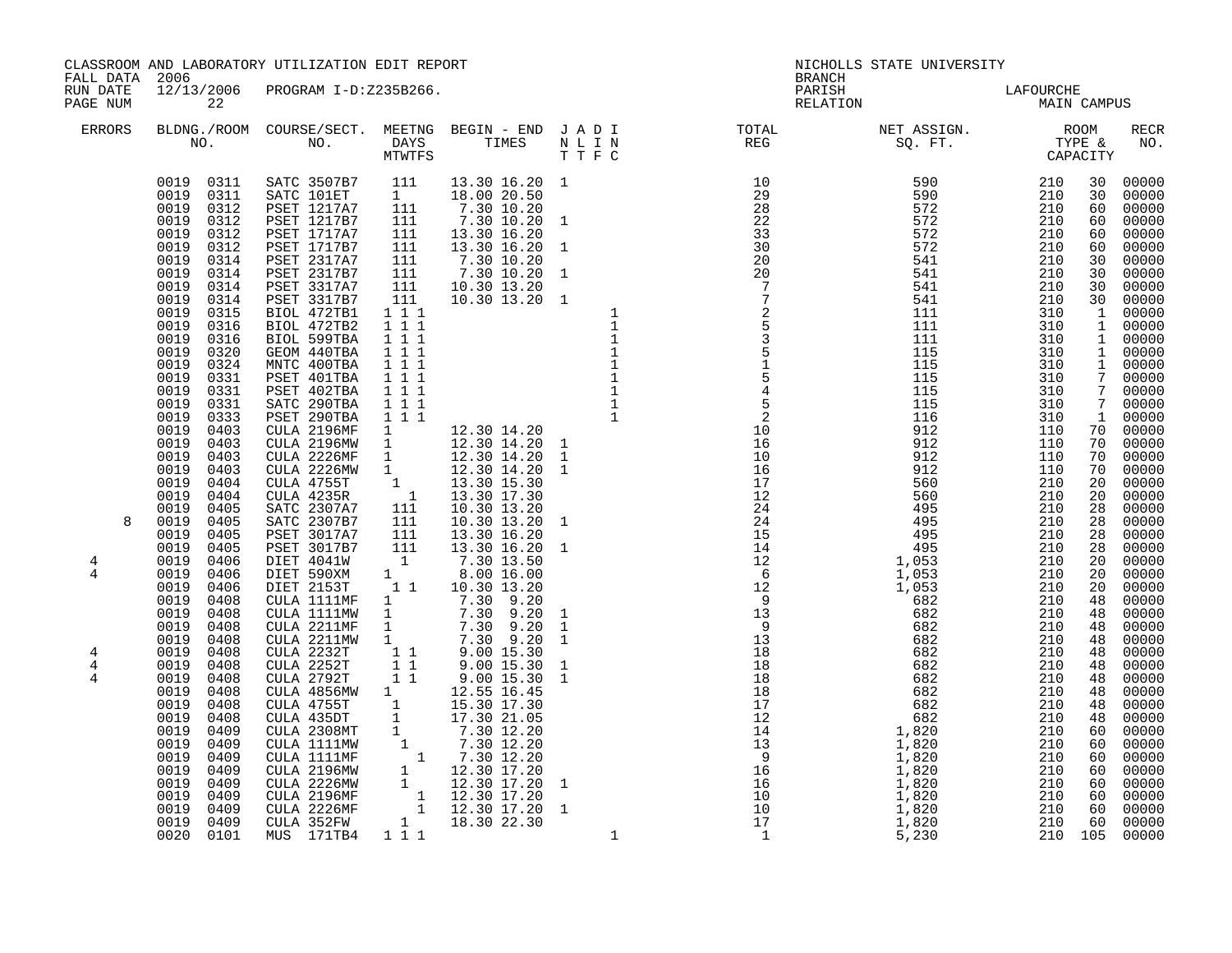| FALL DATA 2006       |                                                                                                                                                                                                                                                                                                                                                                                                                                                                                                                                                                                                                                                                                                                                                                                                                         | CLASSROOM AND LABORATORY UTILIZATION EDIT REPORT                                                                                                                                                                                                                                                                                                                                                                                                                                                                                                                                                                                                                                                                                                                                                                                                                                                                                                                                                                                                                                                                                                                   |                                                                                                                                                                                                                                             |                                                                                                                                                                                                                  | <b>BRANCH</b>                                                                                                             | NICHOLLS STATE UNIVERSITY |                   |    |                                                                                                                                                                                                                                                                                                                                                                                                                                                                                                                                                                                |
|----------------------|-------------------------------------------------------------------------------------------------------------------------------------------------------------------------------------------------------------------------------------------------------------------------------------------------------------------------------------------------------------------------------------------------------------------------------------------------------------------------------------------------------------------------------------------------------------------------------------------------------------------------------------------------------------------------------------------------------------------------------------------------------------------------------------------------------------------------|--------------------------------------------------------------------------------------------------------------------------------------------------------------------------------------------------------------------------------------------------------------------------------------------------------------------------------------------------------------------------------------------------------------------------------------------------------------------------------------------------------------------------------------------------------------------------------------------------------------------------------------------------------------------------------------------------------------------------------------------------------------------------------------------------------------------------------------------------------------------------------------------------------------------------------------------------------------------------------------------------------------------------------------------------------------------------------------------------------------------------------------------------------------------|---------------------------------------------------------------------------------------------------------------------------------------------------------------------------------------------------------------------------------------------|------------------------------------------------------------------------------------------------------------------------------------------------------------------------------------------------------------------|---------------------------------------------------------------------------------------------------------------------------|---------------------------|-------------------|----|--------------------------------------------------------------------------------------------------------------------------------------------------------------------------------------------------------------------------------------------------------------------------------------------------------------------------------------------------------------------------------------------------------------------------------------------------------------------------------------------------------------------------------------------------------------------------------|
| RUN DATE<br>PAGE NUM | 23                                                                                                                                                                                                                                                                                                                                                                                                                                                                                                                                                                                                                                                                                                                                                                                                                      | 12/13/2006 PROGRAM I-D:Z235B266.                                                                                                                                                                                                                                                                                                                                                                                                                                                                                                                                                                                                                                                                                                                                                                                                                                                                                                                                                                                                                                                                                                                                   |                                                                                                                                                                                                                                             |                                                                                                                                                                                                                  | PARISH<br>RELATION                                                                                                        | LAFOURCHE<br>MAIN CAMPUS  |                   |    |                                                                                                                                                                                                                                                                                                                                                                                                                                                                                                                                                                                |
| <b>ERRORS</b>        |                                                                                                                                                                                                                                                                                                                                                                                                                                                                                                                                                                                                                                                                                                                                                                                                                         |                                                                                                                                                                                                                                                                                                                                                                                                                                                                                                                                                                                                                                                                                                                                                                                                                                                                                                                                                                                                                                                                                                                                                                    |                                                                                                                                                                                                                                             |                                                                                                                                                                                                                  | BLDNG./ROOM COURSE/SECT. MEETNG BEGIN – END JADI TOTAL NET ASSIGN. NET ASSIGN. ROOM NO. DAYS TIMES NLIN REG SQ.FT. TYPE & |                           |                   |    | <b>RECR</b><br>NO.                                                                                                                                                                                                                                                                                                                                                                                                                                                                                                                                                             |
|                      | 0020 0101<br>0020<br>0101<br>0020<br>0101<br>0020<br>0101<br>0020<br>0101<br>0020<br>0101<br>0020<br>0101<br>0020 0101<br>0020<br>0101<br>0020<br>0101<br>0020<br>0101<br>0020<br>0101<br>0020<br>0101<br>0020<br>0101<br>0021<br>0123<br>0021<br>0123<br>0021 0123<br>0021 0123<br>0021 0123<br>0021 0123<br>0021 0152<br>0021 0152<br>0021 0152<br>0021 0152<br>0021 0152<br>0021 0200<br>$\begin{array}{cc} 0021 & 0200 \\ 0021 & 0200 \end{array}$<br>0021 0200<br>0021<br>0200<br>0021<br>0200<br>0021<br>0200<br>0021<br>0201<br>0021<br>0201<br>0021<br>0201<br>0021 0202<br>0021 0202<br>0021 0202<br>0021 0202<br>0021 0202<br>0021 0202<br>$\begin{array}{ccc} 0021 & 0213 \\ 0021 & 0213 \end{array}$<br>0021 0214<br>0021<br>0214<br>0021<br>0214<br>0021<br>0215<br>0021<br>0216<br>0021 0216<br>0021 0216 | 0020 0101 MUS 172TB4 1 1 1<br>MUS 191TBA<br>MUS 271TB4<br>MUS 292TB4<br>MUS 371TB4<br>MUS 391TBA<br>MUED 2231T<br>MUS 1914T<br>MUS 3914T<br>MUS 2965T<br>MUS 3965T<br>MUS 1945R<br>MUS 3945R<br>MUS 1917M<br>MUS 3917M<br>SPCH 1012M<br>SPCH 1012T<br>SPCH 1013M<br>SPCH 1013T<br>SPCH 10131<br>SPCH 1014M 1 1 1 1<br>CULA 2308MT 1 15.05 16.55<br>NURS 2551M 1 7.30 11.40<br>NURS 2261T 1 7.30 12.30<br>NURS 2551M 1 7.30 12.30<br>NURS 2551M 1 1 7.30 12.30<br>1 1 15.05 16.25<br>NURS 460CN 1 17.30 20.20<br>DIET 2112T 1 1 9.00 10.20<br>DIET 1113T 1 1 10.30 11.50<br>DIET 1114M 1 1 1 10.45 11.40<br>DIET 1016M<br>DIET 3105T<br>DIET 4907M<br>AHSC 440CRX 1 17.00 21.00<br>AHSC 440CRX 1 17.00 21.00<br>NURS 4271M 1 8.00 12.00<br>NURS 4272MF 1 8.35 11.45<br>NURS 3115T 1 13.30 14.50<br>CULA 2508MT 1 7.30 12.20<br>CULA 2211MF 1 7.30 12.20<br>CULA 2314M 1 7.30 12.20<br>CULA 2314M 1 1 9.40 10.35<br>CULA 2314M 1 1<br>CULA 2314M<br>CULA 4856MW<br>PCH 1017B7<br>1<br>DIET 4592R<br>SPCH 1017A7<br>1<br>BIOL 5852T<br>1<br>ENGL 2553T<br>1<br>THE 2553T<br>1<br>CULA 2508MT<br>MATH 1012M 1 1 1 8.35 9.30<br>AHSC 2213T 1 1 1.30 11.50<br>AHSC 2204M | 111<br>1 1 1<br>$1 1 1$<br>$1 1 1$<br>$1\;1\;1$<br>$1\quad1$<br>$\begin{array}{rrrr} 1 & 1 & 1 \\ 1 & 1 & 1 \\ 1 & 1 & 1 \end{array}$<br>$1\quad1$<br>$1\overline{1}$ $1\overline{1}$<br>$1\quad1$<br>$\begin{array}{c} 1 \\ 1 \end{array}$ | $\begin{array}{cccc} 1&1&7.30&8.50\ 1&1&12.00&13.20\ 1&1&12.00&13.20\ 1&1&3.30&14.50\ 1&13.30&14.50\ 1&13.30&14.50\ 1&13.30&14.50\ 1&1&1&14.00&16.00\ \end{array}$<br>1 1 1 1 14.00 14.55<br>1 1 1 1 10.45 11.40 | $\frac{1}{44}$<br>45                                                                                                      | 952<br>952<br>952         | 110<br>110<br>110 | 63 | 00000<br>00000<br>00000<br>00000<br>00000<br>00000<br>00000<br>$00000$<br>$00000$<br>00000<br>$00000$<br>$00000$<br>$00000$<br>00000<br>00000<br>00000<br>63 00000<br>63 00000<br>63 00000<br>63 00000<br>63 00000<br>00000<br>00000<br>00000<br>$00000$<br>00000<br>00000<br>$63$ 00000<br>$63$ 00000<br>$63$ 00000<br>$63$ 00000<br>63 00000<br>63 00000<br>63 00000<br>63 00000<br>00000<br>00000<br>63 00000<br>63 00000<br>00000<br>63 00000<br>63 00000<br>$41$ 00000<br>$41$ 00000<br>41 00000<br>41 00000<br>$41 00000$<br>$41 00000$<br>00000<br>63 00000<br>63 00000 |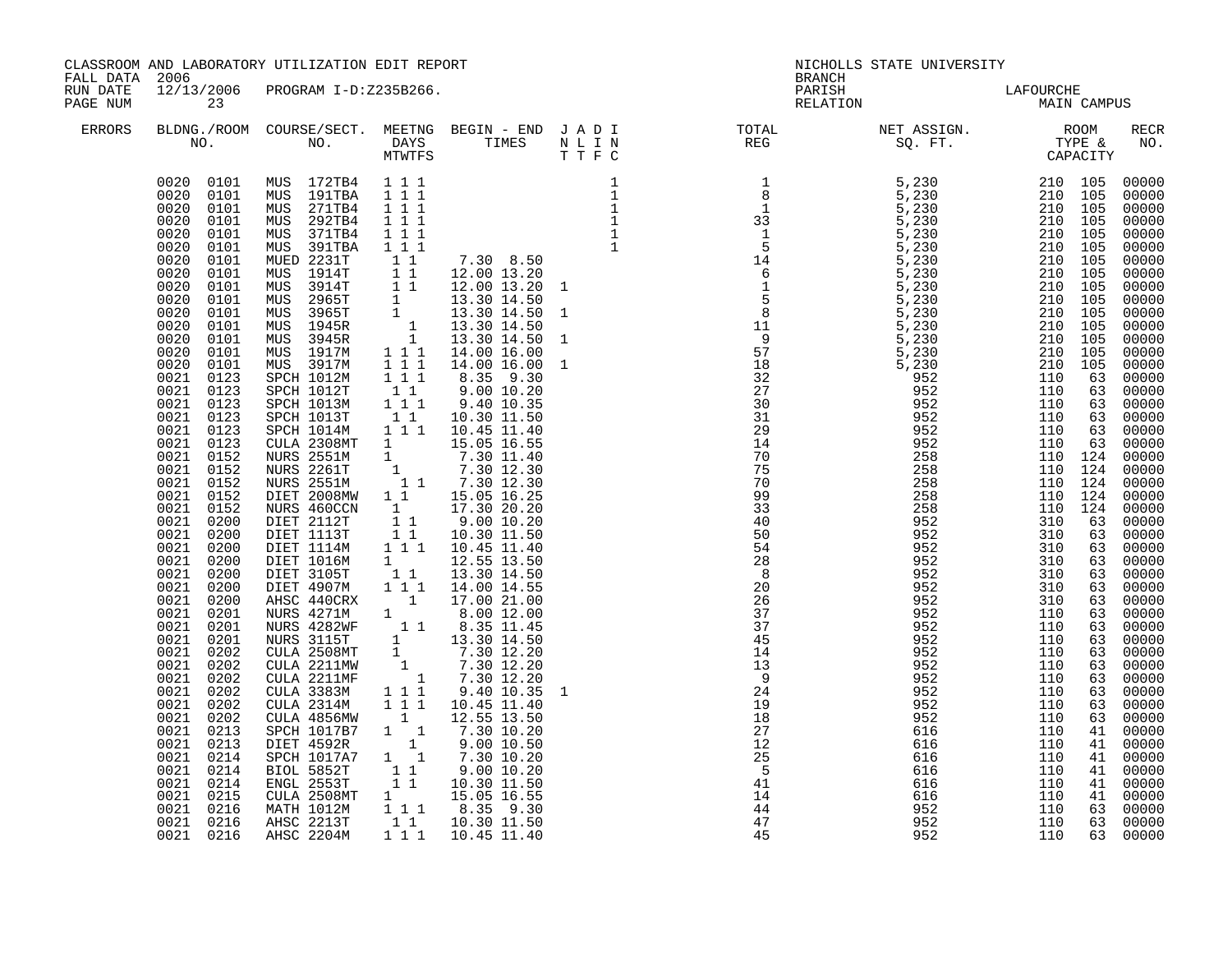| FALL DATA 2006       |                                                                                                                                                                                                                                                                                                                     | CLASSROOM AND LABORATORY UTILIZATION EDIT REPORT                                                                                                                                                                                                                                                                                                                                                                                                                                                        |                                                                  |                                                                                                                                                                                            |                              | <b>BRANCH</b>               | NICHOLLS STATE UNIVERSITY                                                                                                                                                                                                                                                                               |                                                                                                                                          |                                                                |                                                                                                                                                                                                                                                                                          |
|----------------------|---------------------------------------------------------------------------------------------------------------------------------------------------------------------------------------------------------------------------------------------------------------------------------------------------------------------|---------------------------------------------------------------------------------------------------------------------------------------------------------------------------------------------------------------------------------------------------------------------------------------------------------------------------------------------------------------------------------------------------------------------------------------------------------------------------------------------------------|------------------------------------------------------------------|--------------------------------------------------------------------------------------------------------------------------------------------------------------------------------------------|------------------------------|-----------------------------|---------------------------------------------------------------------------------------------------------------------------------------------------------------------------------------------------------------------------------------------------------------------------------------------------------|------------------------------------------------------------------------------------------------------------------------------------------|----------------------------------------------------------------|------------------------------------------------------------------------------------------------------------------------------------------------------------------------------------------------------------------------------------------------------------------------------------------|
| RUN DATE<br>PAGE NUM | 24                                                                                                                                                                                                                                                                                                                  | 12/13/2006 PROGRAM I-D:Z235B266.                                                                                                                                                                                                                                                                                                                                                                                                                                                                        |                                                                  |                                                                                                                                                                                            |                              | PARISH<br>RELATION          | LAFOURCHE<br>MAIN CAMPUS                                                                                                                                                                                                                                                                                |                                                                                                                                          |                                                                |                                                                                                                                                                                                                                                                                          |
| <b>ERRORS</b>        |                                                                                                                                                                                                                                                                                                                     |                                                                                                                                                                                                                                                                                                                                                                                                                                                                                                         |                                                                  |                                                                                                                                                                                            |                              |                             |                                                                                                                                                                                                                                                                                                         |                                                                                                                                          |                                                                | RECR<br>NO.                                                                                                                                                                                                                                                                              |
| 4<br>4               | 0021 0216<br>0021 0218<br>0021 0221<br>0021 0221<br>0021 0221<br>0021 0222<br>0021 0222                                                                                                                                                                                                                             | 0021 0216 AHSC 2215M<br><b>AHSC 2205T</b><br>NURS 3073T<br>NURS 3551M<br>NURS 3551M<br>NURS 3526T                                                                                                                                                                                                                                                                                                                                                                                                       | 1 1 1                                                            | 11.50 12.45<br>$\begin{array}{rrrr} 1 & 1 & 13.30 & 14.50 \ 1 & 1 & 10.30 & 11.50 \ 1 & 8.00 & 12.10 \ 1 & 1 & 8.35 & 16.00 \ 1 & 15.00 & 17.50 \end{array}$                               |                              |                             | $\begin{array}{cccc} 45 & 952 & 110 \\ 44 & 952 & 110 \\ 39 & 588 & 110 \\ 48 & 952 & 110 \\ 48 & 952 & 110 \\ 29 & 952 & 110 \\ 7 & 952 & 110 \\ 7 & 952 & 110 \\ 7 & 952 & 110 \\ 35 & 952 & 110 \\ 40 & 952 & 110 \\ 40 & 952 & 110 \\ 40 & 952 & 110 \\ 37 & 952 & 110 \\ 37 & 952 & 110 \\ 37 & 9$ |                                                                                                                                          | 63<br>63<br>39<br>63<br>63<br>63<br>63                         | 00000<br>00000<br>00000<br>00000<br>00000<br>00000<br>00000                                                                                                                                                                                                                              |
| 4                    | 0021 0223<br>0021 0223<br>0021 0223<br>0021 0223                                                                                                                                                                                                                                                                    |                                                                                                                                                                                                                                                                                                                                                                                                                                                                                                         |                                                                  |                                                                                                                                                                                            |                              |                             |                                                                                                                                                                                                                                                                                                         |                                                                                                                                          | 63<br>63                                                       | 63 00000<br>63 00000<br>00000<br>00000<br>00000                                                                                                                                                                                                                                          |
| 4<br>4<br>4<br>8     | 0021 0223<br>0021 0224<br>0021<br>0224<br>0021<br>$0\bar{2}\bar{2}4$<br>0021<br>0224<br>0021<br>0300<br>0021<br>0300<br>0021<br>0300<br>0021<br>0301<br>0021<br>0301<br>0021<br>0301<br>0021 0301<br>0022<br>0104<br>0022<br>0130<br>0022 0130<br>0022 0130<br>0022<br>0130<br>0022<br>0130<br>0022<br>0130         | NURS 3526T<br>NURS 3526T<br>NURS 2701MT<br>1 7.30 11.40<br>NURS 3712M<br>1 7.30 16.00<br>NURS 3712M<br>1 8.00 11.50<br>NURS 3712M<br>1 8.35 11.40<br>NURS 3814T<br>1 9.00 18.00<br>NURS 3814T<br>1 12.00 15.15<br>NURS 4202MF<br>1 7.30 14.30<br>NURS 4202MF<br><br>NURS 4406M<br>NURS 360EM<br>CPCS 201TBD<br>CPCS 2144MX 1 1.45 12.45<br>CPCS 2144MX 1 12.00 13.20<br>AHSC 3067MX 1 15.00 18.00<br>AHSC 301ETX 1 18.00 20.55<br>AHSC 401EWX 1 18.00 20.55<br>AHSC 401EWX 1 18.00 20.55<br>AHSC 400EMX | $1 1 1$<br>$1 \quad \blacksquare$                                | $\begin{array}{ccc} 1 & 13.00 & 16.00 \\ 1 & 18.00 & 20.55 \end{array}$<br>18.00 21.10                                                                                                     |                              |                             |                                                                                                                                                                                                                                                                                                         | 110<br>110<br>110<br>110<br>110<br>110<br>110<br>110<br>210<br>210<br>210<br>210<br>310<br>210<br>210<br>210<br>210<br>210<br>210        | 63<br>63<br>63<br>63<br>48<br>48<br>48<br>60<br>16             | $63$ 00000<br>$63$ 00000<br>00000<br>00000<br>00000<br>00000<br>00000<br>00000<br>$60 00000$<br>$60 00000$<br>00000<br>60 00000<br>$\begin{bmatrix} 1 & 00000 \\ 16 & 00000 \end{bmatrix}$<br>00000<br>$\begin{bmatrix} 16 & 00000 \ 16 & 00000 \ 16 & 00000 \ 16 & 00000 \end{bmatrix}$ |
|                      | 0022<br>0133<br>0022<br>0133<br>0022<br>0133<br>0022<br>0133<br>0022<br>0133<br>0022<br>0133<br>0022<br>0133<br>0022<br>0133<br>0022<br>0133<br>0022<br>0136<br>0022<br>0136<br>0022<br>0139<br>0022<br>0139<br>0022<br>0139<br>0022<br>0139<br>0022<br>0139<br>0022<br>0150<br>0022 0150<br>0022 0150<br>0022 0151 | ABCS 203TBA 1 1 1 0.00 21.10<br>CPCS 2022MX 1 8.35 10.35 1<br>CPCS 2022M2 1 8.35 10.35 1<br>CPCS 2022M2 1 8.35 10.35 1<br>CPCS 2022M3 1 8.35 10.35 1<br>CPCS 2022M3 1 9.00 10.20 1<br>CPCS 2022M2 1 9.00 10.20 1<br>CPCS 2022M2 1 9.00 10.20<br>EMSP 1027M2<br>EMSP 206TBA<br>EMSP 236TBA<br>EMSP 211TBA<br>EMSP 1016MX<br>EMSP 204TBA<br>HIST 150ETX<br>H&PE 270EWX<br>HIST 371EMX<br>MATH 214EWX                                                                                                      | $1 1 1$<br>$1\quad1$<br>$1 1 1$<br>$1 1 1$<br>$1 1 1$<br>$1 1 1$ | 14.00 17.05 1<br>9.00 10.20<br>12.55 13.50<br>1 1 1 1 13.00 16.00 1<br>$\begin{array}{rrrr} 1 & 1 & 18.00 & 20.50 \ 1 & 18.00 & 20.50 \ 1 & 18.00 & 20.55 \ 1 & 18.00 & 20.55 \end{array}$ | $\mathbf{1}$<br>1<br>$\,1\,$ | $\frac{15}{24}$<br>21<br>22 | 806<br>806<br>806<br>806<br>806<br>806<br>806<br>770<br>770<br>770<br>720                                                                                                                                                                                                                               | 210<br>210<br>210<br>210<br>210<br>210<br>210<br>210<br>210<br>210<br>210<br>210<br>210<br>210<br>210<br>210<br>110<br>110<br>110<br>110 | 16<br>16<br>16<br>16<br>16<br>16<br>16<br>16<br>16<br>16<br>51 | 00000<br>16 00000<br>16 00000<br>00000<br>00000<br>00000<br>00000<br>16 00000<br>00000<br>16 00000<br>00000<br>00000<br>00000<br>00000<br>16 00000<br>16 00000<br>00000<br>51 00000<br>51 00000<br>48 00000                                                                              |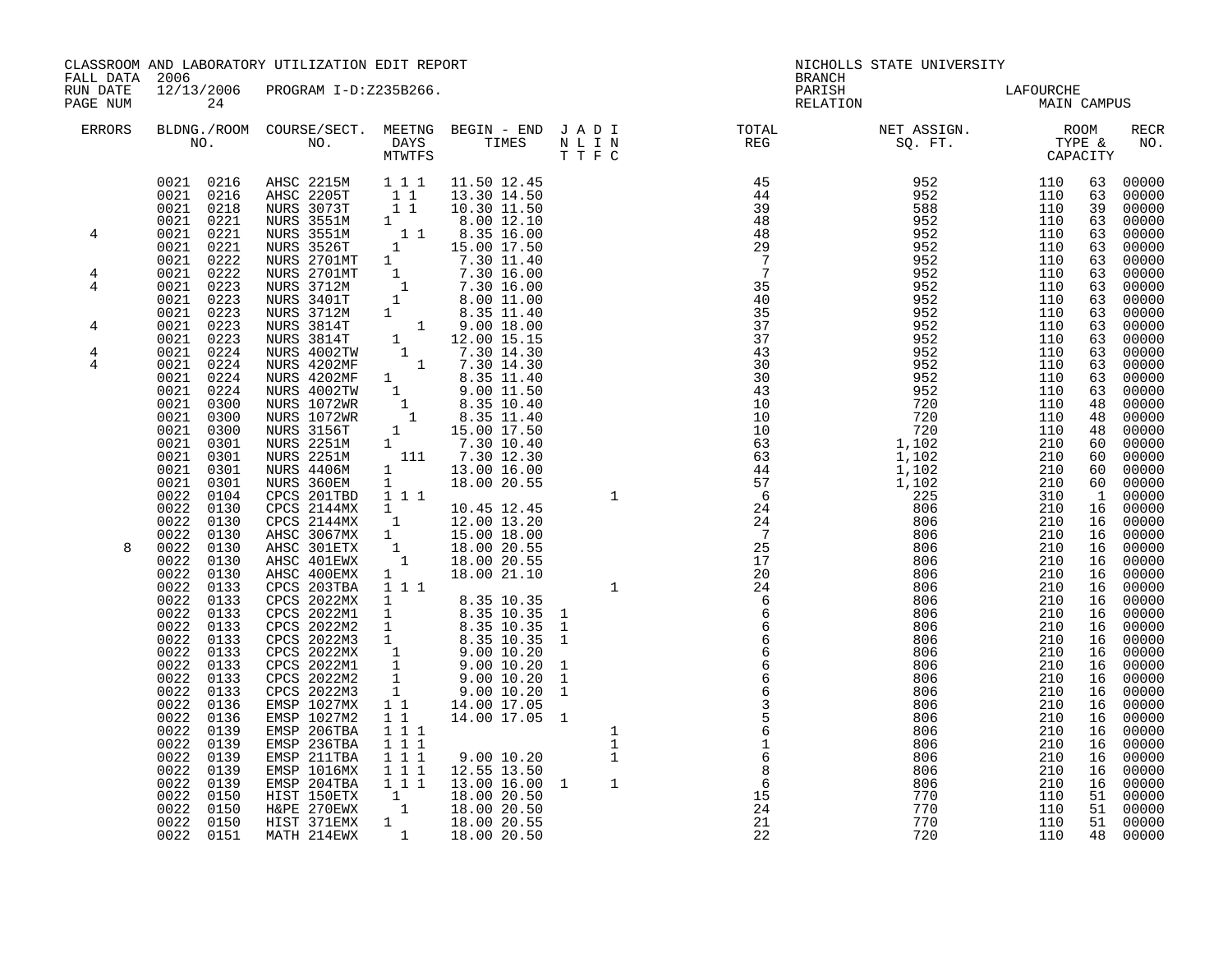| FALL DATA            | 2006 |                    | CLASSROOM AND LABORATORY UTILIZATION EDIT REPORT |                          |                      |                      |              | NICHOLLS STATE UNIVERSITY<br><b>BRANCH</b> |           |                            |                    |
|----------------------|------|--------------------|--------------------------------------------------|--------------------------|----------------------|----------------------|--------------|--------------------------------------------|-----------|----------------------------|--------------------|
| RUN DATE<br>PAGE NUM |      | 12/13/2006<br>25   | PROGRAM I-D:Z235B266.                            |                          |                      |                      |              | PARISH<br>RELATION                         | LAFOURCHE | MAIN CAMPUS                |                    |
| ERRORS               |      | BLDNG./ROOM<br>NO. | COURSE/SECT.<br>NO.                              | MEETNG<br>DAYS<br>MTWTFS | BEGIN - END<br>TIMES | JADI<br>NLIN<br>TTFC | TOTAL<br>REG | NET ASSIGN.<br>SQ. FT.                     |           | ROOM<br>TYPE &<br>CAPACITY | <b>RECR</b><br>NO. |
|                      | 0022 | 0151               | MATH 106EMX                                      |                          | 18.00 20.55          |                      | 15           | 720                                        | 110       | 48                         | 00000              |
|                      | 0022 | 0152               | PSYC 101EWX                                      |                          | 18.00 20.55          |                      | 32           | 600                                        | 110       | 40                         | 00000              |
|                      | 0022 | 0152               | SPCH 101ERX                                      |                          | 18.00 20.55          |                      | 21           | 600                                        | 110       | 40                         | 00000              |
|                      | 0022 | 0153               | CYTO 404TBA                                      | 111                      |                      |                      |              | 600                                        | 210       | 12                         | 00000              |
|                      | 0022 | 0153               | CYTO 408TBA                                      | 111                      |                      |                      |              | 600                                        | 210       | 12                         | 00000              |
|                      | 0022 | 0153               | CYTO 410TBA                                      | 111                      |                      |                      |              | 600                                        | 210       | 12                         | 00000              |
|                      | 0022 | 0153               | CYTO 412TBA                                      |                          |                      |                      |              | 600                                        | 210       | 12                         | 00000              |
|                      | 0022 | 0153               | CYTO 414TBA                                      |                          |                      |                      |              | 600                                        | 210       | 12                         | 00000              |
| 4                    | 0022 | 0158               | RSPT 301TBA                                      | 111                      | 9.00 16.00           |                      | 14           | 780                                        | 110       | 149                        | 00000              |
|                      | 0022 | 0158               | RSPT 303TBA                                      | 111                      | 9.00 16.00           | 1 1                  | 14           | 780                                        | 110       | 149                        | 00000              |
|                      | 0022 | 0158               | RSPT 305TBA                                      | 111                      | 9.0016.00            |                      | 14           | 780                                        | 110       | 149                        | 00000              |
|                      | 0022 | 0177               | CMPS 101EWX                                      |                          | 18.00 20.50          |                      | 14           | 884                                        | 110       | 22                         | 00000              |
|                      | 0070 | LOBB               | H&PE 2313M                                       |                          | 9.40 10.35           |                      | 33           |                                            |           |                            | 00000              |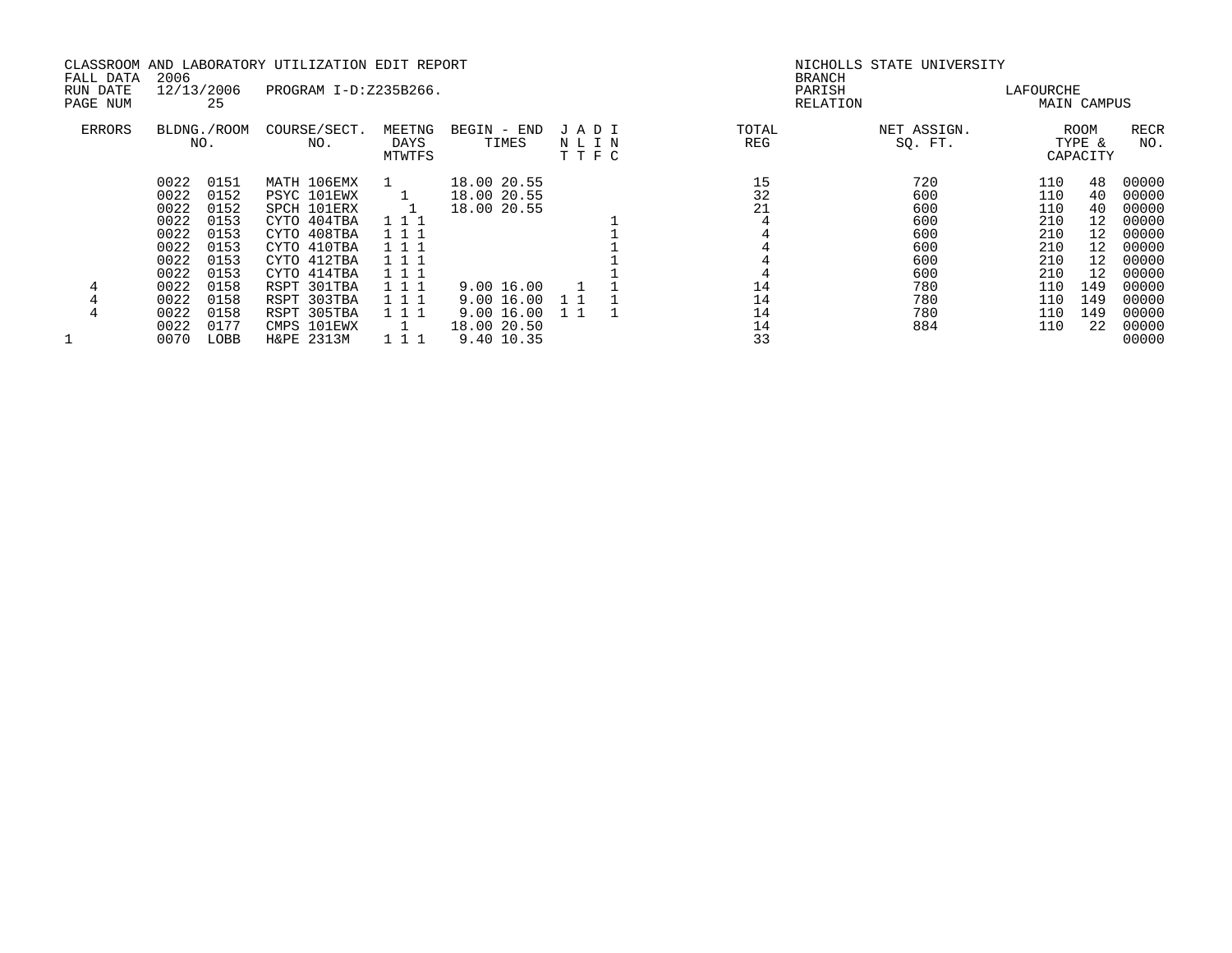- ERROR 1 CLASS AND LABORATORY UTILIZATION FILE DOES NOT MATCH WITH BLDGS AND ROOMS FILE. 4 THE ROOM, BUILDING, AND CLASS FILES MUST ALL MATCH. IF THE ROOM NUMBER ON THE UTILIZATION IS CORRECT, THE ROOM SHOULD TO BE ADDED TO THE ROOM FILE.
- ERROR 2 THERE SHOULD BE AT LEAST ONE ENTRY IN THE DAYS-OF-WEEK-COURSE-MEETS FIELD.
- ERROR 3 BEGIN-END-TIME FIELDS MUST BE BETWEEN 06.00 AND 23.00
- ERROR 4 WARNING CLASS TIME EXCEEDS 5 HOURS. 14

- ERROR 5 ROOM TYPE INVALID FOR TEACHING CLASS, CLASSES CANNOT BE SCHEDULED IN ROOMS DESIGNATED AS CIRCULATION, CUSTODIAL OR MECHANICAL.
- ERROR 7 THE TOTAL REGISTRANTS FIELD MUST NOT BE BLANK OR ZEROS
- ERROR 8 WARNING EXCEEDS THE CAPACITY OF THE ROOM BY 50% (IF THIS IS A JOINT CLASS ITS REGISTRANTS ARE INCLUDED). 6 PLEASE CHECK THE CAPACITY OF THE ROOM AS IT APPEARS ON THE ROOM FILE.
- ERROR 9 UNLESS THERE IS A JOINT CLASS, ALTERNATE WEEKS OR INCONSISTENT MEETING TIMES, THERE SHOULD BE NO DUPLICATES.

| TOTAL ERRORS (INCLUDING WARNINGS)                                  | 24   |
|--------------------------------------------------------------------|------|
| TOTAL NUMBER OF RECORDS READ                                       | 1237 |
| TOTAL NUMBER OF RECORDS ACCEPTED FOR SPACE UTILIZATION COMPUTATION | 1060 |
| NUMBER OF JOINT-CLASS RECORDS                                      | 108  |
| NUMBER OF ALTERATE WEEKS RECORDS                                   |      |
| NUMBER OF DIFFERENT TIMES RECORDS                                  |      |
| NUMBER OF INCONSISTENT RECORDS                                     | 179  |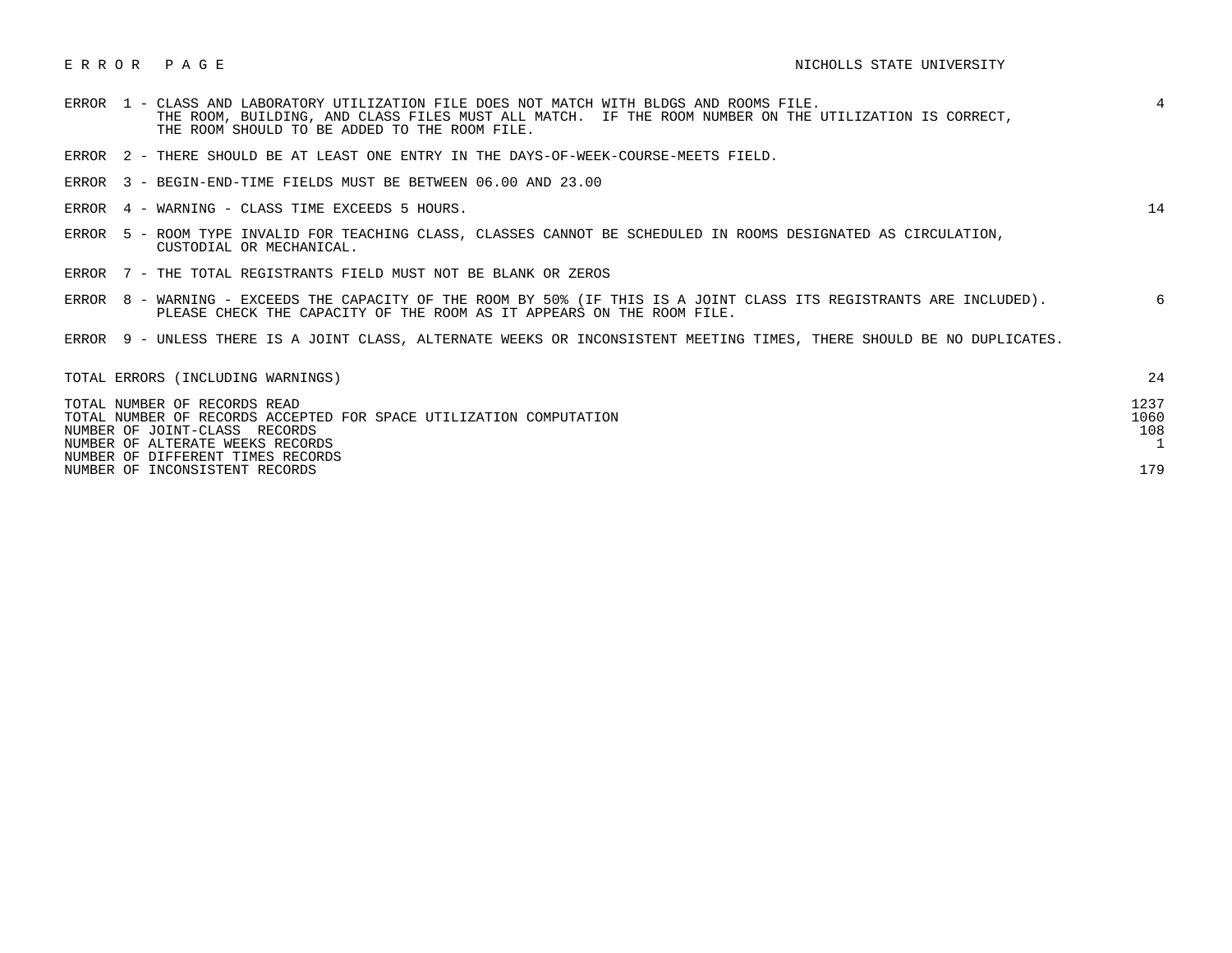|                                                                                      | DAY USE         | NIGHT USE       | тотаь           |  |
|--------------------------------------------------------------------------------------|-----------------|-----------------|-----------------|--|
|                                                                                      | $(0600 - 1700)$ | $(1700 - 2300)$ | $(0600 - 2300)$ |  |
| *CLASSROOM FACILITIES                                                                |                 |                 |                 |  |
| TOTAL NUMBER OF ROOMS                                                                |                 |                 | 145             |  |
| TOTAL NUMBER OF STATIONS (CAPACITY)                                                  |                 |                 | 7904            |  |
| WEEKLY STUDENT CONTACT HOURS                                                         | 64660           | 6473            | 71133           |  |
| WEEKLY TOTAL OF ROOMS AVAILABLE - COUNTED IN HALF HOUR INCREMENTS                    | 13050           | 7250            | 20300           |  |
| WEEKLY TOTAL OF ROOMS IN USE - COUNTED IN HALF HOUR INCREMENTS                       | 3861            | 565             | 4426            |  |
| WEEKLY TOTAL OF STUDENT STATIONS AVAILABLE - COUNTED IN HALF HOUR INCREMENTS         | 711360          | 395200          | 1106560         |  |
| WEEKLY TOTAL OF STATIONS AVAILABLE IN ROOMS IN USE - COUNTED IN HALF HOUR INCREMENTS | 257191          | 32324           | 289515          |  |
| WEEKLY TOTAL OF STATIONS IN USE - COUNTED IN HALF HOUR INCREMENTS                    | 129320          | 12946           | 142266          |  |
| PERCENT OF ROOMS IN USE TO ROOMS AVAILABLE                                           | 29.6            | 7.8             | 21.8            |  |
| PERCENT OF STATIONS IN USE TO STATIONS AVAILABLE                                     | 18.2            | 3.3             | 12.9            |  |
| PERCENT OF STATIONS IN USE TO STATIONS AVAILABLE IN OCCUPIED ROOMS                   | 50.3            | 40.1            | 49.1            |  |
|                                                                                      |                 |                 |                 |  |
|                                                                                      | DAY USE         | NIGHT USE       | TOTAL           |  |
|                                                                                      | $(0600 - 1700)$ | $(1700 - 2300)$ | $(0600 - 2300)$ |  |
| CLASSROOM                                                                            |                 |                 |                 |  |
| TOTAL NUMBER OF ROOMS                                                                |                 |                 | 145             |  |
| TOTAL NUMBER OF STATIONS (CAPACITY)                                                  |                 |                 | 7904            |  |
| WEEKLY STUDENT CONTACT HOURS                                                         | 64660           | 6473            | 71133           |  |
| WEEKLY TOTAL OF ROOMS AVAILABLE - COUNTED IN HALF HOUR INCREMENTS                    | 13050           | 7250            | 20300           |  |
| WEEKLY TOTAL OF ROOMS IN USE - COUNTED IN HALF HOUR INCREMENTS                       | 3861            | 565             | 4426            |  |
| WEEKLY TOTAL OF STUDENT STATIONS AVAILABLE - COUNTED IN HALF HOUR INCREMENTS         | 711360          | 395200          | 1106560         |  |
| WEEKLY TOTAL OF STATIONS AVAILABLE IN ROOMS IN USE - COUNTED IN HALF HOUR INCREMENTS | 257191          | 32324           | 289515          |  |
| WEEKLY TOTAL OF STATIONS IN USE - COUNTED IN HALF HOUR INCREMENTS                    | 129320          | 12946           | 142266          |  |
| PERCENT OF ROOMS IN USE TO ROOMS AVAILABLE                                           | 29.6            | 7.8             | 21.8            |  |
| PERCENT OF STATIONS IN USE TO STATIONS AVAILABLE                                     | 18.2            | 3.3             | 12.9            |  |
| PERCENT OF STATIONS IN USE TO STATIONS AVAILABLE IN OCCUPIED ROOMS                   | 50.3            | 40.1            | 49.1            |  |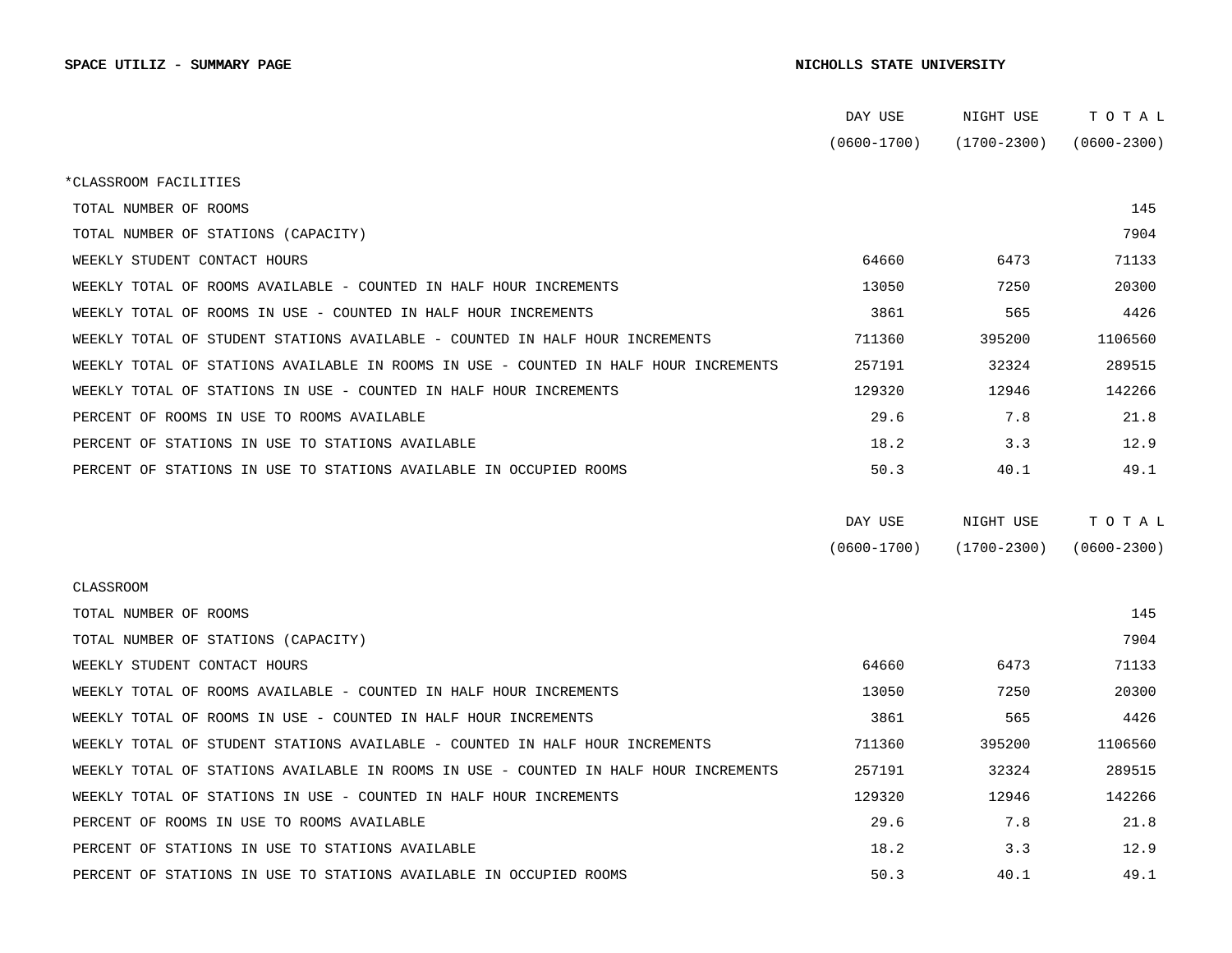|                                                                                      | DAY USE         | NIGHT USE       | TOTAL           |  |
|--------------------------------------------------------------------------------------|-----------------|-----------------|-----------------|--|
|                                                                                      | $(0600 - 1700)$ | $(1700 - 2300)$ | $(0600 - 2300)$ |  |
| *LABORATORY FACILITIES                                                               |                 |                 |                 |  |
| TOTAL NUMBER OF ROOMS                                                                |                 |                 | 104             |  |
| TOTAL NUMBER OF STATIONS (CAPACITY)                                                  |                 |                 | 3029            |  |
| WEEKLY STUDENT CONTACT HOURS                                                         | 20772           | 1965            | 22737           |  |
| WEEKLY TOTAL OF ROOMS AVAILABLE - COUNTED IN HALF HOUR INCREMENTS                    | 9360            | 5200            | 14560           |  |
| WEEKLY TOTAL OF ROOMS IN USE - COUNTED IN HALF HOUR INCREMENTS                       | 2366            | 191             | 2557            |  |
| WEEKLY TOTAL OF STUDENT STATIONS AVAILABLE - COUNTED IN HALF HOUR INCREMENTS         | 272610          | 151450          | 424060          |  |
| WEEKLY TOTAL OF STATIONS AVAILABLE IN ROOMS IN USE - COUNTED IN HALF HOUR INCREMENTS | 87687           | 9118            | 96805           |  |
| WEEKLY TOTAL OF STATIONS IN USE - COUNTED IN HALF HOUR INCREMENTS                    | 41544           | 3930            | 45474           |  |
| PERCENT OF ROOMS IN USE TO ROOMS AVAILABLE                                           | 25.3            | 3.7             | 17.6            |  |
| PERCENT OF STATIONS IN USE TO STATIONS AVAILABLE                                     | 15.2            | 2.6             | 10.7            |  |
| PERCENT OF STATIONS IN USE TO STATIONS AVAILABLE IN OCCUPIED ROOMS                   | 47.4            | 43.1            | 47.0            |  |
|                                                                                      |                 |                 |                 |  |
|                                                                                      | DAY HSE         | NICHT HISE      | T O T A T.      |  |

| DAI USB         | NTAUT NOT       | t o t u n       |
|-----------------|-----------------|-----------------|
| $(0600 - 1700)$ | $(1700 - 2300)$ | $(0600 - 2300)$ |

| CLASS LABORATORY                                                                     |        |        |        |
|--------------------------------------------------------------------------------------|--------|--------|--------|
| TOTAL NUMBER OF ROOMS                                                                |        |        | 86     |
| TOTAL NUMBER OF STATIONS (CAPACITY)                                                  |        |        | 2423   |
| WEEKLY STUDENT CONTACT HOURS                                                         | 16765  | 1110   | 17875  |
| WEEKLY TOTAL OF ROOMS AVAILABLE - COUNTED IN HALF HOUR INCREMENTS                    | 7740   | 4300   | 12040  |
| WEEKLY TOTAL OF ROOMS IN USE - COUNTED IN HALF HOUR INCREMENTS                       | 2026   | 119    | 2145   |
| WEEKLY TOTAL OF STUDENT STATIONS AVAILABLE - COUNTED IN HALF HOUR INCREMENTS         | 218070 | 121150 | 339220 |
| WEEKLY TOTAL OF STATIONS AVAILABLE IN ROOMS IN USE - COUNTED IN HALF HOUR INCREMENTS | 71399  | 3850   | 75249  |
| WEEKLY TOTAL OF STATIONS IN USE - COUNTED IN HALF HOUR INCREMENTS                    | 33530  | 2220   | 35750  |
| PERCENT OF ROOMS IN USE TO ROOMS AVAILABLE                                           | 26.2   | 2.8    | 17.8   |
| PERCENT OF STATIONS IN USE TO STATIONS AVAILABLE                                     | 15.4   | 1.8    | 10.5   |
| PERCENT OF STATIONS IN USE TO STATIONS AVAILABLE IN OCCUPIED ROOMS                   | 47.0   | 57.7   | 47.5   |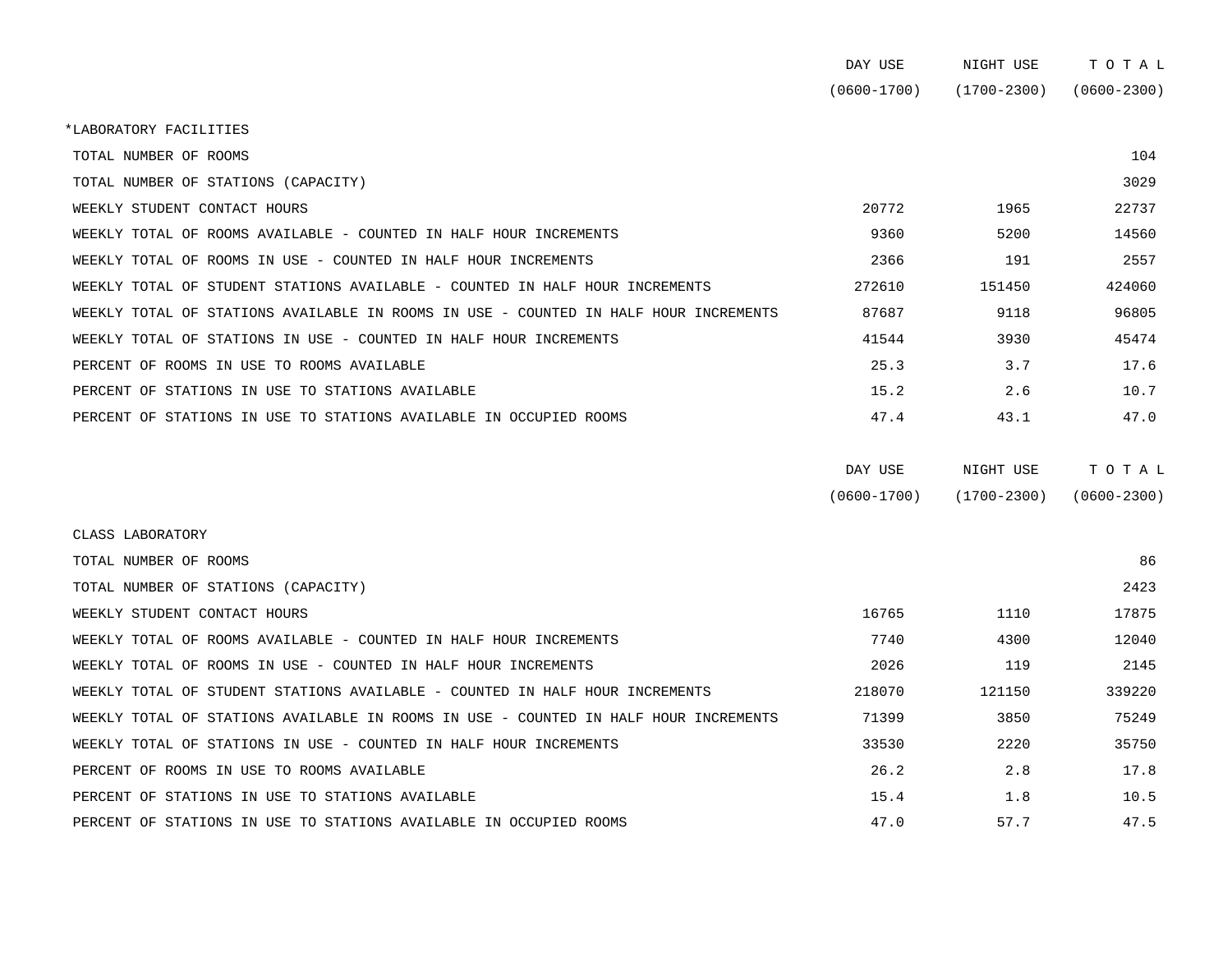|                                                                                      | DAY USE         | NIGHT USE       | тотаь           |
|--------------------------------------------------------------------------------------|-----------------|-----------------|-----------------|
|                                                                                      | $(0600 - 1700)$ | (1700-2300)     | $(0600 - 2300)$ |
| OPEN LABBORATORY                                                                     |                 |                 |                 |
| TOTAL NUMBER OF ROOMS                                                                |                 |                 | 18              |
| TOTAL NUMBER OF STATIONS (CAPACITY)                                                  |                 |                 | 606             |
| WEEKLY STUDENT CONTACT HOURS                                                         | 4007            | 855             | 4862            |
| WEEKLY TOTAL OF ROOMS AVAILABLE - COUNTED IN HALF HOUR INCREMENTS                    | 1620            | 900             | 2520            |
| WEEKLY TOTAL OF ROOMS IN USE - COUNTED IN HALF HOUR INCREMENTS                       | 340             | 72              | 412             |
| WEEKLY TOTAL OF STUDENT STATIONS AVAILABLE - COUNTED IN HALF HOUR INCREMENTS         | 54540           | 30300           | 84840           |
| WEEKLY TOTAL OF STATIONS AVAILABLE IN ROOMS IN USE - COUNTED IN HALF HOUR INCREMENTS | 16288           | 5268            | 21556           |
| WEEKLY TOTAL OF STATIONS IN USE - COUNTED IN HALF HOUR INCREMENTS                    | 8014            | 1710            | 9724            |
| PERCENT OF ROOMS IN USE TO ROOMS AVAILABLE                                           | 21.0            | 8.0             | 16.3            |
| PERCENT OF STATIONS IN USE TO STATIONS AVAILABLE                                     | 14.7            | 5.6             | 11.5            |
| PERCENT OF STATIONS IN USE TO STATIONS AVAILABLE IN OCCUPIED ROOMS                   | 49.2            | 32.5            | 45.1            |
|                                                                                      |                 |                 |                 |
|                                                                                      | DAY USE         | NIGHT USE       | TOTAL           |
|                                                                                      | $(0600 - 1700)$ | $(1700 - 2300)$ | $(0600 - 2300)$ |
| *RESEARCH/NONCLASS LAB.                                                              |                 |                 |                 |
| TOTAL NUMBER OF ROOMS                                                                |                 |                 | 21              |
| TOTAL NUMBER OF STATIONS (CAPACITY)                                                  |                 |                 | 114             |
| WEEKLY STUDENT CONTACT HOURS                                                         | 119             |                 | 119             |
| WEEKLY TOTAL OF ROOMS AVAILABLE - COUNTED IN HALF HOUR INCREMENTS                    | 1890            | 1050            | 2940            |
| WEEKLY TOTAL OF ROOMS IN USE - COUNTED IN HALF HOUR INCREMENTS                       | 14              |                 | 14              |
| WEEKLY TOTAL OF STUDENT STATIONS AVAILABLE - COUNTED IN HALF HOUR INCREMENTS         | 10260           | 5700            | 15960           |
| WEEKLY TOTAL OF STATIONS AVAILABLE IN ROOMS IN USE - COUNTED IN HALF HOUR INCREMENTS | 350             |                 | 350             |
| WEEKLY TOTAL OF STATIONS IN USE - COUNTED IN HALF HOUR INCREMENTS                    | 238             |                 | 238             |
| PERCENT OF ROOMS IN USE TO ROOMS AVAILABLE                                           | .7              | $\cdot$ 0       | .5              |
| PERCENT OF STATIONS IN USE TO STATIONS AVAILABLE                                     | 2.3             | $\cdot$ 0       | 1.5             |
| PERCENT OF STATIONS IN USE TO STATIONS AVAILABLE IN OCCUPIED ROOMS                   | 68.0            | $\cdot$ 0       | 68.0            |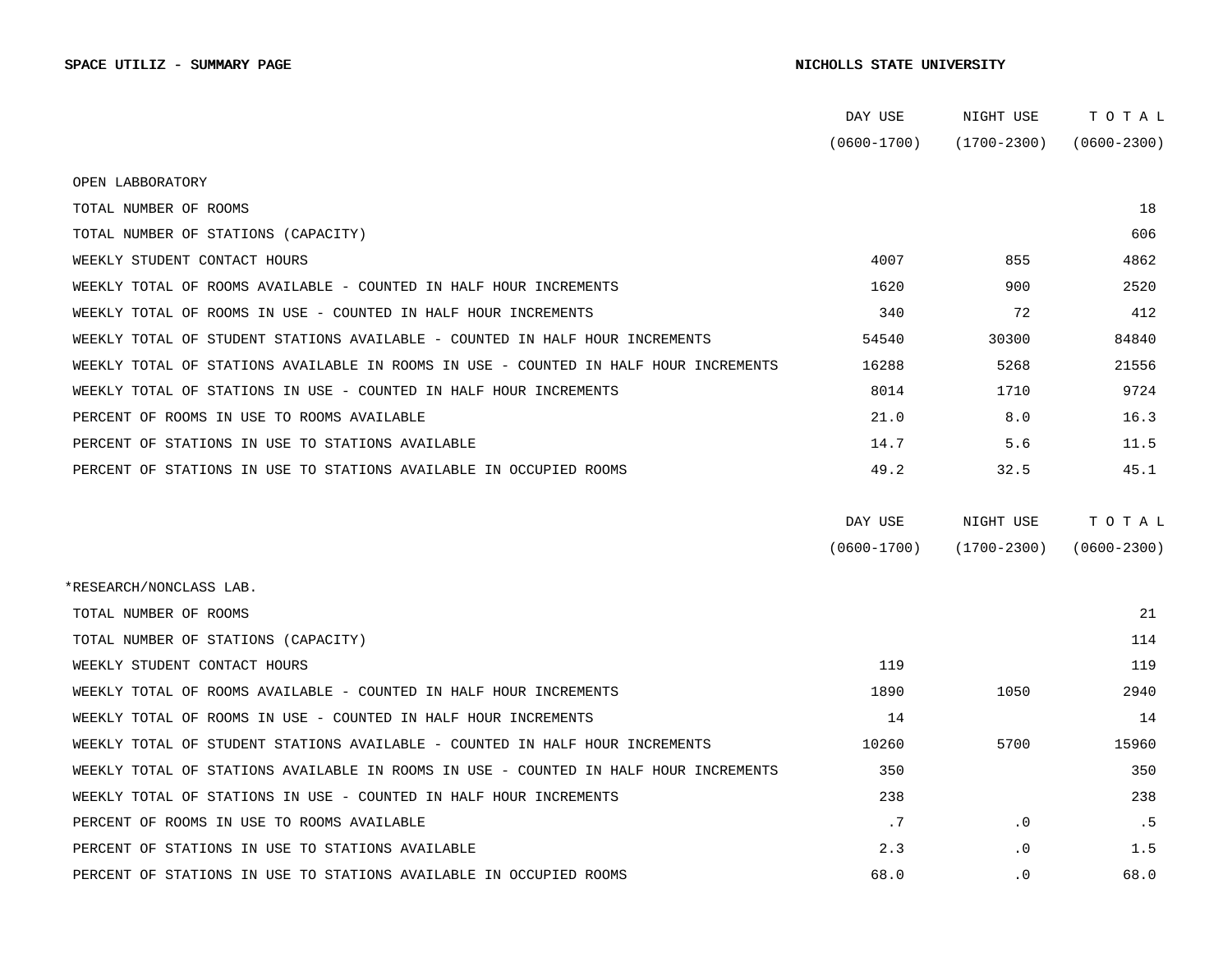| DAY USE     | NIGHT USE       | тотаь           |
|-------------|-----------------|-----------------|
| (0600-1700) | $(1700 - 2300)$ | $(0600 - 2300)$ |

\*SPECIAL USE FACILITIES

 TOTAL NUMBER OF ROOMS 43 TOTAL NUMBER OF STATIONS (CAPACITY) 1955 WEEKLY STUDENT CONTACT HOURS 6. THE SERVICE STUDENT ON THE SERVICE SERVICE SERVICE SERVICE SERVICE SERVICE SERVICE SERVICE SERVICE SERVICE SERVICE SERVICE SERVICE SERVICE SERVICE SERVICE SERVICE SERVICE SERVICE SERVICE SER WEEKLY TOTAL OF ROOMS AVAILABLE - COUNTED IN HALF HOUR INCREMENTS  $\sim$  3870 2150 2150 6020 WEEKLY TOTAL OF ROOMS IN USE - COUNTED IN HALF HOUR INCREMENTS  $\begin{array}{ccc} 79 & 30 & 30 \\ 79 & 30 & 30 \\ 79 & 79 & 30 \\ 79 & 79 & 79 \end{array}$ WEEKLY TOTAL OF STUDENT STATIONS AVAILABLE - COUNTED IN HALF HOUR INCREMENTS **175950** 97750 97750 273700 WEEKLY TOTAL OF STATIONS AVAILABLE IN ROOMS IN USE - COUNTED IN HALF HOUR INCREMENTS  $11460$  618 618 12078 WEEKLY TOTAL OF STATIONS IN USE - COUNTED IN HALF HOUR INCREMENTS 1539 1539 142 1881 PERCENT OF ROOMS IN USE TO ROOMS AVAILABLE **1.8** 1.8 1.8 PERCENT OF STATIONS IN USE TO STATIONS AVAILABLE .9 .3 .7 PERCENT OF STATIONS IN USE TO STATIONS AVAILABLE IN OCCUPIED ROOMS 13.4 55.3 15.6

| DAY USE         | NIGHT USE       | тотаь           |
|-----------------|-----------------|-----------------|
| $(0600 - 1700)$ | $(1700 - 2300)$ | $(0600 - 2300)$ |

 ATHLETIC AND P.E. TOTAL NUMBER OF ROOMS AND RESOLUTION OF RESOLUTION OF RESOLUTIONS AND RESOLUTION OF RESOLUTIONS OF RESOLUTIONS TOTAL NUMBER OF STATIONS (CAPACITY) 1756 WEEKLY STUDENT CONTACT HOURS 438 438 WEEKLY TOTAL OF ROOMS AVAILABLE - COUNTED IN HALF HOUR INCREMENTS  $\sim$  990 550 550 1540 WEEKLY TOTAL OF ROOMS IN USE - COUNTED IN HALF HOUR INCREMENTS 36 36 36 WEEKLY TOTAL OF STUDENT STATIONS AVAILABLE - COUNTED IN HALF HOUR INCREMENTS 158040 158040 87800 245840 WEEKLY TOTAL OF STATIONS AVAILABLE IN ROOMS IN USE - COUNTED IN HALF HOUR INCREMENTS 10296 10296 WEEKLY TOTAL OF STATIONS IN USE - COUNTED IN HALF HOUR INCREMENTS  $876$ PERCENT OF ROOMS IN USE TO ROOMS AVAILABLE  $\begin{array}{ccc} 2.3 \end{array}$   $\begin{array}{ccc} 3.6 \end{array}$   $\begin{array}{ccc} 3.7 \end{array}$ PERCENT OF STATIONS IN USE TO STATIONS AVAILABLE  $\overline{4}$  .  $\overline{6}$  . .0 .0 .4 .4 PERCENT OF STATIONS IN USE TO STATIONS AVAILABLE IN OCCUPIED ROOMS  $8.5$  8.5  $8.5$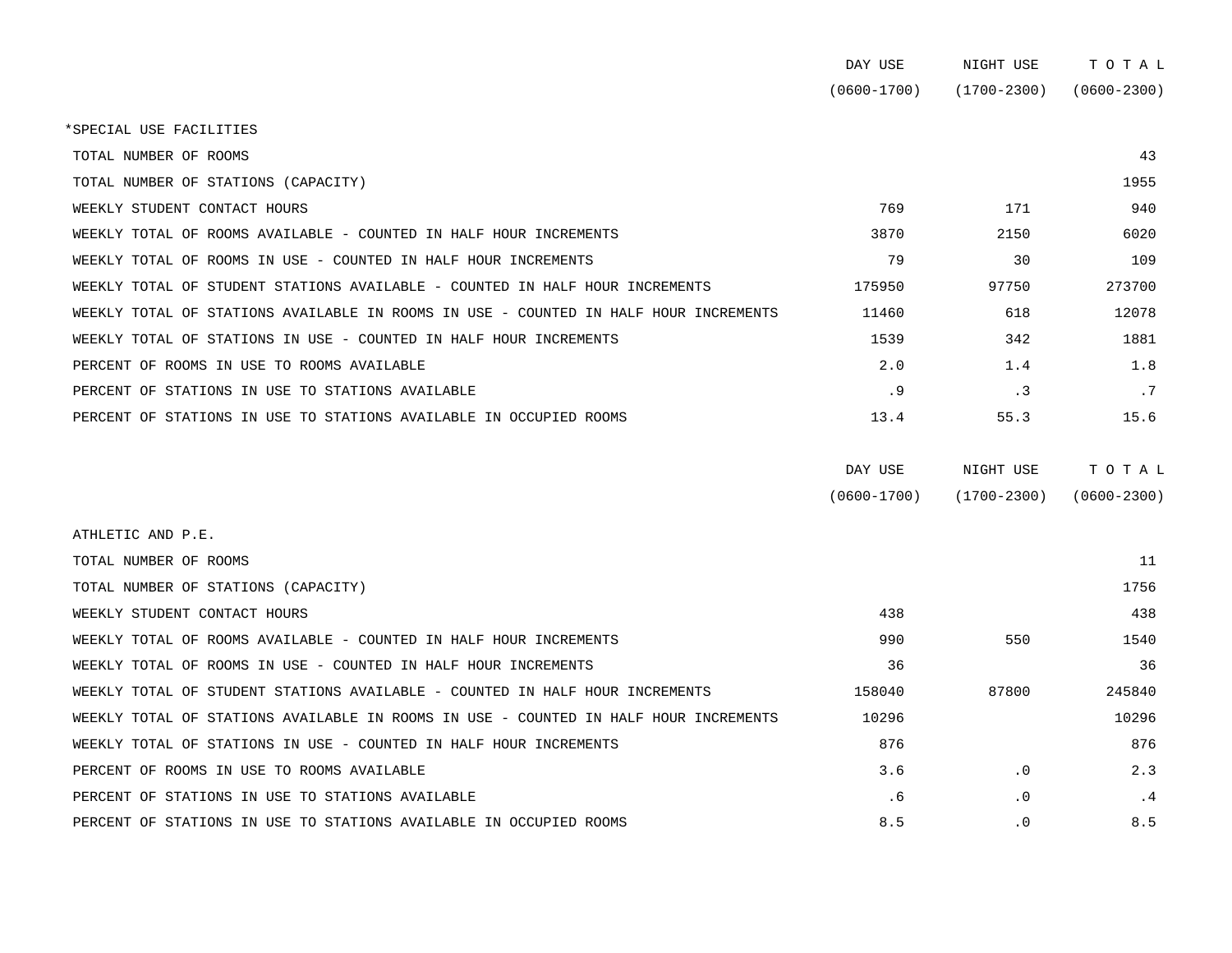|                                                                                      | DAY USE         | NIGHT USE       | тотаь                       |
|--------------------------------------------------------------------------------------|-----------------|-----------------|-----------------------------|
|                                                                                      | $(0600 - 1700)$ |                 | $(1700-2300)$ $(0600-2300)$ |
| CLINIC                                                                               |                 |                 |                             |
| TOTAL NUMBER OF ROOMS                                                                |                 |                 | 16                          |
| TOTAL NUMBER OF STATIONS (CAPACITY)                                                  |                 |                 | 33                          |
| WEEKLY STUDENT CONTACT HOURS                                                         | 21              | 66              | 87                          |
| WEEKLY TOTAL OF ROOMS AVAILABLE - COUNTED IN HALF HOUR INCREMENTS                    | 1440            | 800             | 2240                        |
| WEEKLY TOTAL OF ROOMS IN USE - COUNTED IN HALF HOUR INCREMENTS                       | 6               | 18              | 24                          |
| WEEKLY TOTAL OF STUDENT STATIONS AVAILABLE - COUNTED IN HALF HOUR INCREMENTS         | 2970            | 1650            | 4620                        |
| WEEKLY TOTAL OF STATIONS AVAILABLE IN ROOMS IN USE - COUNTED IN HALF HOUR INCREMENTS | 108             | 324             | 432                         |
| WEEKLY TOTAL OF STATIONS IN USE - COUNTED IN HALF HOUR INCREMENTS                    | 42              | 132             | 174                         |
| PERCENT OF ROOMS IN USE TO ROOMS AVAILABLE                                           | $\cdot$ 4       | 2.3             | 1.1                         |
| PERCENT OF STATIONS IN USE TO STATIONS AVAILABLE                                     | 1.4             | 8.0             | 3.8                         |
| PERCENT OF STATIONS IN USE TO STATIONS AVAILABLE IN OCCUPIED ROOMS                   | 38.9            | 40.7            | 40.3                        |
|                                                                                      | DAY USE         | NIGHT USE       | TOTAL                       |
|                                                                                      | $(0600 - 1700)$ | $(1700 - 2300)$ | $(0600 - 2300)$             |
| DEMONSTRATION                                                                        |                 |                 |                             |
| TOTAL NUMBER OF ROOMS                                                                |                 |                 | 16                          |
| TOTAL NUMBER OF STATIONS (CAPACITY)                                                  |                 |                 | 166                         |
| WEEKLY STUDENT CONTACT HOURS                                                         | 310             | 105             | 415                         |
| WEEKLY TOTAL OF ROOMS AVAILABLE - COUNTED IN HALF HOUR INCREMENTS                    | 1440            | 800             | 2240                        |
| WEEKLY TOTAL OF ROOMS IN USE - COUNTED IN HALF HOUR INCREMENTS                       | 37              | 12              | 49                          |
| WEEKLY TOTAL OF STUDENT STATIONS AVAILABLE - COUNTED IN HALF HOUR INCREMENTS         | 14940           | 8300            | 23240                       |
| WEEKLY TOTAL OF STATIONS AVAILABLE IN ROOMS IN USE - COUNTED IN HALF HOUR INCREMENTS | 1056            | 294             | 1350                        |
| WEEKLY TOTAL OF STATIONS IN USE - COUNTED IN HALF HOUR INCREMENTS                    | 621             | 210             | 831                         |
| PERCENT OF ROOMS IN USE TO ROOMS AVAILABLE                                           | 2.6             | 1.5             | 2.2                         |
| PERCENT OF STATIONS IN USE TO STATIONS AVAILABLE                                     | 4.2             | 2.5             | 3.6                         |
| PERCENT OF STATIONS IN USE TO STATIONS AVAILABLE IN OCCUPIED ROOMS                   | 58.8            | 71.4            | 61.6                        |